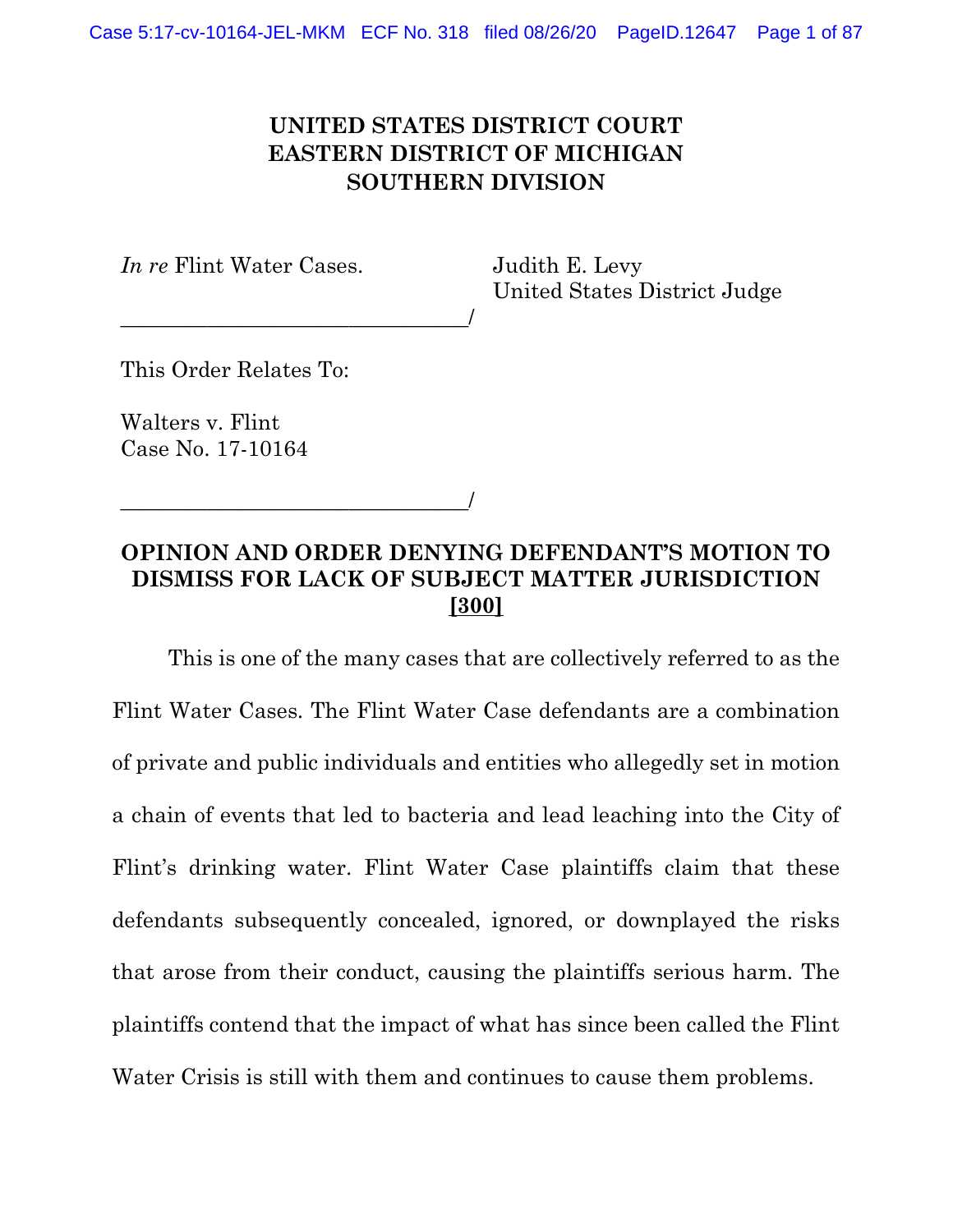Before the Court is Defendant United States of America's motion to dismiss this case for lack of subject matter jurisdiction. The Court has previously adjudicated several other motions to dismiss in the Flint Water Cases. First, there was *Guertin v. Michigan*, No. 16-cv-12412, involving two individual plaintiffs and many of the public and private Flint Water Case defendants. Next, there was Carthan v. Snyder, No. 16 cv-10444, a consolidated class action that also involved similar defendants and claims as in Guertin. Most recently were Walters v. City of Flint, No. 17-cv-10164, Sirls v. Michigan, No. 17-cv-10342, Brown v. Snyder, 18-cv-10726, and *Marble v. Snyder*, No. 17-cv-12942, which involved individual plaintiffs operating under one master complaint.

In this case, Flint residents are bringing a lawsuit against the United States Environmental Protection Agency ("EPA") under the Federal Tort Claims Act ("FTCA"), 28 U.S.C. §§ 1346, 2671–80, alleging that the EPA was negligent in its response to the Flint Water Crisis, which resulted in injuries to Plaintiffs. There are other Flint Water FTCA cases assigned to the Honorable Linda V. Parker and consolidated in Burgess v. United States, No. 17-cv-11218. Meeks v. United States, No. 19-cv-13359, however, was assigned to this Court, and because of the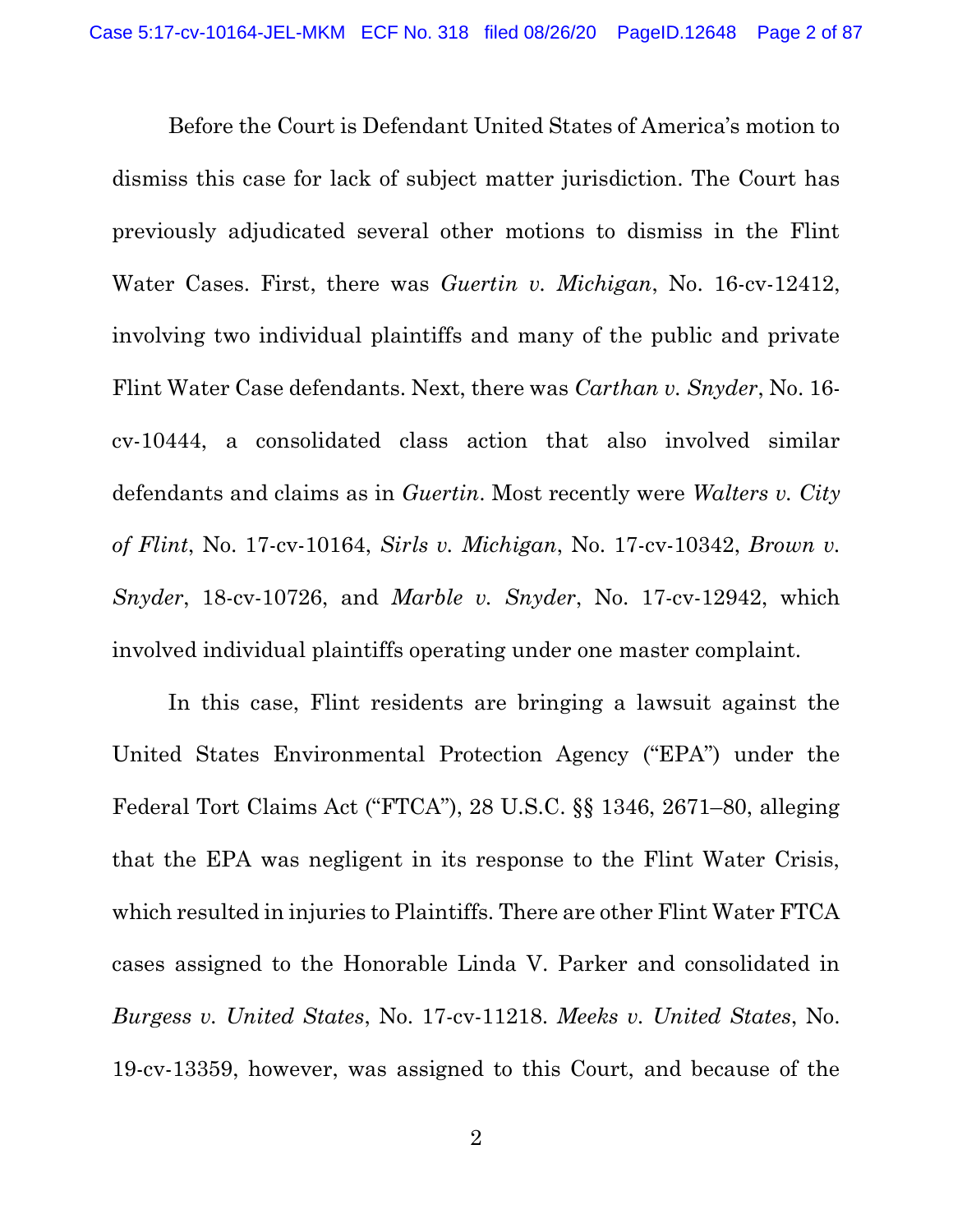common issues of fact and the overlap between Plaintiffs in Meeks and in this Court's other Flint Water Cases, the Court consolidated it with Walters v. Flint, No. 17-cv-10164. (ECF No. 294.) For the reasons set forth below, the Court denies Defendants' motion to dismiss the complaint.

# Table of Contents

| I. |                           |                                                            |  |
|----|---------------------------|------------------------------------------------------------|--|
|    |                           |                                                            |  |
|    |                           |                                                            |  |
|    |                           |                                                            |  |
|    | Α.                        |                                                            |  |
|    | i.                        |                                                            |  |
|    | ii.                       |                                                            |  |
|    | iii.                      |                                                            |  |
|    | iv.                       | Section 324A(b) Undertaking to Perform a Duty Owed to a    |  |
|    | V.                        |                                                            |  |
|    | vi.                       |                                                            |  |
|    | <b>B.</b>                 |                                                            |  |
|    | i.                        |                                                            |  |
|    | $\overline{\mathbf{u}}$ . | Prong Two: Whether the Challenged Actions were Grounded in |  |
|    | iii.                      |                                                            |  |
|    | $\mathcal{C}$ .           |                                                            |  |
|    |                           |                                                            |  |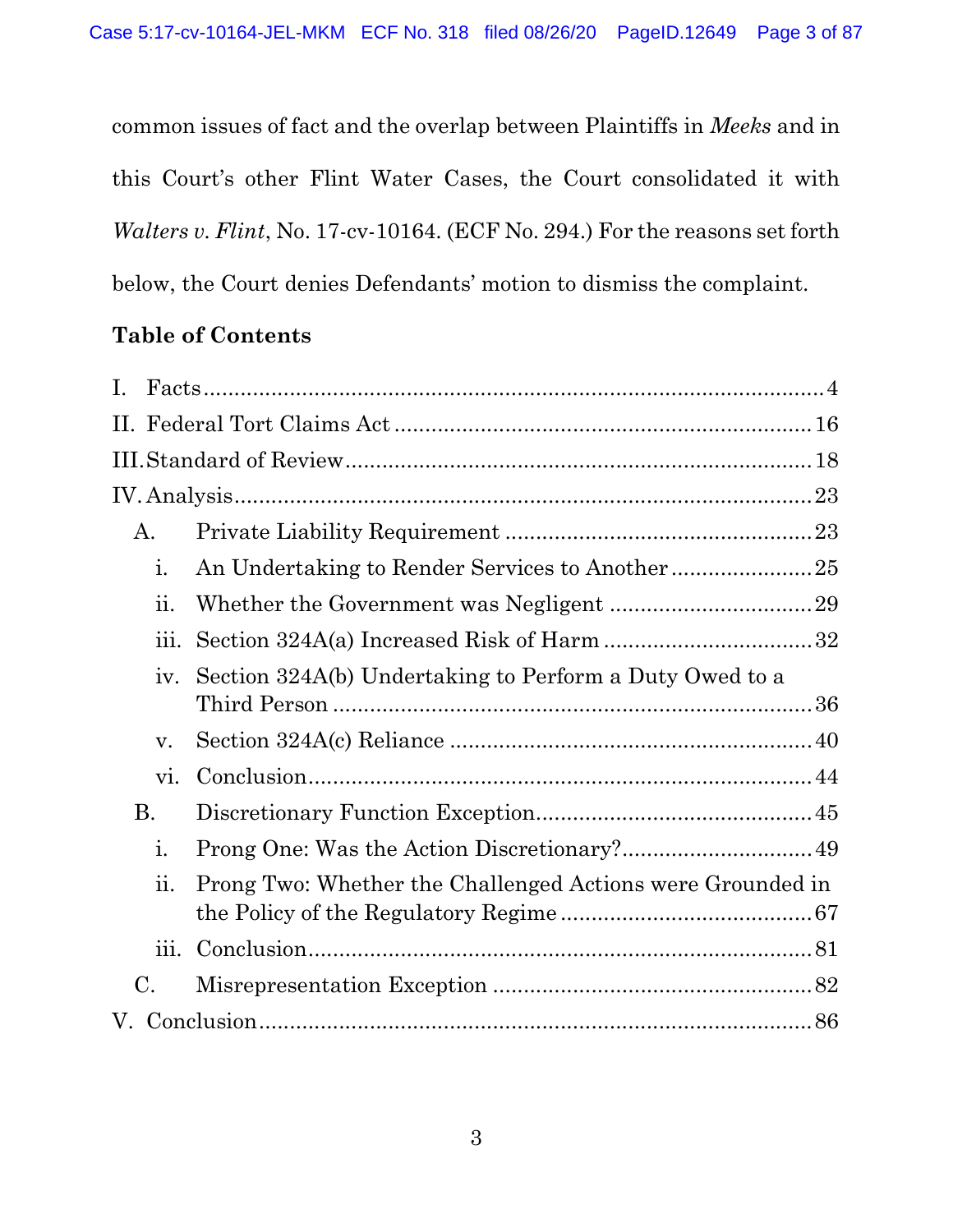#### I. Facts

The following factual background is excerpted from Judge Parker's opinion in Burgess v. United States, 375 F. Supp. 3d 796, 803–09 (E.D. Mich. 2019). All of the evidence in Burgess is adopted here and therefore constitutes the record of this case. Neither party disputes the facts as set forth in Burgess. See United States' Motion to Dismiss, (ECF No. 300, PageID.8537) (Judge Parker's "factual findings about the Flint Water Crisis, differing regulatory roles played by the City of Flint, Michigan Department of Environmental Quality (MDEQ), and EPA, are consistent with the jurisdictional record submitted by the parties and are not disputed by the United States."); Plaintiffs' Response Brief (ECF No. 305, PageID.9894) (agreeing that the evidence in this case is "virtually identical" to *Burgess*). The factual background below is copied from Burgess, and the internal citations are accordingly from Case No. 17-cv-11218.

The SDWA [Safe Drinking Water Act ("SDWA")] was enacted in 1974 "to assure that water supply systems serving the public meet minimum national standards for protection of public health." H.R. Rep. No. 93-1185 (1974), reprinted in 1974 U.S.C.C.A.N. 6454, 6454. The statute authorizes the EPA "to establish Federal standards for protection from all harmful contaminants[] … applicable to all public water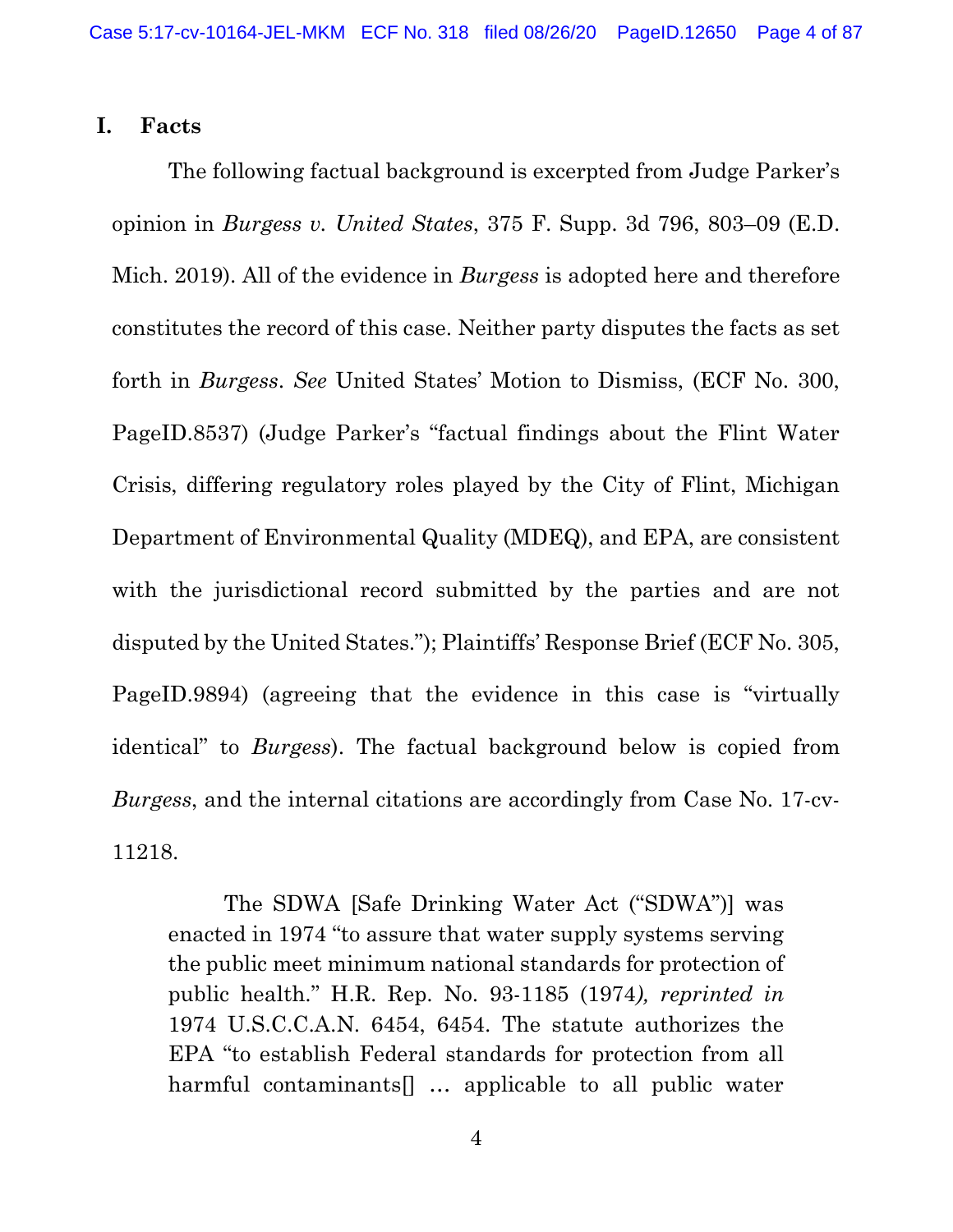systems[.]" Id. at 6454-55. It also "establish[es] a joint Federal-State system for assuring compliance with th[o]se standards and for protecting underground sources of drinking water. Id. at 6455.

States adopting, among other things, drinking water regulations that are no less stringent than the national primary drinking water regulations are eligible to obtain primary enforcement authority [primacy] over their public water systems. 42 U.S.C.  $\S$  300g-2(a)(1). Michigan has obtained primacy and the Michigan Department of Environmental Quality ("MDEQ") thus has primary enforcement authority with respect to the State's water systems. See Mays v. City of Flint, 871 F.3d 437, 446 (6th Cir. 2017). As the Sixth Circuit has described it, "the MDEQ-EPA relationship is a model of cooperative federalism ...." Id. at 447.

Nevertheless, the SDWA reserves the EPA's oversight and primacy States must periodically submit compliance reports to the EPA for that purpose. 42 U.S.C. §§ 300g-3, 300i; see also 40 C.F.R. §§ 141.82(i), 141.83(b)(7), 141.90, 142.15, 142.19, 142.30 [. . .]

The EPA has ten regional offices, each of which is responsible for executing EPA programs within several States and territories. "Region 5" serves six States, including Michigan, and a number of tribes. Congress has granted the EPA Administrator the authority to "delegate any of his functions under [the statute] (other than prescribing regulations) to any officer or employee of the Agency." 42 U.S.C. § 300j-9. The EPA Administrator has delegated his authority under Sections 1414 and 1431 of the SDWA, 42 U.S.C. §§ 300g-3 and 300i, to the Regional Administrators and the Assistant Administrator for Enforcement and Compliance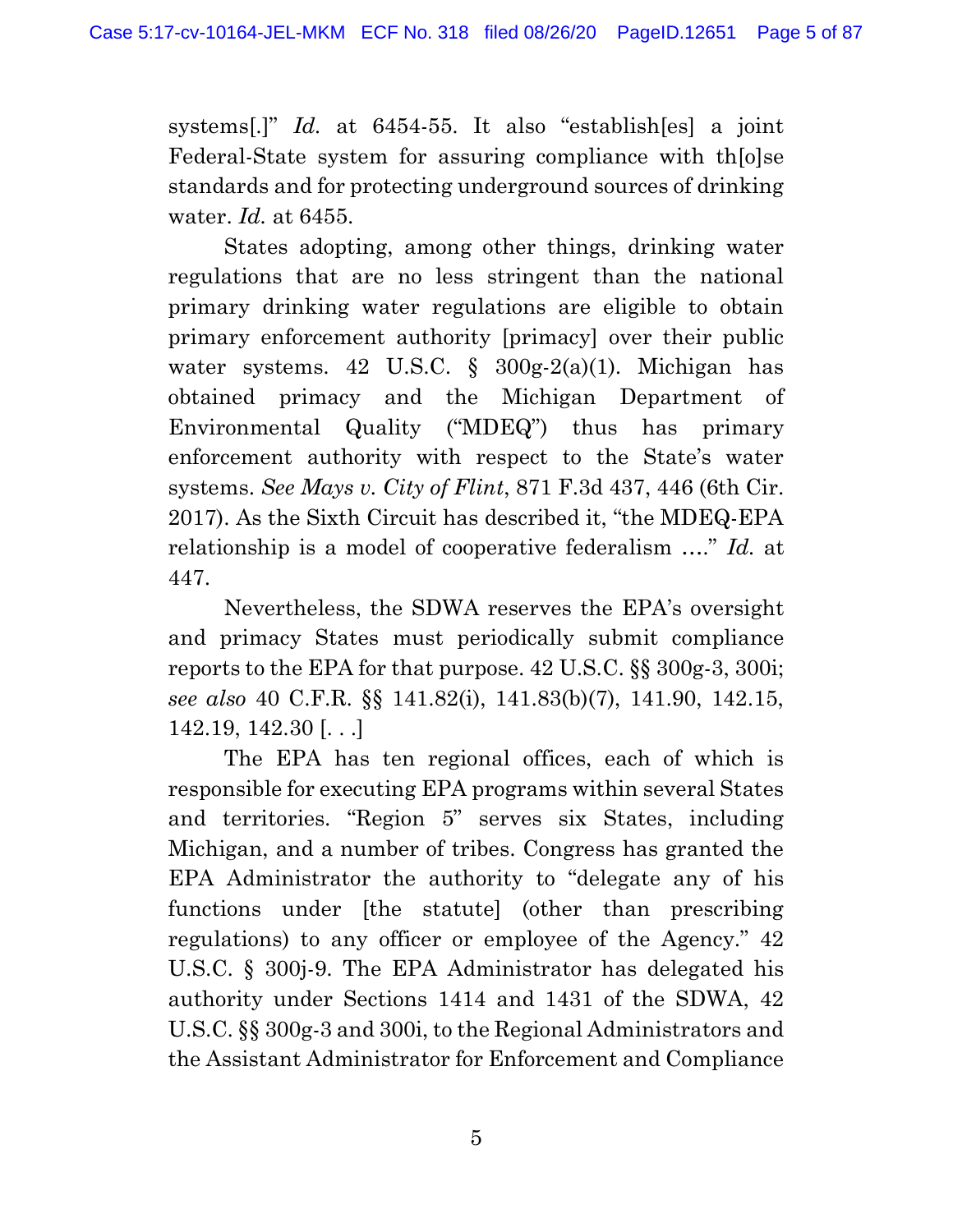Assurance. (Def's Mot. Exs. 66-68, ECF Nos. 41-7, 41-8, 41-9.)  $\left[\ldots\right]$ 

Flint owns and operates a public water system that provides drinking water to its nearly 100,000 citizens. Before April 2014, Flint purchased finished drinking water from the DWSD [Detroit Water and Sewage Department]. DWSD drew its water from Lake Huron and treated the water to control potential contaminants, including copper and lead levels.

In approximately late April 2014, Flint switched its water source from DWSD to the Flint River. The use of the Flint River as a water source was intended to be temporary, as Flint planned to connect to the Karegnondi Authority pipeline in 2016, which also draws its water from Lake Huron. (See Def.'s Mot. Ex. 43 at 1, ECF No. 40-3 at Pg ID 1349.) MDEQ and Flint did not, and were not required to, notify the EPA of the changing water sources for Flint. (Def.'s Mot. Ex. C at 37, ECF No. 37-3 at Pg ID 862.) The EPA does not approve such a switch in a primacy State. (Id. at 35, Pg ID 862; Ex. 15 at 2.) MDEQ approved Flint's water source change, but did not require Flint to begin corrosion control prior to the switch. (Ex. 2 at 1, ECF No. 38-1; Ex. 3 at 2, ECF No. 38-2 at Pg ID 1142.) MDEQ interpreted the Lead and Copper Rule ("LCR") as allowing Flint to complete two consecutive six-month rounds of sampling prior to determining what, if any corrosion control treatment was needed for the Flint River water. (Id. Ex. 20, ECF No. 39-3 at Pg ID 1206-07; Ex. 22 at 1-3, ECF No. 39-5 at Pg ID 1209- 1211.) Its wrongful and damaging interpretation was later admitted by MDEQ Director Dan Wyant.

The Flint River provided inconsistent water quality because of elevated levels of organic matter. (Id. Ex. 35 at 1, ECF No. 39-18 at Pg ID 1313.) By August 2014, elevated levels of fecal coliform and E. coli bacteria were detected in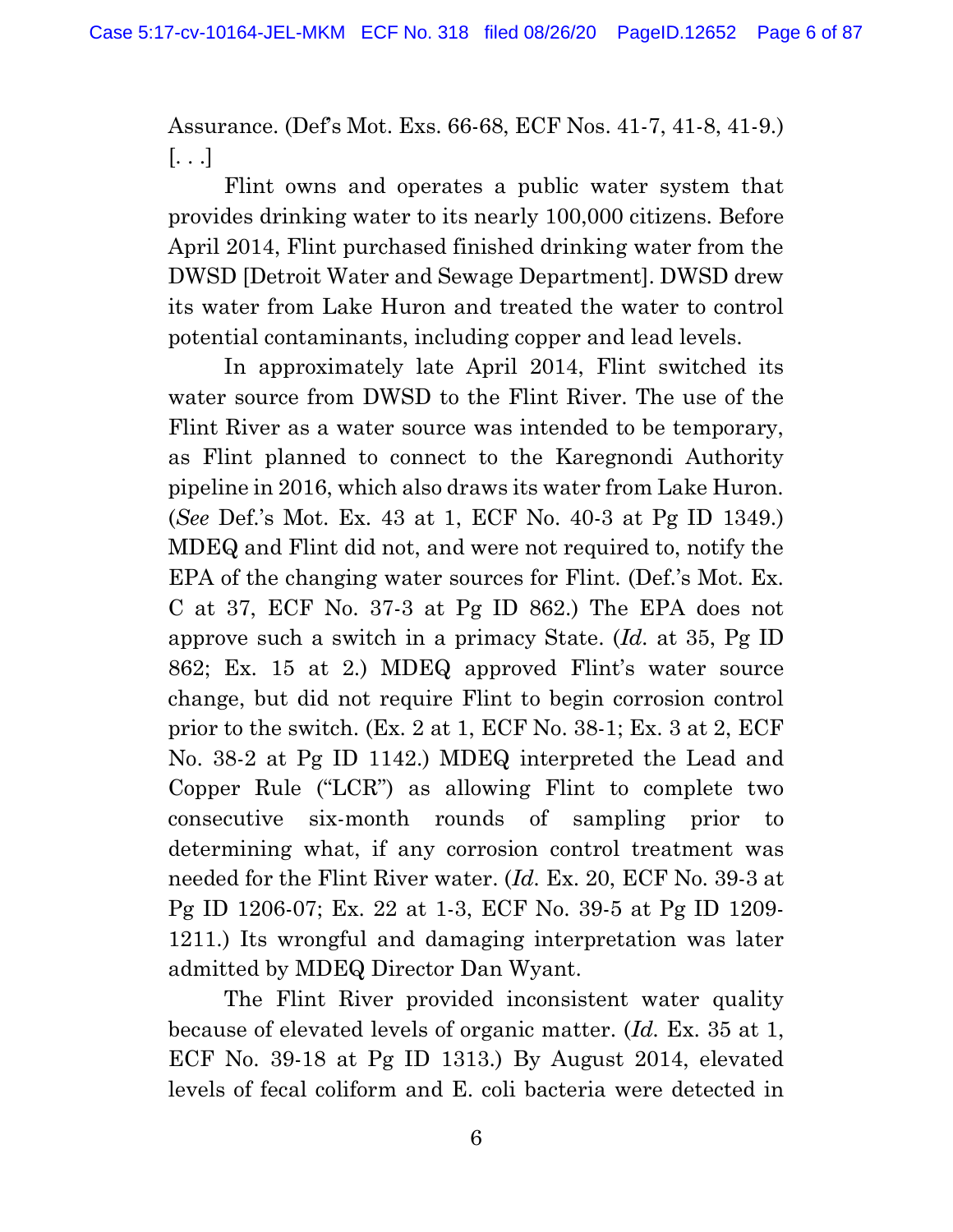the water and the MDEQ issued a "boil water advisory" instructing Flint residents to not drink the water. (Def.'s Mot. Ex. E at 66, ECF No. 37-5 at Pg ID 975; Pls.' Resp. Ex. 70 at 7, ECF No. 53-27 at Pg ID 2114.) A second E. coli exceedance occurred on September 5, 2014. (Id.) The City's use of chlorine to address bacteria exceedances led to another problem—high levels of total trihalomethane ("TTHM"), which poses health risks to consumers. (Pls.' Resp. Ex. 3, ECF No. 53-4 at Pg ID 1931; Ex. 70 at 7, ECF No. 53-27 at Pg ID 2114.)

Flint's residents immediately noticed the change in the quality of the water when the City switched its water source to the Flint River. Jennifer Crooks, Region 5's Michigan Program Manager for the Drinking Water Program, who was responsible for reviewing and responding to complaints from Michigan citizens on the agency's behalf, testified in this matter that she had never received as many citizen complaints since she began working for the EPA in 1987 than she did after the Flint water switch. (Def.'s Mot. Ex. E at 29, 30-32, ECF No. 37-5 at Pg ID 965-66.) When Region 5 received citizen complaints from Michigan residents, employees would discuss the issues with technical contacts, check for violations in the various databases, and contact the State person responsible for the water system and discuss the complaint. (Id. Ex. E at 24, 49, ECF No. 37-5 at Pg ID 964, 970; Ex. F at 33-34, ECF No. 37-6 at Pg ID 1018-19.) After Region 5's employees conducted background research and communicated with the State, they responded to citizens through emails, phone calls, and written letters. (Id. Ex. E at 36-37; see also id. Exs. 15, 16, 18.)

In its communications with Flint residents, the EPA indicated that MDEQ was working closely with the City "to ensure that the citizens of Flint are provided drinking water that meets health standards." (See, e.g., id. Ex. 15 at 1, ECF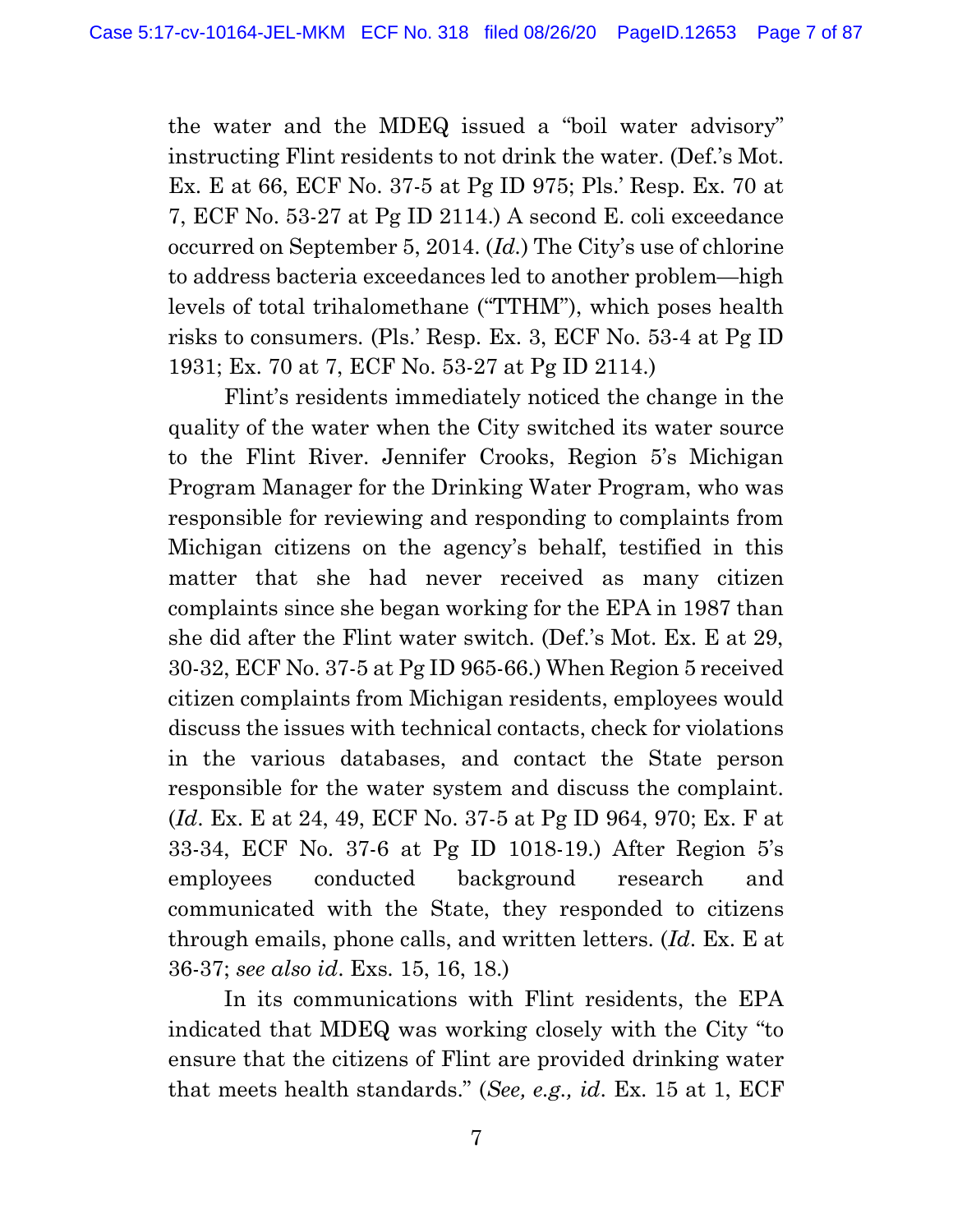No. 58-14 at Pg ID 1184.) The EPA informed Flint's residents that "[t]he most recent laboratory analyses obtained from MDEQ of the City of Flint's drinking water indicate that almost all regulated contaminants meet State and Federal health standards, as required under the Federal and Michigan Safe Drinking Water Acts." (Id.) TTHMs pose a health risk for some sub-populations, such as the immunecompromised and pregnant women. (See id. Ex. 14 at Pg ID 1183.) Despite being aware of those risks (see id.), the EPA did not convey those risks in at least some of its communications with Flint residents. (See id. Exs. 15, 18.)

In early 2015, Flint citizen LeeAnn Walters contacted the EPA after receiving the test results of drinking water samples the City of Flint had collected from her home. (Def.'s Mot. Ex. 3 at 2-3, ECF No. 38-2 at Pg ID 1142-43.) Those results showed highly elevated lead and iron levels.<sup>1</sup> (*Id.*) Ms. Crooks from Region 5 sent an email to MDEQ the day after receiving the test results, documenting her concerns and requesting assistance in dealing with the high lead levels in the Walters' home. (Id. Ex. E at 69, ECF No. 37-5 at Pg ID 975.) MDEQ indicated in response that the lead was coming from the home's plumbing, although Ms. Walters had indicated that all of the plumbing was plastic. (Id. Ex. 3 at 3, ECF No. 38-2 at Pg ID 1143.)

Ms. Crooks and Miguel Del Toral, Region 5's Regulations Manager for the Groundwater and Drinking Water Branch, were in subsequent communication with MDEQ and the City concerning Ms. Walters' situation and whether there was a more widespread lead issue. (See Pls.'

<sup>&</sup>lt;sup>1</sup> The LCR results from the Walters' home showed a level of 104 ppb for lead. (Pls.' Resp. Ex. 1 at 5, ECF No. 53-2 at Pg ID 1924). The regulatory limit is 15 ppb. (Id.)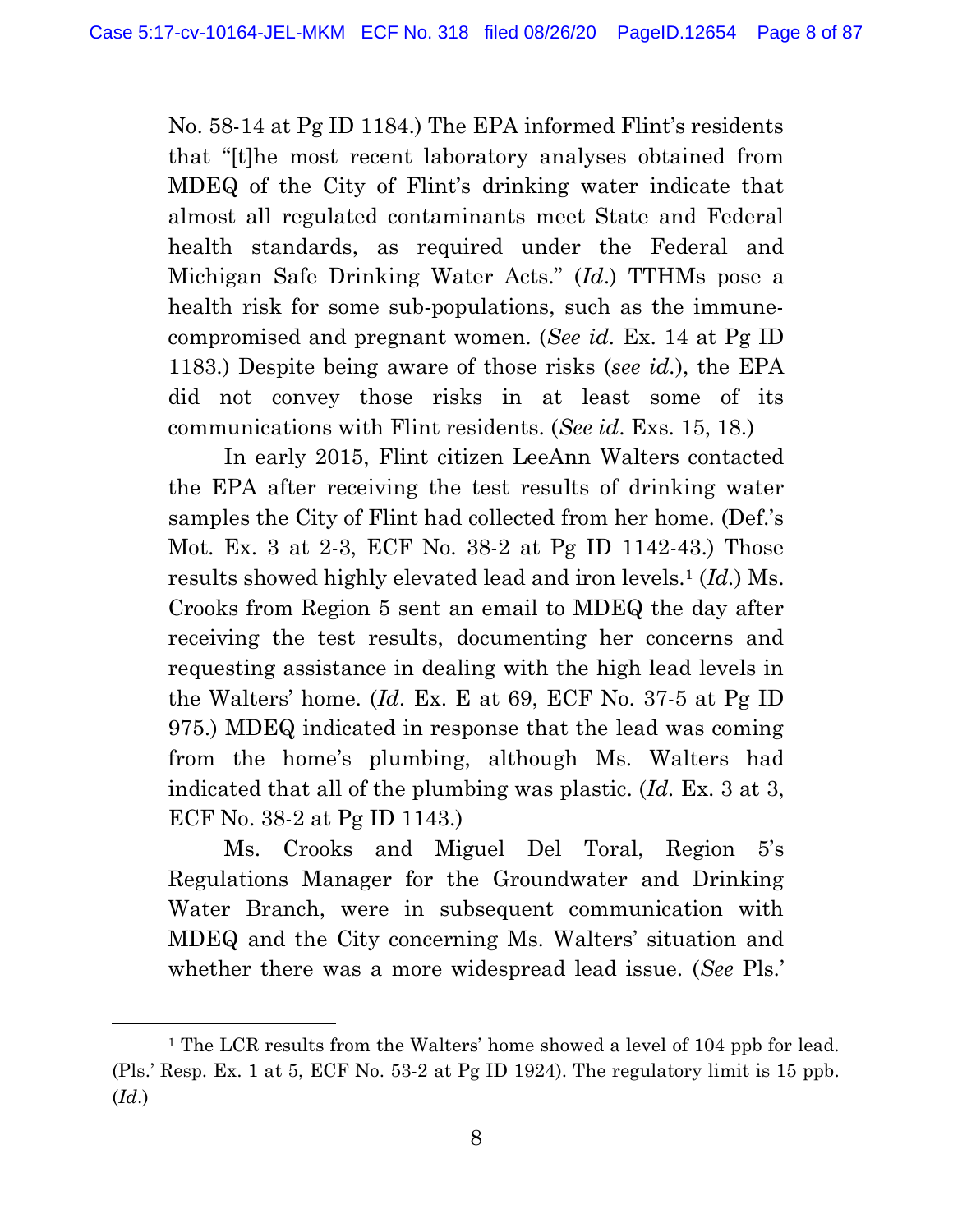Resp. Ex. 1, ECF No. 53-2.) In a February 26, 2015 email to MDEQ officials, Ms. Crooks stated that (1) Flint must have Optimized Corrosion Control Treatment ("OCCT"), (2) the test results for the Walters' home must "be included in with compliance calculation of the 90th percentile", and (3) the City cannot flush the system in advance of taking compliance samples. (Id. at 3-4, Pg ID 1921-22.) Mr. Del Toral, who had been copied on Ms. Crooks' email, sent a follow-up email to MDEQ on February 27, 2015, explaining his concerns about the lead situation and Flint's testing protocols. (Id. at 2-3, Pg ID 1920-21.) Mr. Del Toral conveyed that pre-flushing the tap before collecting testing samples "biases the results low by eliminating the highest lead values" and "provides false assurance to residents about the true lead levels in the water." (Id.) Mr. Del Toral suggested that MDEQ contact Region 5's "resident expert", Mike Schock, for help with compliance. (Id.) Ms. Crooks forwarded Mr. Schock's contact information to MDEQ the same day. (Id.)

On February 27, 2015, Stephen Busch from the MDEQ responded to Ms. Crooks' and Mr. Del Toral's emails, thanking them for their information and indicating: "[W]e will take it under consideration." (Id. at 1, Pg ID 1919.) Mr. Busch represented in the same email, among other things, that Flint "[h]as an Optimized Corrosion Control Program", "[c]onducts quarterly Water Quality Parameter monitoring at 25 sites and has not had any unusual results[,]" and "[h]as never had a 90th percentile lead AL exceedance[.]" (Id.)

Region 5 visited the Walters' home on April 27 and May 6, 2015, to inspect the plumbing and conduct additional testing. (Def.'s Mot. Ex. 3 at 3, ECF No. 38-2 at Pg ID 1143.) Finding that the interior plumbing was primarily plastic, the EPA concluded that it was not the source of the high lead levels found in the water at the residence. (Id.) Shockingly, as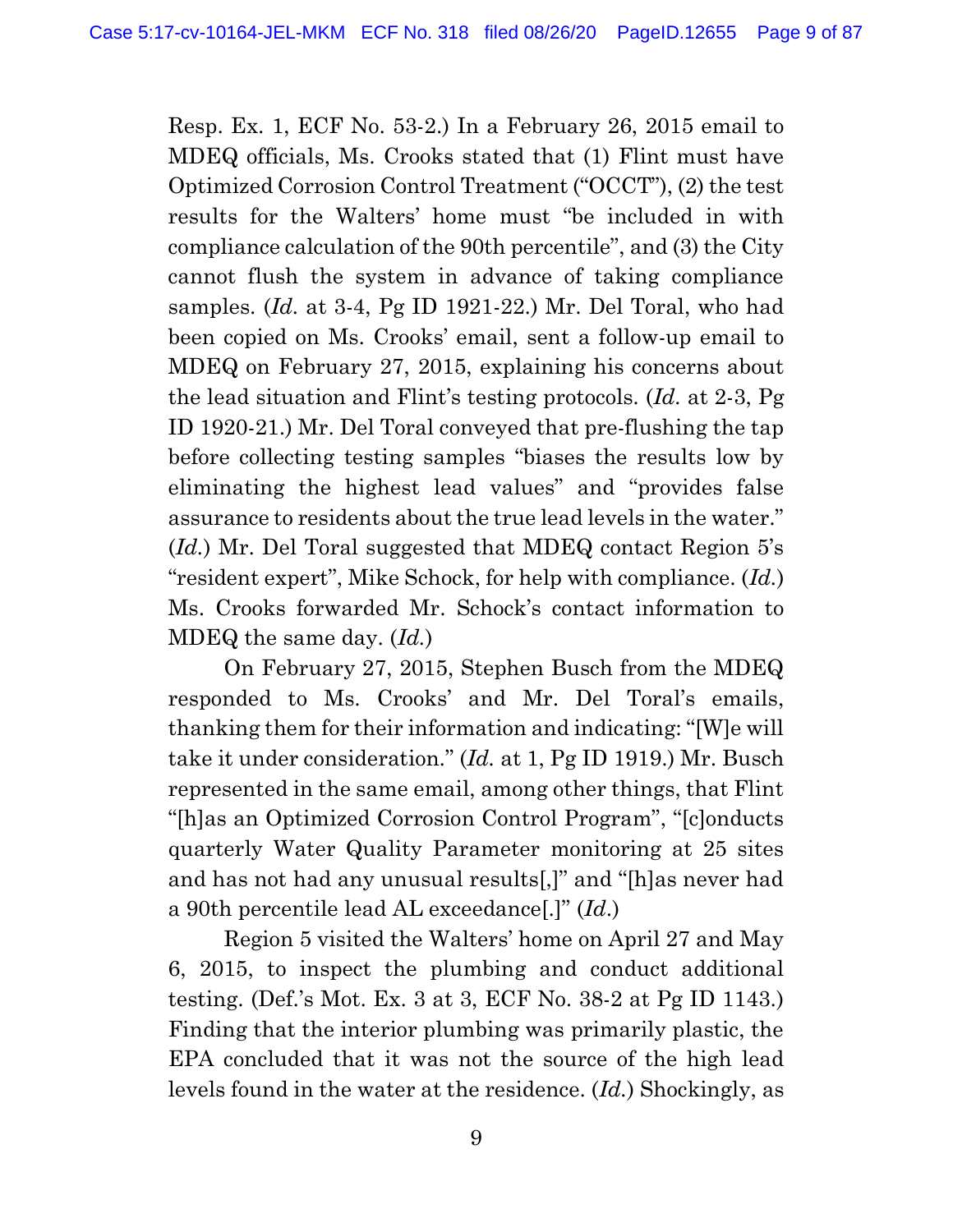Mr. Del Toral noted in an email to colleagues within Region 5, local officials were telling Flint residents that the source of the high lead was the home's internal plumbing. (Pls.' Resp. Ex. 2 at 5, ECF No. 53-3 at Pg ID 1929.)

During EPA's May 6 trip to the Walters' home, the service line to the residence was replaced and the EPA sent three portions of the extracted line for testing, which confirmed that a portion of the line was made of galvanized iron pipe. (Id.) The EPA's inspection of the remaining portion confirmed that the service line from the water main to the external shut-off valve was lead. (Id.) Region 5 collected water samples from other Flint residents' homes, which also showed noncompliant lead levels. (*Id.* at 4, Pg ID 1144.)

Meanwhile, on April 23, 2015, Mr. Del Toral sent an email to MDEQ asking: "What's Flint doing now (post Detroit) for corrosion control treatment?" (Pls.' Resp. Ex. 2 at 4, ECF No. 53-3 at Pg ID 1928.) MDEQ responded the following day, indicating that Flint is not practicing CCT and that the results of testing for two six-month periods indicated that no treatment was needed. (Id. at 3, Pg ID 1927.) Mr. Del Toral emailed MDEQ on April 25, 2015, expressing his concern regarding the lack of CCT following the water source switch considering the known corrosivity of the Flint River and the City's extensive lead service lines. (Id. at 1, Pg ID 1925.) Mr. Del Toral further reemphasized that the City's preflushing ahead of compliance sampling may be distorting test results. (Id.) Mr. Del Toral expressed that "[g]iven the very high lead levels found at one home and the pre-flushing happening at Flint . . . the whole town may have much higher lead levels than the compliance results indicated  $\dots$ " (Id.)

In May and June 2015, EPA Region 5 staff continued to express concern to MDEQ and the City about increasing concentrations of lead in Flint's drinking water and the City's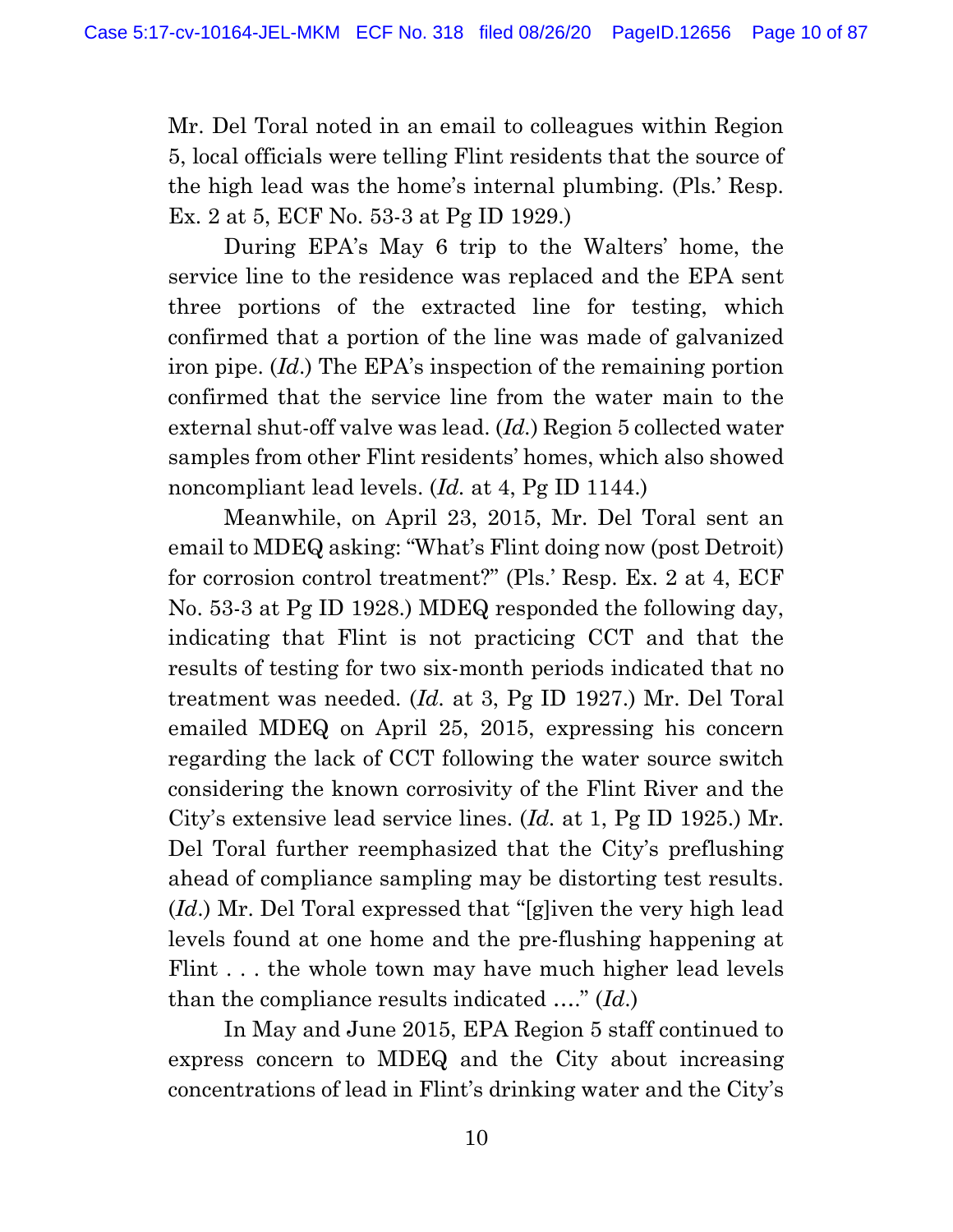lack of corrosion control treatment and offered the EPA's expertise to move forward and rectify the water quality problems. (Def.'s Mot. Ex. 32 at 3, ECF No. 39-15 at Pg ID 1294; Ex. 3 at 4, ECF No. 38-2 at Pg ID 1144; Pls.' Resp. Ex. 6 at 1, ECF No. 53-7 at Pg ID 1945.) During this period, Mr. Del Toral prepared the EPA's interim report on high lead levels in Flint's water system, which was circulated to his colleagues. In the report, Mr. Del Toral indicated that Flint was not including tests from homes showing high lead levels in its compliance sampling pool. (Pls.' Resp. Ex. 3 at 5, ECF No. 53-4 at Pg ID 1935.) He also expressed concern that this omission, as well as Flint's sampling procedures, conceal a more wide-spread problem with high lead levels throughout the City's water supply. (Id. at 2, Pg ID 1932.) As Mr. Del Toral further explained in an email to his colleagues:

The widespread high lead is my judgment based on a couple of decades of working with lead issues and I stand by it despite the limited data set from Flint. A simple application of scientific principles to the circumstances in Flint along with the limited data are enough to know that there is a problem there. They have no corrosion control treatment in place for over a year now and they have lead service lines. It's just basic chemistry on lead solubility. You will have high lead leaching into the water where you are doing nothing to mitigate that. We don't need to drop a bowling ball off every building in every town to know that it will fall to the ground in all of these places. The fact that their sampling is designed not to capture lead (everything is fine) does not negate our scientific understanding of what is going on. The only reason we don't have more data is because the City of Flint is flushing away the evidence before measuring it. …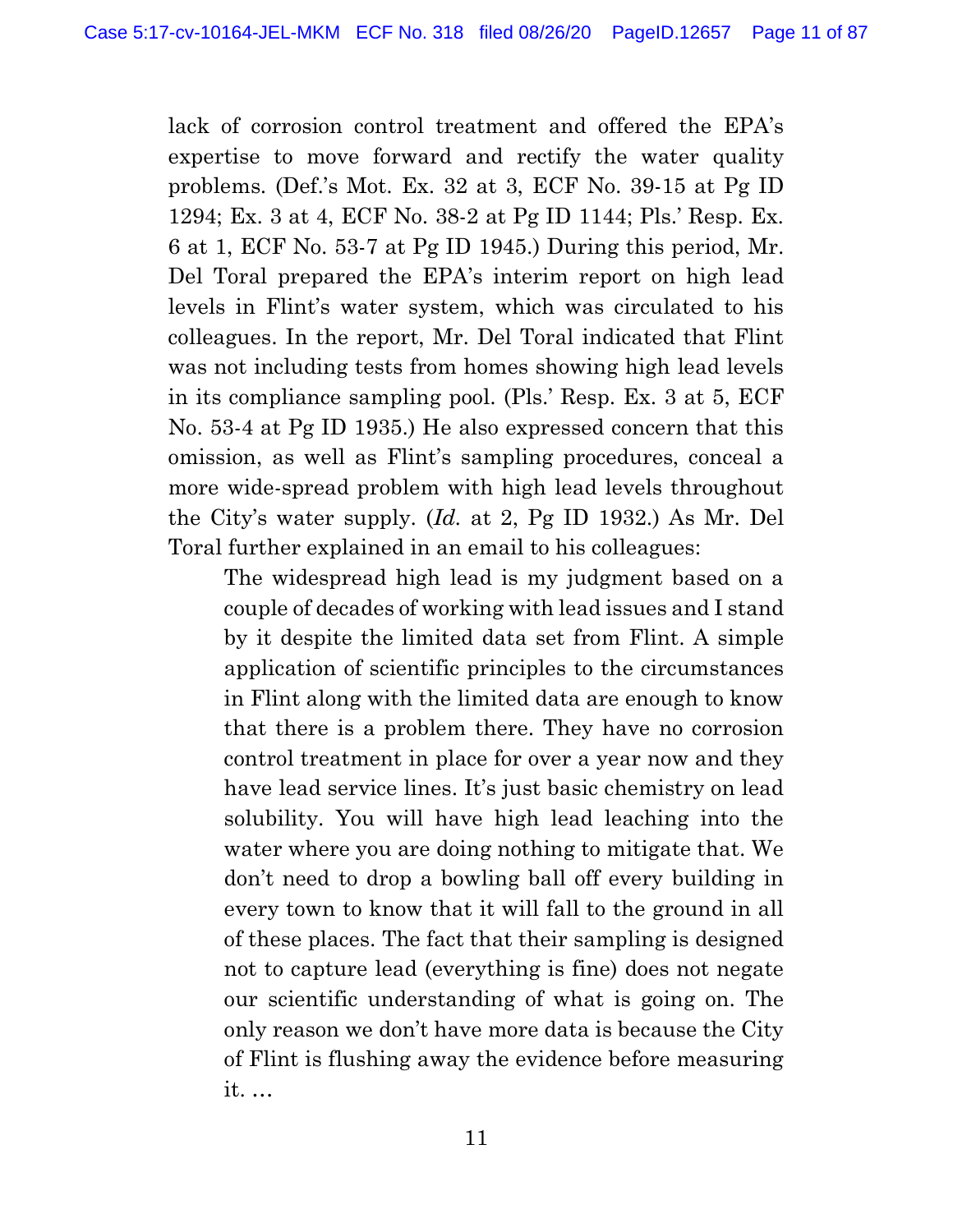(Id., Ex. 5 at 3, ECF No. 53-6 at Pg ID 1942.)

Tinka Hyde, the Director of the Water Division for Region 5, convened a formal conference call with MDEQ management on July 21, 2015, to discuss the status of Flint's lead sampling results (including MDEQ's position on preflushing) and MDEQ's interpretation of the LCR, which conflicted with Region 5's interpretation. (Def.'s Mot. Ex. 20, ECF No. 39-3 at Pg ID 1206-07.) The EPA interpreted the rule as requiring a public water system to use optimal corrosion control treatment upon switching water sources. (See id. Ex C at 41-42, ECF No. 37-3 at Pg ID 863-64; Ex. 11 at 1-2, ECF No. 38-10 at Pg ID 1169-70.) MDEQ decided to treat Flint's change in water sources as a "new source" which would require OCCT only after monitoring reflects the need for treatment. (See id. Ex. 20 at 1, ECF No. 39-3 at Pg ID 1206.)

In preparation for the July 21, 2015 conference call between EPA and MDEQ, EPA drafted a "Briefing Paper" which reflects what EPA already knew about Flint's water crisis and state and local officials' response (or lack thereof) to that crisis. (See Pls.' Resp. Exs. 11, 22, ECF Nos. 53-8, 53-16.) This included the fact that Michigan was not requiring corrosion control in Flint. (Id.) It further reflects EPA's knowledge that Flint was not including in its testing the citizen requested samples where high-lead levels were detected—despite EPA's direction that they needed to be included—and EPA's knowledge that Flint was "preflushing" lines before sampling—again, despite EPA's explanation of why this distorts testing. (Id.) These documents also reflects EPA[']s expectation that proper sampling would show high lead levels in the water supplied to Flint residents and a need for corrosion control. (Id.)

During the July 21, 2015 conference call, MDEQ requested an opinion from EPA headquarters to resolve the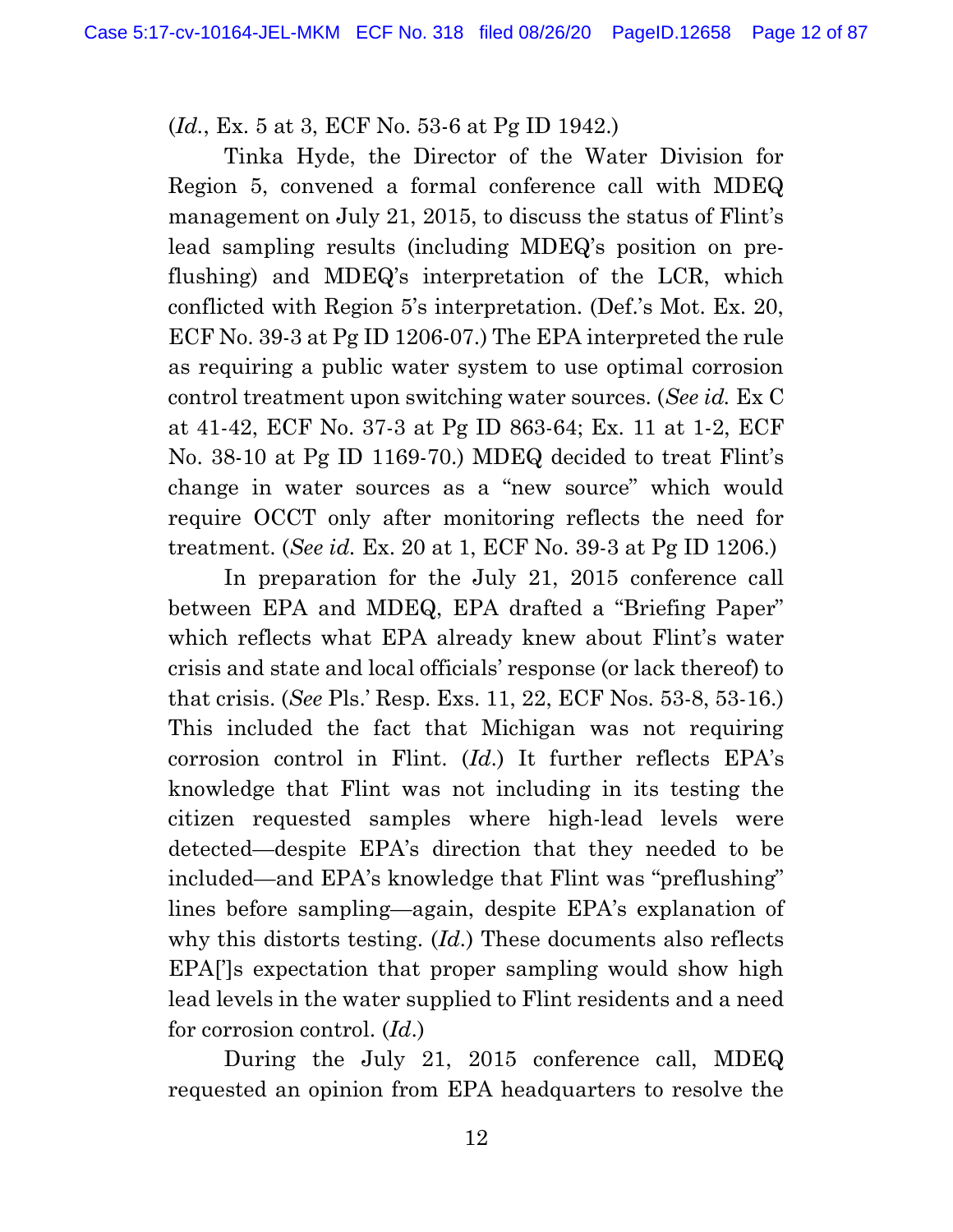discrepancy in the LCR interpretation.<sup>2</sup> (*Id.*; see also Ex. C at 42, ECF No. 37-3 at Pg ID 864.) MDEQ nevertheless communicated a willingness "to initiate discussion with Flint sooner rather than later on corrosion control." (Id., Ex. 20 at 1, ECF No. 39-3 at Pg ID 1206.) But MDEQ was unwilling to budge on its pre-flushing requirement until new regulations were issued, maintaining that the State's lead compliance sampling procedures comply with federal SDWA requirements and that pre-flushing instructions are not requirements but suggestions. (Id. at 2, Pg ID 1207.) Region 5 again offered the EPA's technical assistance. (Id. Ex. 20 at 1-2, ECF No. 39-3 at Pg ID 1206-07.)

On August 17, 2015, MDEQ instructed Flint to implement corrosion control as soon as possible, but no later than January 1, 2016, and to fully optimize its treatment within six months. (Def.'s Mot. Ex. C at 52, ECF No. 37-3 at Pg ID 866; Ex. 32 at 3, ECF No. 39-15 at Pg ID 1294; Pls.' Resp. Ex. 70 at 15, ECF No. 53-27 at Pg ID 2122.) During an August 31, 2015 conference call between MDEQ and Region 5, the results of the second six-month (January-July 2015) monitoring test results for Flint were discussed, which reflected that corrosion control was needed. (Pls.' Resp. Ex. 70 at 15, ECF No. 53-27 at Pg ID 2122.) During this call, Region 5 discussed the need for outreach to Flint's citizens to reduce

<sup>2</sup> In response to this request, the EPA issued a policy memorandum on November 3, 2015, clarifying how the LCR should be interpreted on a prospective basis and agreeing with Region 5's interpretation. (Def.'s Resp. Ex. 31, ECF No. 39- 14.) In the memo, EPA headquarters recognized that "the language of the LCR does not specifically discuss [the situation where a public water system disconnects from one source and begins distributing water from another source]" and "that there are differing possible interpretations of the LCR with respect to how the rule's optimal corrosion control treatment procedures apply to this situation ….." (Id. at 1, Pg ID 1290.)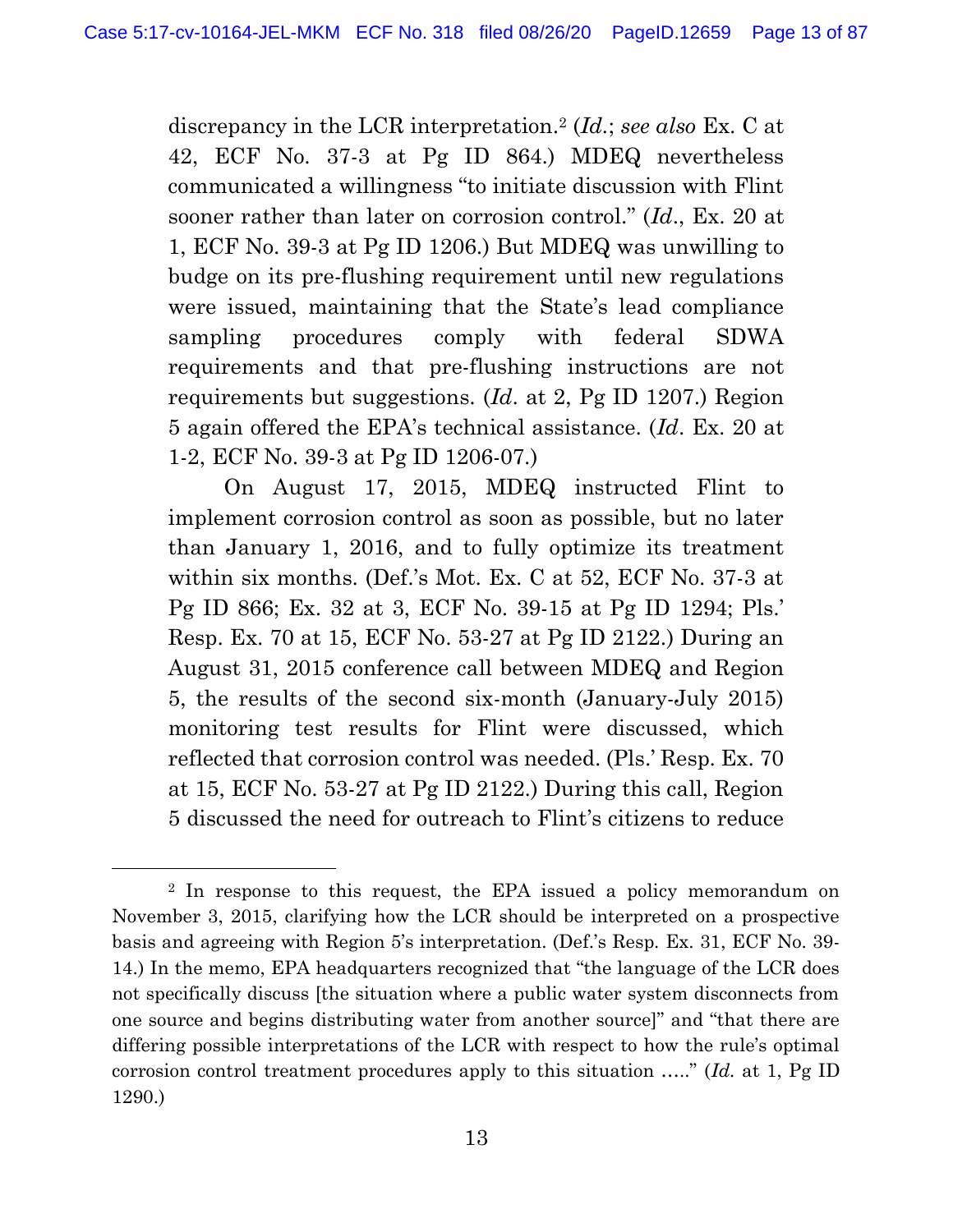their exposure to high lead levels in the drinking water and reiterated the offer of technical assistance in implementing corrosion control treatment. (Def.'s Mot. Ex. 32 at 3, ECF No. 39-15 at Pg ID 1294.) But Region 5 viewed MDEQ as having the responsibility to alert the public as the primacy agency. (Id. Ex. C at 109, ECF No. 37-3 at Pg ID 880).

Instead, as EPA's agents were well aware, City officials continued to assure Flint residents that there was no corrosivity issue and that MDEQ and the EPA found the City in compliance with safe water standards. (Pls.' Resp. Ex. 47 at 3, ECF No. 53-22 at Pg ID 2059.) At the same time, the EPA learned that pediatricians at Hurley Medical Center in Flint had conducted a study which showed a rise in the blood lead levels of Flint's children after the switch to the Flint River as the City's water source. (Id. at 2-3, Pg ID 2058-59.) For example, in the two zip codes where the highest level of lead was found in the water, the EBL (elevated blood lead) levels for infants less than fifteen months old rose from 1.5% to 4.4%. (Id.) The rest of Flint had an increase from .6 to 1.1% for the same age group. (Id.) There was no change, in comparison, for non-Flint infants less than fifteen months old. (Id.) For children less than five-years old, EBL levels rose from 2.1% to 4.0% throughout Flint and from 2.5% to 6.3% in the two mostaffected zip codes. (Id.)

On September 3, 2015, Flint's Mayor announced that the City would implement corrosion control treatment and invited EPA corrosion control experts to join the Flint Technical Advisory Committee ("TAC"). (Def.'s Mot. Ex. 32 at 4, ECF No. 39-15 at Pg ID 1295.) On October 7, 2015, the TAC recommended that MDEQ direct Flint to resume purchasing treated water from the DSWD, now called the Great Lakes Water Authority. (Id. Ex. G at 73, 75-76; ECF No. 37-3 at Pg ID 1078; Ex. 32 at 4, ECF No. 39-15 at Pg ID 1295.) On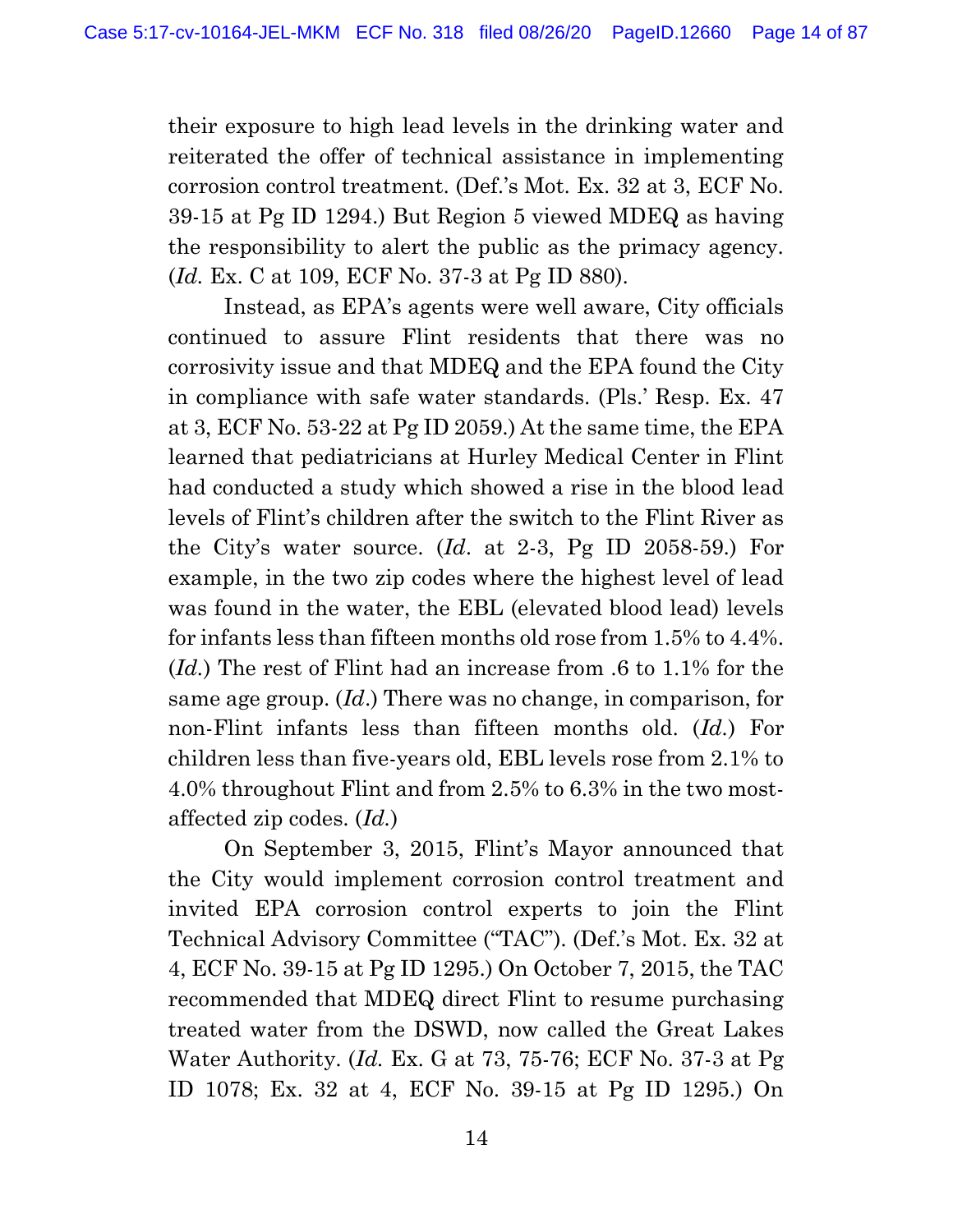October 16, 2015, the EPA established the Flint Safe Drinking Water Task Force ("EPA Flint Task Force") to provide technical expertise to MDEQ and the City. (Ex. 32 at 4, ECF No. 39-15 at 1295.) On the same date, Flint switched back to purchasing finished water from Detroit.

Despite the switch, corrosion control treatment remained necessary because the corrosive Flint River water had eroded away the protective coatings in the system. (See id. Ex. G at 76, ECF No. 37-7 at Pg ID 1078, Ex. 32 at 5, ECF No. 39-15 at Pg ID 1296.) On November 25, 2015, and on subsequent dates, the EPA Flint Task Force requested information which was not being shared to assess the City's progress with corrosion control. (Id. Ex. 32 at 4-5, ECF No. 39- 15 at Pg ID 1295.) Without the information, the EPA could not evaluate whether the contamination in the City's water system had been eradicated. (Id.) While the City began additional corrosion control treatment in early December 2015, the EPA was not assured that high levels of lead and other contaminants had been removed from the water system.  $(Id.)$ 

On December 14, 2015, the City declared an emergency. On January 14, 2016, Michigan's Governor requested emergency disaster assistance. Two days later, President Obama declared a federal emergency in the City. On January 21, 2016, the EPA issued an emergency order pursuant to Section 1431 of the SDWA. (Id. Ex. 32, ECF No. 39-15 at Pg ID 1292-1309.) The EPA identified several reasons for issuing the order at that time, including continued "delays in responding to critical EPA recommendations and in implementing the actions necessary to reduce and minimize the presence of lead and other contaminants in the water supply" presently and moving forward. (Id. at 8 at Pg ID 1299.) Further, the EPA noted MDEQ's and the City's failure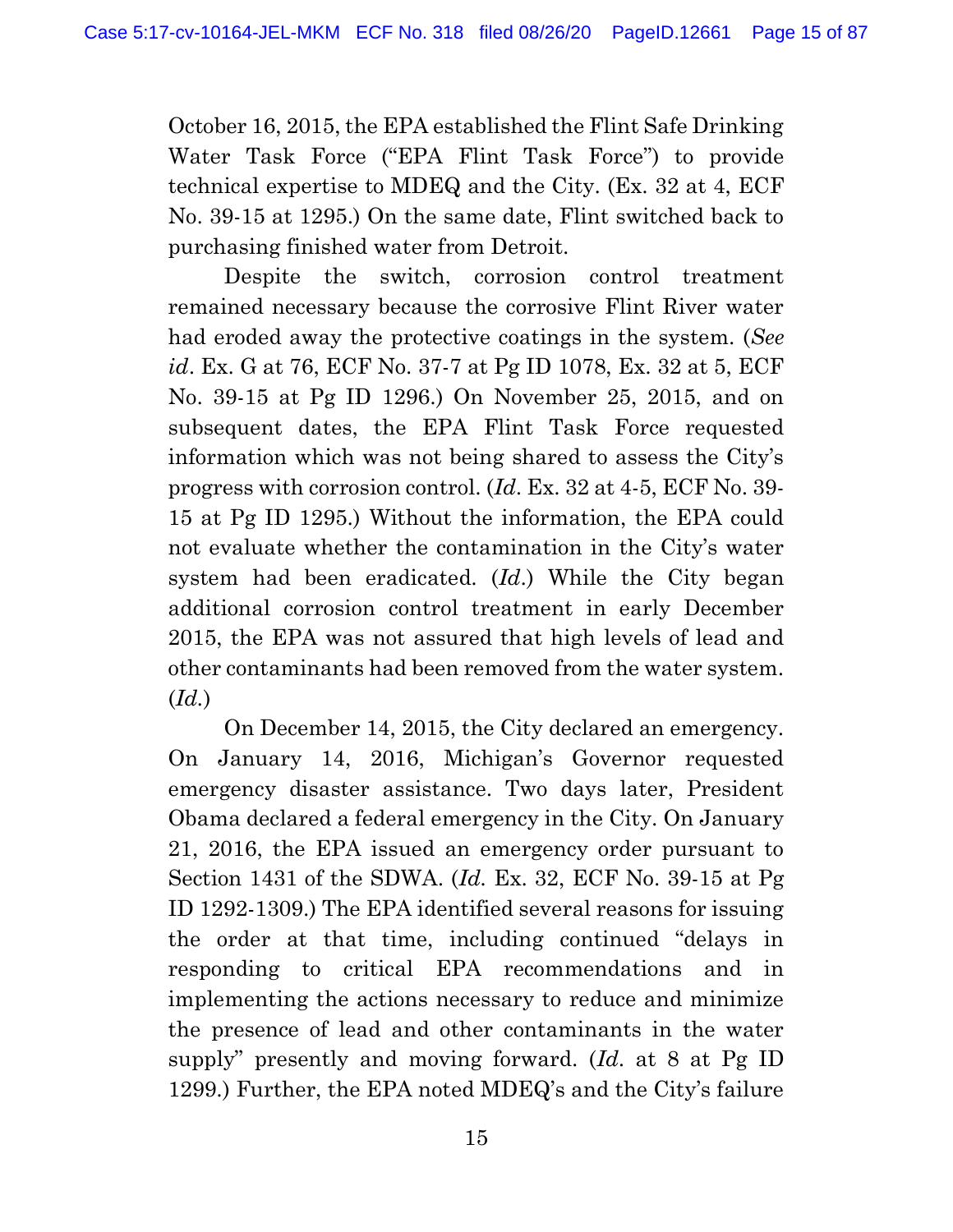and continued failure to provide necessary information for the EPA, the EPA Flint Task Force and Flint citizens "to fully understand and respond promptly and adequately to the current deficiencies." (Id.) Additionally, the City viewed its switch back to Detroit water as temporary and planned to eventually move to untreated water from KWA. The EPA viewed the transition as posing "complex technical and managerial challenges … that have serious implications for drinking water safety and public health." (Pls.' Resp. Ex. 63 at 2, ECF No. 41-4 at Pg ID 1723.) The EPA was concerned that the City lacked the professional expertise and resources to manage the transition and carry out the recommended actions to safely manage the City's water system. (Id.; Def.'s Mot Ex. 32 at 8, ECF No. 39-15 at Pg ID 1299.)

On October 20, 2016, the EPA Office of Inspector General (OIG) issued a "Management Alert" in which it found that "Region 5 had the authority and sufficient information to issue a SDWA Section 1431 emergency order to protect Flint residents from lead-contaminated water as early as June 2015." (Pls.' Resp. Ex. 53 at 1, ECF No. 53-25 at Pg ID 2019.) The OIG indicated that "EPA's 1991 guidance on SDWA Section 1431 orders states that if state actions are deemed insufficient, the EPA can and should proceed with a SDWA Section 1431 order, and the EPA may use its emergency authority if state action is not protecting the public in a timely manner."  $(Id.)$ 

Burgess, 375 F. Supp. 3d at 803–09.

## II. Federal Tort Claims Act

The Federal Tort Claims Act permits plaintiffs to obtain compensation from the United States for the negligence of its employees.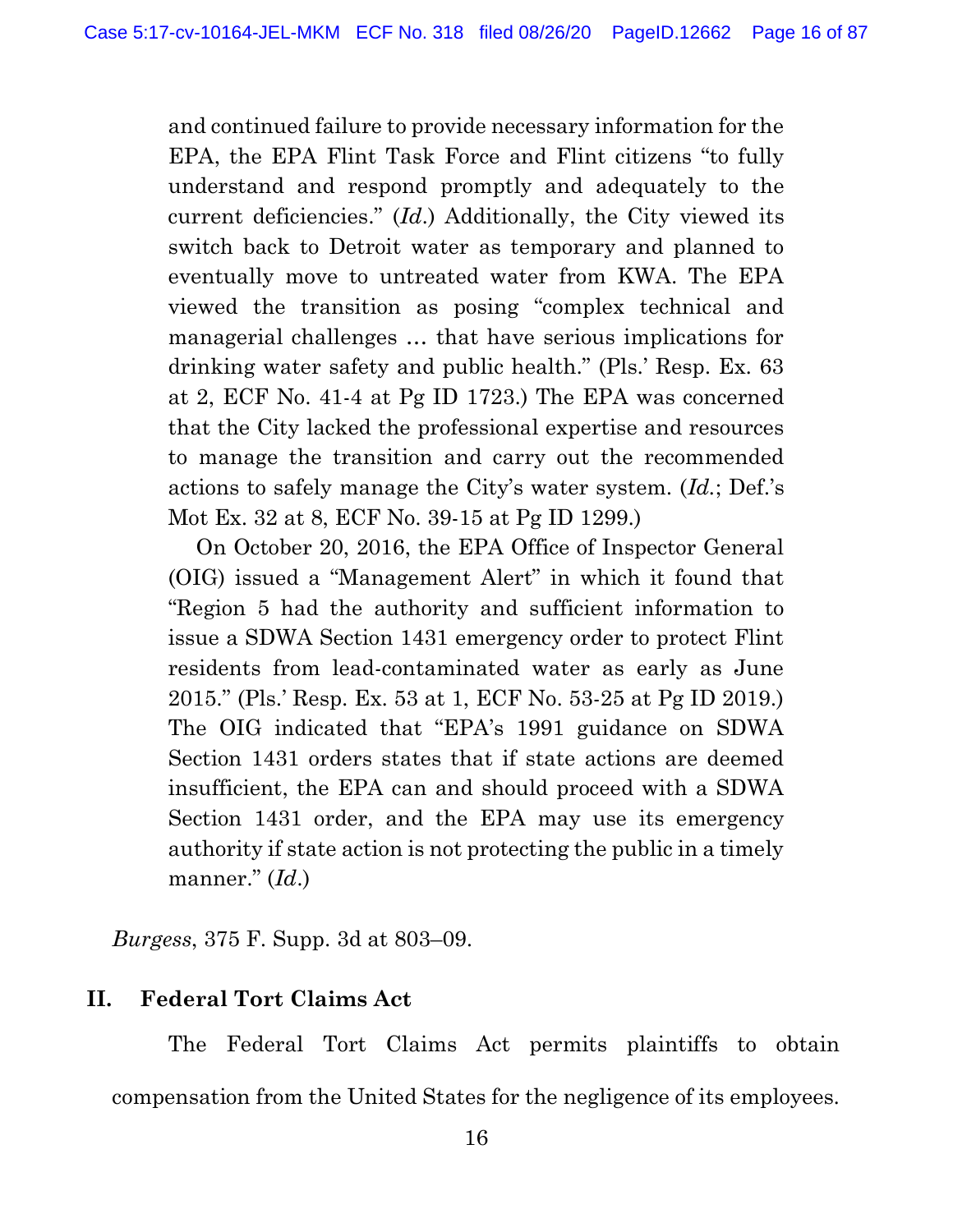The FTCA "is the exclusive remedy for suits against the United States or its agencies sounding in tort." Himes v. United States, 645 F.3d 771, 776 (6th Cir. 2011) (citing 28 U.S.C.  $\S$  2679(a)). The Act waives sovereign immunity, which otherwise prohibits private citizens from suing a sovereign state without its consent. Under the FTCA, federal district courts have jurisdiction over claims against the United States for personal injury or death caused by the "negligent or wrongful act or omission" of any government employees acting within the scope of their employment, "under circumstances where the United States, if a private person, would be liable to the claimant in accordance with the law of the place where the act or omission occurred." 28 U.S.C. § 1346(b)(1).

The United States filed a motion to dismiss Plaintiffs' case for lack of subject matter jurisdiction. (ECF No. 300.) It contends that it has not waived sovereign immunity under the FTCA because Michigan law would not impose liability on private individuals in similar circumstances. The United States also argues that two exceptions to the FTCA apply: the discretionary function exception and the misrepresentation exception. The Court will first consider the viability of Plaintiffs' claims under Michigan law, and then address each of the two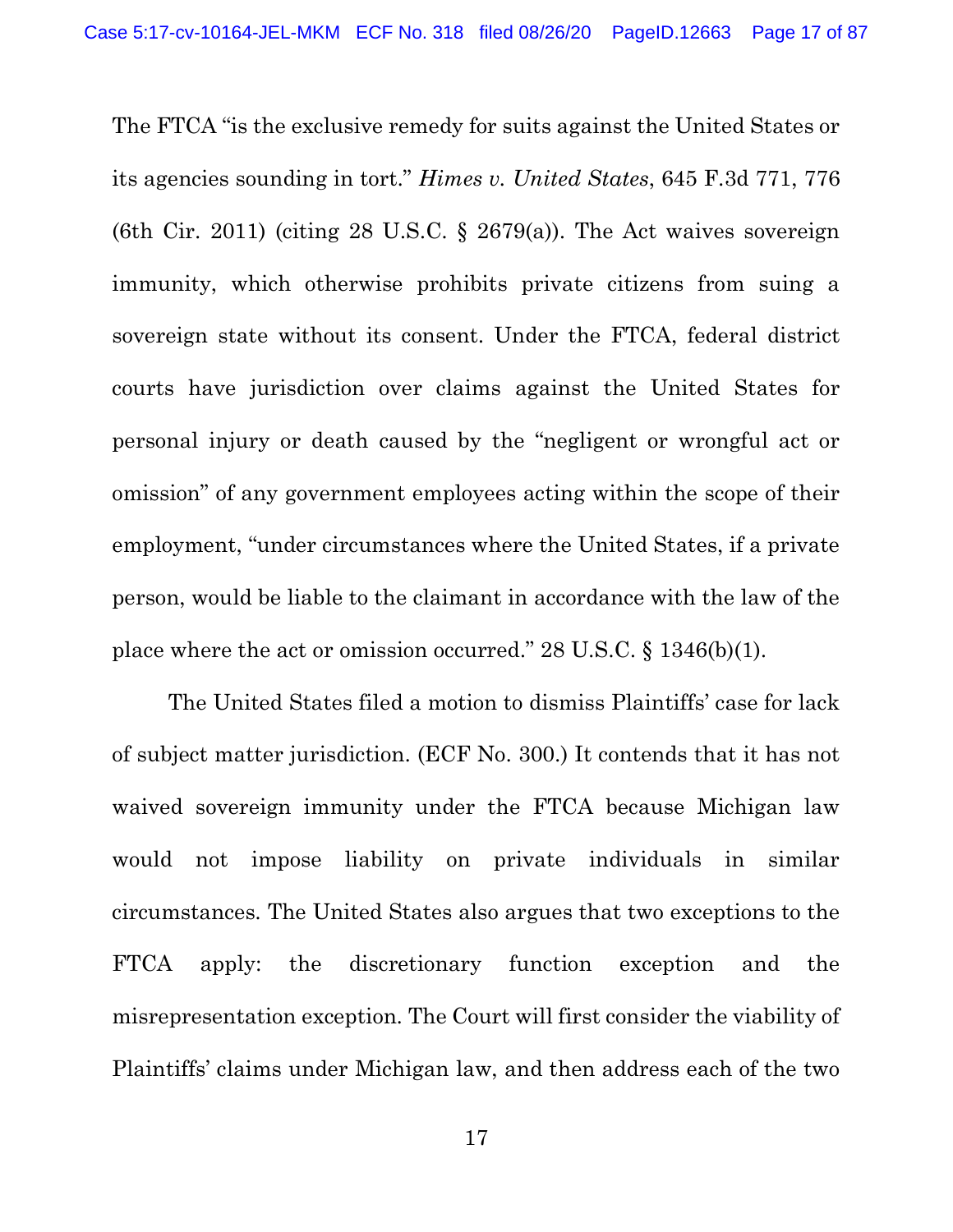exceptions. For the reasons set forth below, the United States has waived sovereign immunity in this case because Plaintiffs have stated a claim under Michigan law and neither of the two FTCA exceptions apply.

#### III. Standard of Review

"Rule 12(b)(1) motions to dismiss for lack of subject-matter jurisdiction generally come in two varieties: a facial attack or a factual attack." Gentek Bldg. Prod., Inc. v. Sherwin-Williams Co., 491 F.3d 320, 330 (6th Cir. 2007). Both apply here. The United States brings a facial attack on the sufficiency of Plaintiffs' complaint by arguing that under the facts set forth above, there would be no liability under state law—a necessary prerequisite to bring a claim under the Federal Tort Claims Act. The United States also brings a factual attack on the pleadings by arguing that two exceptions to the FTCA apply.

A facial attack "questions [ ] the sufficiency of the pleading." Rote v. Zel Custom Mfg. LLC, 816 F.3d 383, 387 (6th Cir. 2016) (quoting O'Bryan v. Holy See, 556 F.3d 361, 375 (6th Cir. 2009)). "When reviewing a facial attack, a district court takes the allegations in the complaint as true." Glob. Tech., Inc. v. Yubei (XinXiang) Power Steering Sys. Co., 807 F.3d 806, 810 (6th Cir. 2015) (quoting Gentek Bldg. Prod., 491 F.3d at 330). "If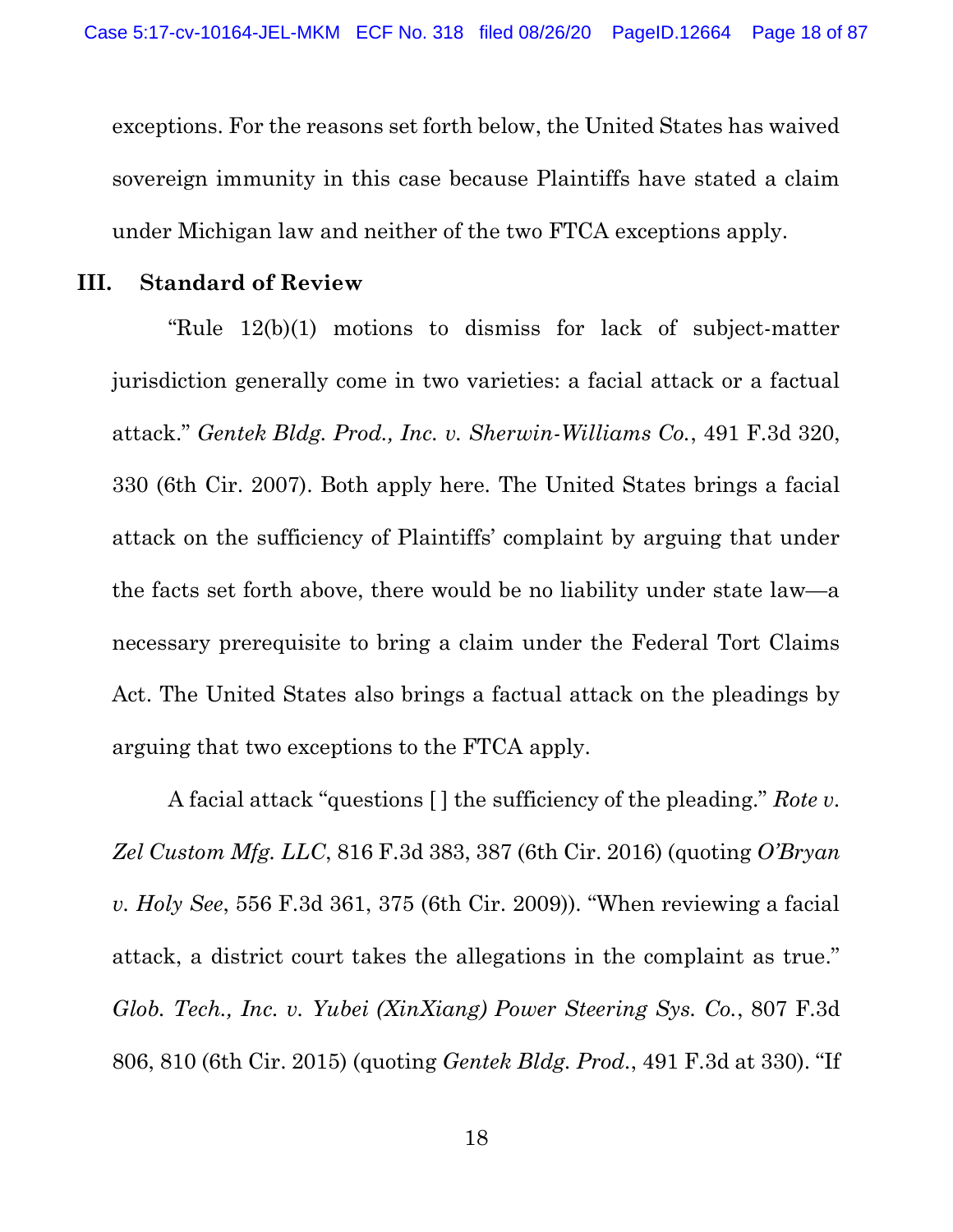those allegations establish federal claims, jurisdiction exists." O'Bryan, 556 F.3d at 376. But, "conclusory allegations or legal conclusions masquerading as factual conclusions will not suffice to prevent a motion to dismiss." Rote, 816 F.3d at 387 (quoting O'Bryan, 556 F.3d at 376). "This approach is identical to the approach used by the district court when reviewing a motion invoking Federal Rule of Civil Procedure 12(b)(6)." Glob. Tech., 807 F.3d at 810.

A factual attack, by contrast, "raises a factual controversy requiring the district court to 'weigh the conflicting evidence to arrive at the factual predicate that subject-matter does or does not exist.'" Wayside Church v. Van Buren County, 847 F.3d 812, 817 (6th Cir. 2017) (citing Gentek Bldg. Prod., 491 F.3d at 330) (internal citations omitted). In a factual attack on subject matter jurisdiction, there is no presumptive truthfulness that applies, and "the court is free to weigh the evidence and satisfy itself as to the existence of its power to hear the case." United States v. Ritchie, 15 F.3d 592, 598 (6th Cir. 1994). "In considering a Rule 12(b)(1) motion to dismiss for lack of jurisdiction, a district court may consider factual matters outside the pleadings and resolve factual disputes." Anestis v.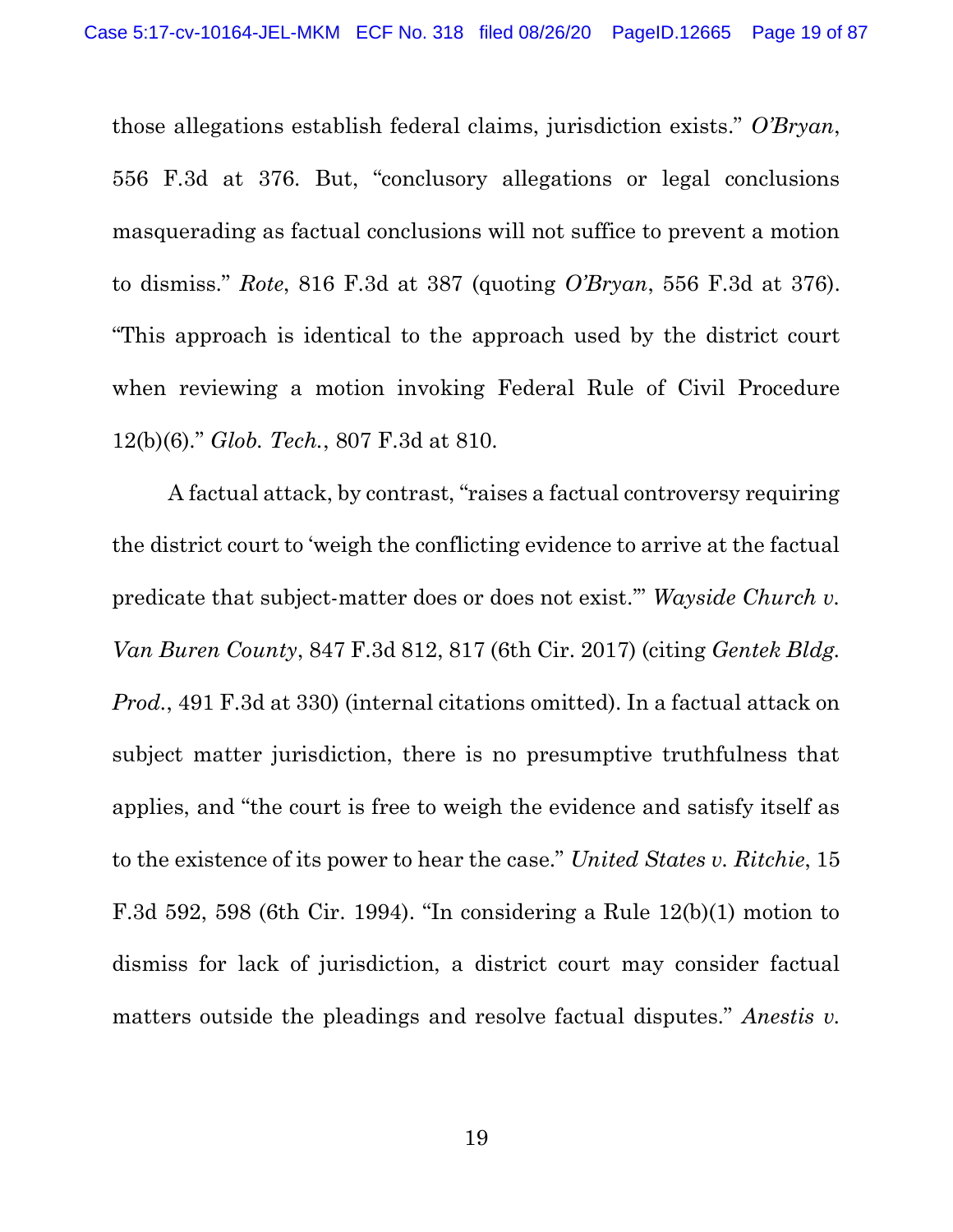United States, 749 F.3d 520, 524 (6th Cir. 2014) (citing Ohio Nat'l Life Ins. Co. v. United States, 922 F.2d 320, 325 (6th Cir. 1990)).

A district court engages in a factual inquiry "only when the facts necessary to sustain jurisdiction do not implicate the merits of the plaintiff's claim." Gentek Bldg. Prod., 491 F.3d at 330 (citation omitted). If the jurisdictional issue is intertwined with the underlying substantive merits of the case, such evidentiary decisions should await a determination of the case on the merits. Moore v. LaFayette Life Ins. Co., 458 F.3d 416, 442 (6th Cir. 2006) (quoting Eubanks v. McCotter, 802 F.2d 790, 793 (5th Cir. 1986)); see also Wright v. United States, 82 F.3d 419 (6th Cir. 1996) (unpublished) (upholding a district court's decision to convert an FTCA discretionary function challenge into a motion for summary judgment because "the jurisdictional question of whether the rangers violated the applicable regulations concerning dangerous trees is interwoven with the question of whether the rangers acted negligently.").

Courts have recognized that in FTCA cases, questions of jurisdiction are often closely intertwined with the merits. See Franklin Sav. Corp. v. United States, 180 F.3d 1124, 1129 (10th Cir. 1999) (explaining that the district court must convert a Rule 12(b)(1) motion to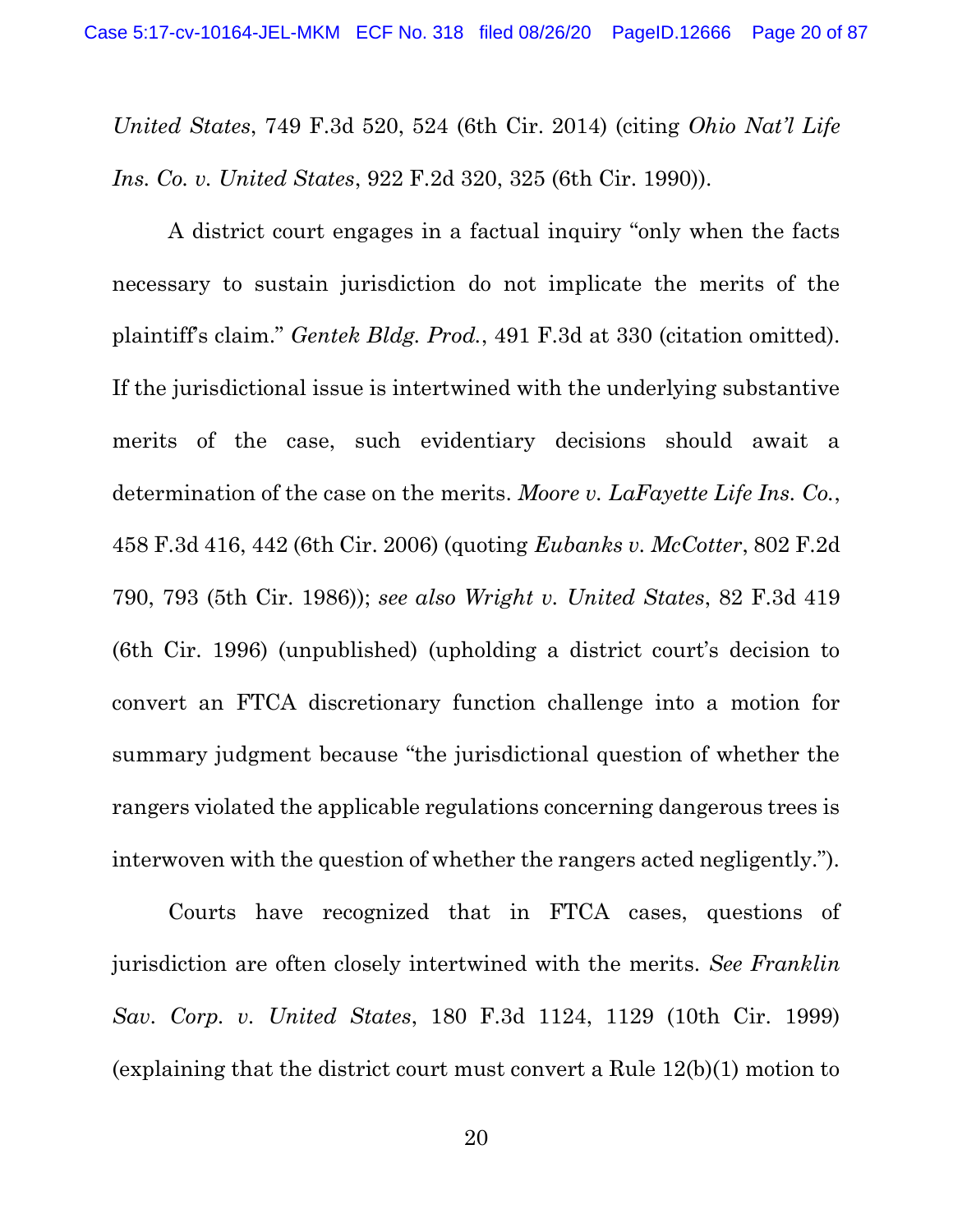one under Rule 12(b)(6), or for summary judgment on the question of whether the FTCA's discretionary function exception applies); *Douglas v*. United States, 814 F.3d 1268, 1275 (11th Cir. 2016) (finding that the 12(b)(1) motion to dismiss claiming the FTCA's discretionary function exception was based on facts intertwined with the merits and so the defendant must proceed under Rule 12(b)(6) or Rule 56); S.R.P. ex rel. Abunabba v. United States, 676 F.3d 329, 343–44 (3d Cir. 2012) (recognizing that Rule 12(b)(1) does not provide plaintiffs the procedural safeguards of Rule 12(b)(6) which calls for "a relaxed standard of proof for the jurisdictional question where jurisdiction is intertwined with the merits").

Although the Sixth Circuit has not spoken as to which standard of proof should apply, because the merits of this case intertwine with the jurisdictional issues, Plaintiffs must be afforded more procedural safeguards than review under 12(b)(1) affords. Because the parties have already engaged in jurisdictional discovery, the Court will treat any disputed jurisdictional issues of fact under a standard similar to Rule 56. See Gentek Bldg. Prod., 491 F.3d at 330 (explaining that this provides a "greater level of protection to the plaintiff who in truth is facing a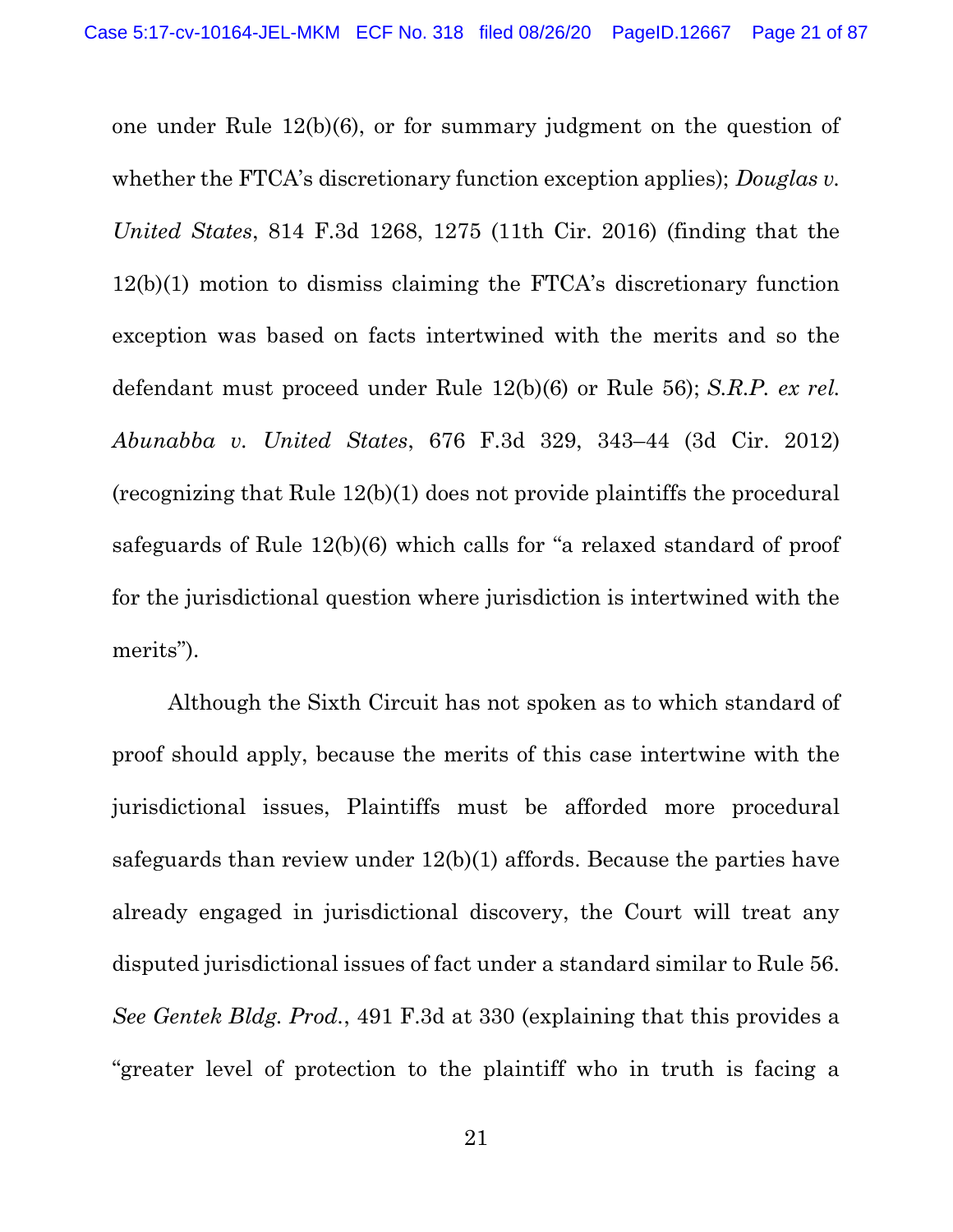challenge to the validity of his claim" when "the defendant is forced to proceed under Rule 12(b)(6) . . . or Rule 56 . . . both of which place greater restrictions on the district court's discretion."). This approach will allow the Court to look beyond the pleadings, but will still afford Plaintiffs the procedural safeguards of Rule 56 insofar as the Court must view "the evidence, all facts, and any inferences that may be drawn from the facts in the light most favorable to the nonmoving party." Pure Tech Sys., Inc. v. Mt. Hawley Ins. Co., 95 F. App'x 132, 135 (6th Cir. 2004) (citing Skousen v. Brighton High Sch., 305 F.3d 520, 526 (6th Cir. 2002)). Thus, dismissal in this case is only proper when "the movant shows that there is no genuine dispute as to any material fact." Fed. R. Civ. P. 56(a).

Finally, "it is a universal rule . . . that a party who invokes the jurisdiction of a federal court must allege all facts necessary to give the court jurisdiction of the subject matter." Carlyle v. U.S., Dep't of the Army, 674 F.2d 554, 556 (6th Cir. 1982) (quoting Stewart v. United States, 199 F.2d 517, 520 (7th Cir. 1952)). The burden is on Plaintiffs to allege facts that fall within the FTCA and outside of its exceptions listed in 28 U.S.C. § 2680. However, under Sixth Circuit precedent, the burden of proof shifts when the United States invokes exceptions to the FTCA.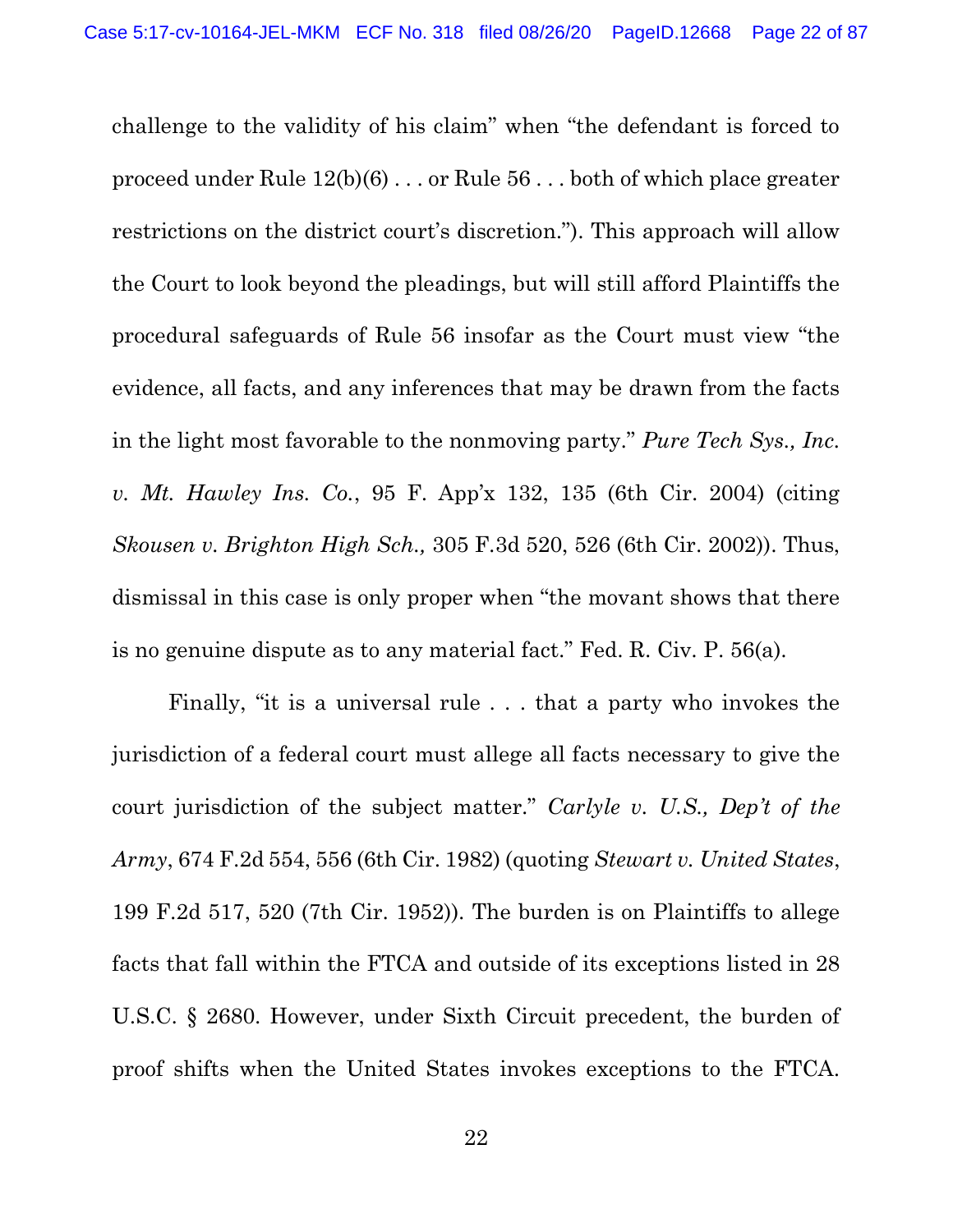Carlyle, 674 F.2d at 556 ("Only after a plaintiff has successfully invoked jurisdiction by a pleading that facially alleges matters not excepted by [Section] 2680 does the burden fall on the government to prove the applicability of a specific provision of [Section] 2680"); Burgess, 375 F. Supp. 3d at 801.

#### IV. Analysis

#### A. Private Liability Requirement

The FTCA does not create a federal cause of action against the United States, but rather waives the Government's sovereign immunity from certain types of claims. The United States is subject to liability for torts "in the same manner and to the same extent as a private individual under like circumstances," 28 U.S.C. § 2674, provided that a private person "would be liable to the claimant in accordance with the law of the place where the act or omission occurred." 28 U.S.C. § 1346(b). The "law of the place" means the law of the state. FDIC v. Meyer, 510 U.S. 471, 478 (1994). Here, that is Michigan law.

The United States contends that Plaintiffs' pleadings have not met the private liability requirement. This is a "facial attack" on the Court's subject matter jurisdiction. Therefore, the Court will evaluate the Plaintiffs' complaint to determine whether it has alleged sufficient facts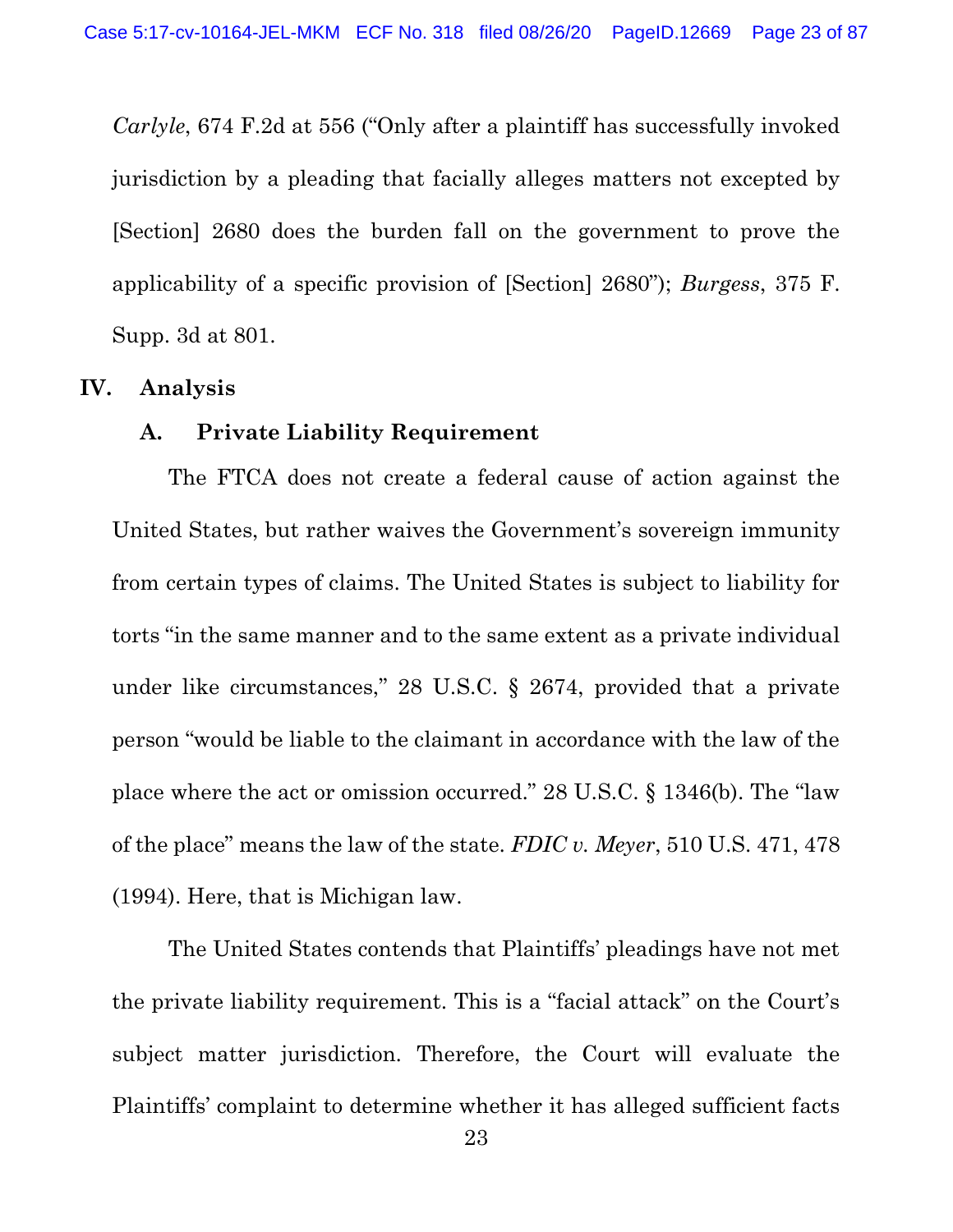to state a claim under Michigan law. See Glob. Tech., 807 F.3d at 810 (explaining that reviewing a facial attack is "identical to the approach used by the district court when reviewing a motion invoking Federal Rule of Civil Procedure 12(b)(6)."); see also Myers v. United States, 17 F.3d 890, 898–99 (6th Cir. 1994) ("Unless the plaintiffs have pled facts sufficient to justify liability under ordinary state-law principles, and thus invoked the court's subject matter jurisdiction under the general waiver of sovereign immunity in 28 U.S.C. § 2674, there is no need to resort to the exceptions in 28 U.S.C. § 2680, to dismiss the suit.")

Plaintiffs contend that the Good Samaritan doctrine applies under the facts of this case, as it is framed in the Restatement (Second) of Torts Section 324A and recognized under Michigan law. See Fultz v. Union-Commerce Ins., 683 N.W.2d 587, 590–91 (Mich. 2004). Section 324A provides:

One who undertakes, gratuitously or for consideration, to render services to another which he should recognize as necessary for the protection of a third person or his things, is subject to liability to the third person for physical harm resulting from his failure to exercise reasonable care to protect his undertaking, if

(a) his failure to exercise reasonable care increases the risk of such harm, or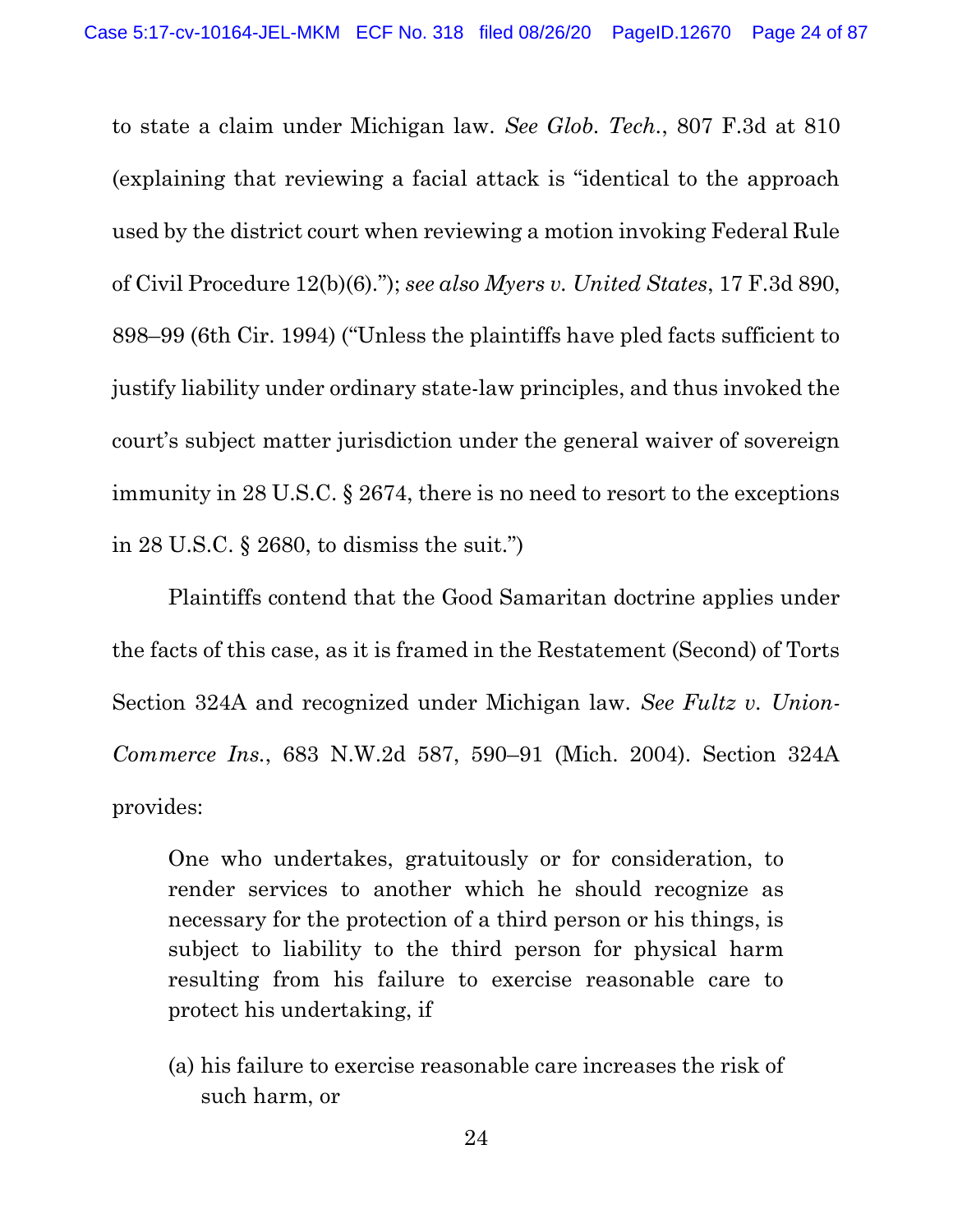- (b) he has undertaken to perform a duty owed by the other to the third person, or
- (c) the harm is suffered because of reliance of the other or the third person upon the undertaking.

Restatement (Second) of Torts § 324A (1965). The Good Samaritan doctrine recognizes that an actor, by affirmative acts, can create or assume a duty where none otherwise would have existed. See Myers, 17 F.3d at 901. Under this doctrine, when the government undertakes to act, it is required to act carefully and will be liable for injuries proximately caused by the failure to do so. Neal v. Bergland, 646 F.2d 1178, 1181–82 (6th Cir. 1981). The Court must answer three questions when conducting a Good Samaritan doctrine analysis: 1) did the United States undertake to render services to another; 2) was the United States negligent in its undertaking; and 3) if so, do any of the three statutory factors described in Section 324A(a)-(c) apply here. For the reasons set forth below, the Good Samaritan doctrine applies to the EPA's alleged conduct and the United States can therefore be found liable under the FTCA.

### i. An Undertaking to Render Services to Another

The threshold inquiry under Section 324A is whether the EPA undertook "to render services to another which he should recognize as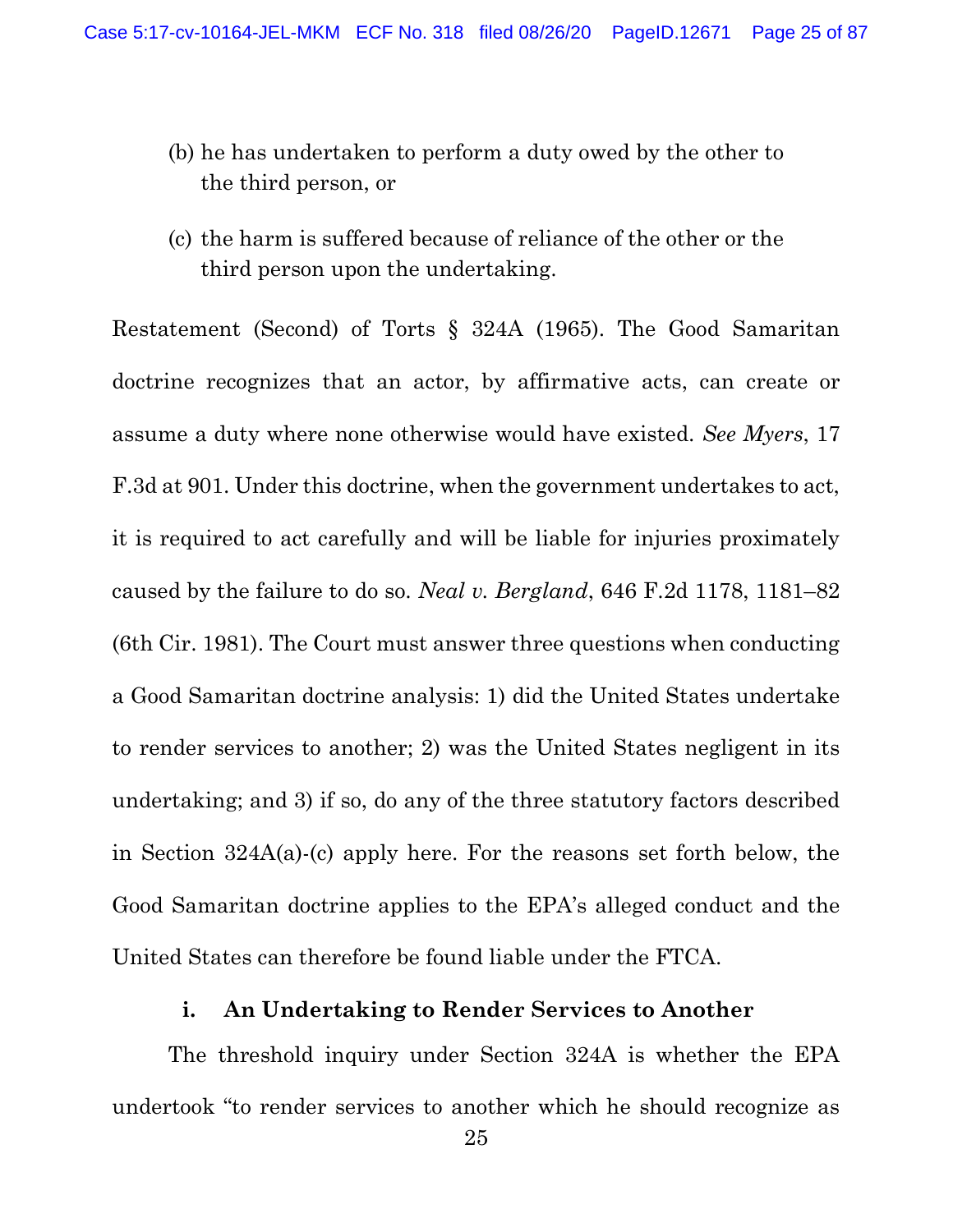necessary for the protection of a third person." Restatement § 324A. Plaintiffs plausibly allege that the EPA voluntarily acted for the benefit of Flint's citizens. For example, the EPA responded to individual citizen complaints and met with Flint residents regarding these complaints, even going to citizens' homes to conduct independent water testing. (ECF No. 315-1, PageID.11841, 11845.) For months, EPA Region 5 staff emailed back and forth with the MDEQ staff regarding Flint's worrisome lack of corrosion control and high lead levels. (Id. at PageID.11842– 11850.) Throughout the summer of 2015, the EPA continued to ask the MDEQ for updates regarding much-needed corrosion control for the public water system. (Id. at PageID.11849–11851.) In June 2015, the EPA even offered the MDEQ additional technical assistance in responding to the water quality issues. (Id. at PageID.11846.) Ultimately, in January of 2016, the EPA issued an Emergency Order under Section 1431. Importantly, the EPA's Office of the Inspector General ("OIG") found in a report that "EPA Region 5 had the authority and sufficient information to issue a SDWA Section 1431 emergency order to protect Flint residents from lead-contaminated water as early as June 2015." (Id. at PageID.11858.) The Court agrees with Judge Parker's conclusion in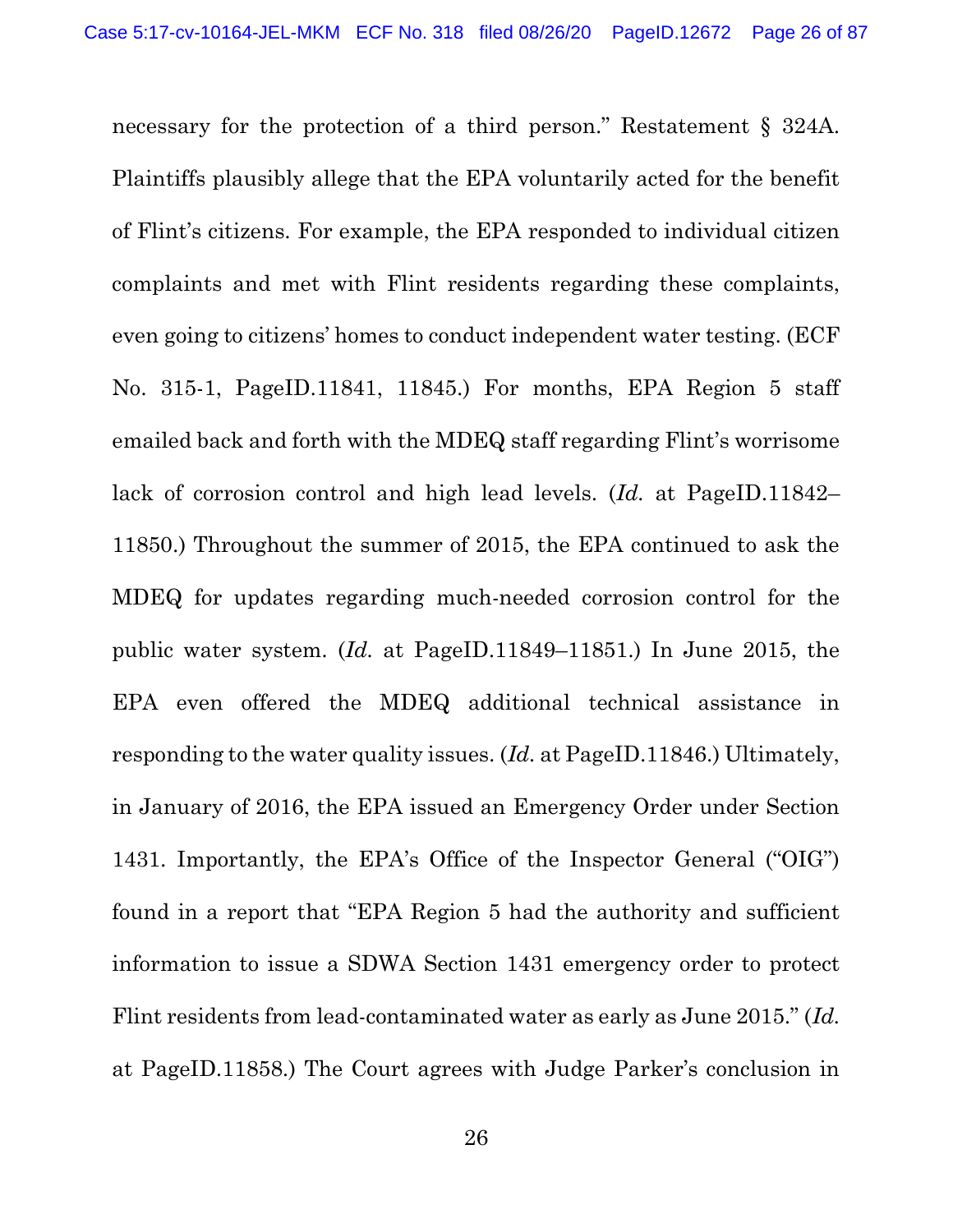Burgess, which found that the "EPA undertook to render services to Plaintiffs by engaging in oversight, including monitoring, of the State's and local water systems' compliance with the SDWA and by responding directly to citizen complaints." 375 F. Supp. 3d at 818.

The United States argues that action pursuant to a federal statute cannot be a voluntary undertaking. (ECF No. 300, PageID.8570.) Supreme Court and Sixth Circuit precedent undercut this argument. FTCA claims based on the Good Samaritan doctrine often involve government officials acting pursuant to a statute or regulatory framework. This is because the government may assume an undertaking by enacting a regulation requiring government employees to perform a service or function for the protection of the public. See Sheridan v. United States, 487 U.S. 392, 401 (1988) (finding a Good Samaritan doctrine claim when the government "voluntarily adopt [ed] regulations" that prohibited the possession of firearms on the naval base) (citing Indian Towing Co. v. United States, 350 U.S. 61, 65 (1955)); Myers, 17 F.3d at 902 (finding that mine inspections pursuant to a federal statute were "sufficient undertakings to justify application of the good samaritan doctrine's other elements."); Raymer v. United States, 660 F.2d 1136, 1144 (6th Cir. 1981)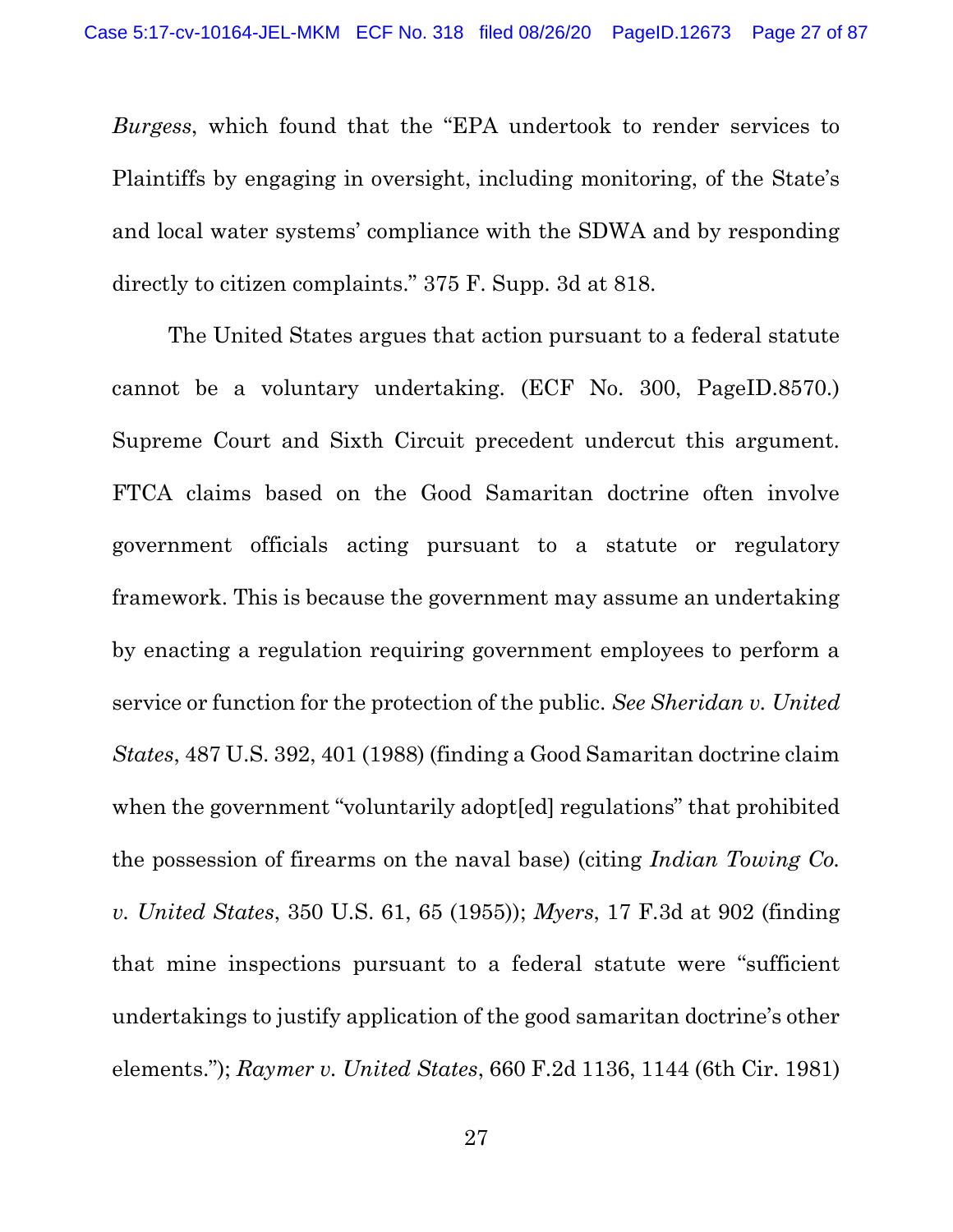(explaining that "the United States has undertaken to render services to others in adopting the [Federal Coal Mine Health and Safety Act of 1969], and that cases of this kind are properly resolved by applying the '[G]ood Samaritan doctrine' as the Supreme Court did in Indian Towing.").

The United States also argues that a Good Samaritan claim cannot be premised on a "failure to act," targeting Plaintiffs' allegations of the EPA's "inaction" pursuant to the SDWA. (ECF No. 300, PageID.8570.) The United States cites Ashbrook v. Block, which explains that the Good Samaritan doctrine requires "the defendant undertake to act" and therefore precludes claims based on inaction. 917 F.2d 918, 926 (6th Cir. 1990) (citing Hart v. Ludwig, 347 Mich. 559 (1956)). As Plaintiffs point out, however, Hart v. Ludwig—the Michigan Supreme Court case that Ashbrook cites for this proposition—also discusses the "slippery distinction between action and nonaction." 347 Mich. 559, 565 (1956). Therefore, the inquiry must be focused instead on "the fundamental concept of 'duty'" rather than on action or inaction. Id. In Hart, the court explained that when viewed as a smaller part of a whole, negligent acts such as a surgeon failing to sterilize her tools—could all be characterized as "inaction." But, in the context of a duty, a doctor failing to sterilize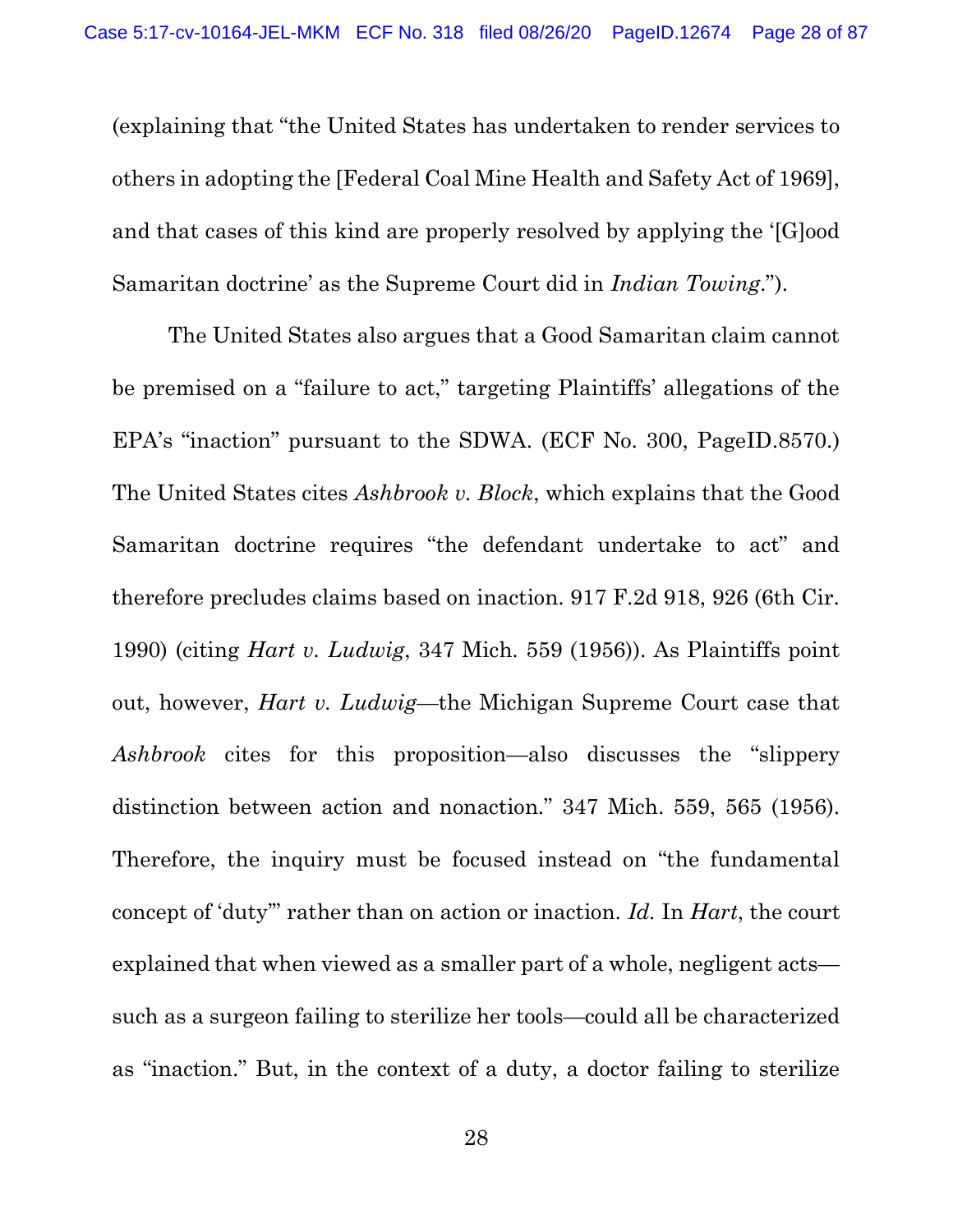tools during surgery is negligent action. So too here. When Plaintiffs allege that the EPA's inaction in response to the Flint Water Crisis caused them harm, that alleged failure to act was in the course of an undertaking.

#### ii. Whether the Government was Negligent

The second pre-requisite to liability under Section 324A is that the EPA must have been negligent in its undertaking. Plaintiffs have alleged sufficient facts to show that the EPA was negligent in its oversight and monitoring pursuant to the SDWA and in responding to citizen complaints. Plaintiffs allege that by "October 2014, EPA Region 5 had authority and sufficient information to require the issuance of a SDWA Section 1431 emergency order to protect Flint residents from lead contaminated water." (ECF No. 315-1, PageID.11863.) That emergency order did not come until January 21, 2016. (Id. at PageID.11857.) Plaintiffs also allege that the EPA did not provide expert advice and technical assistance as required under Section 1414 until September 2015, despite knowing about the urgent need for such assistance as early as October 2014. (Id. at PageID.11861–11863.)

29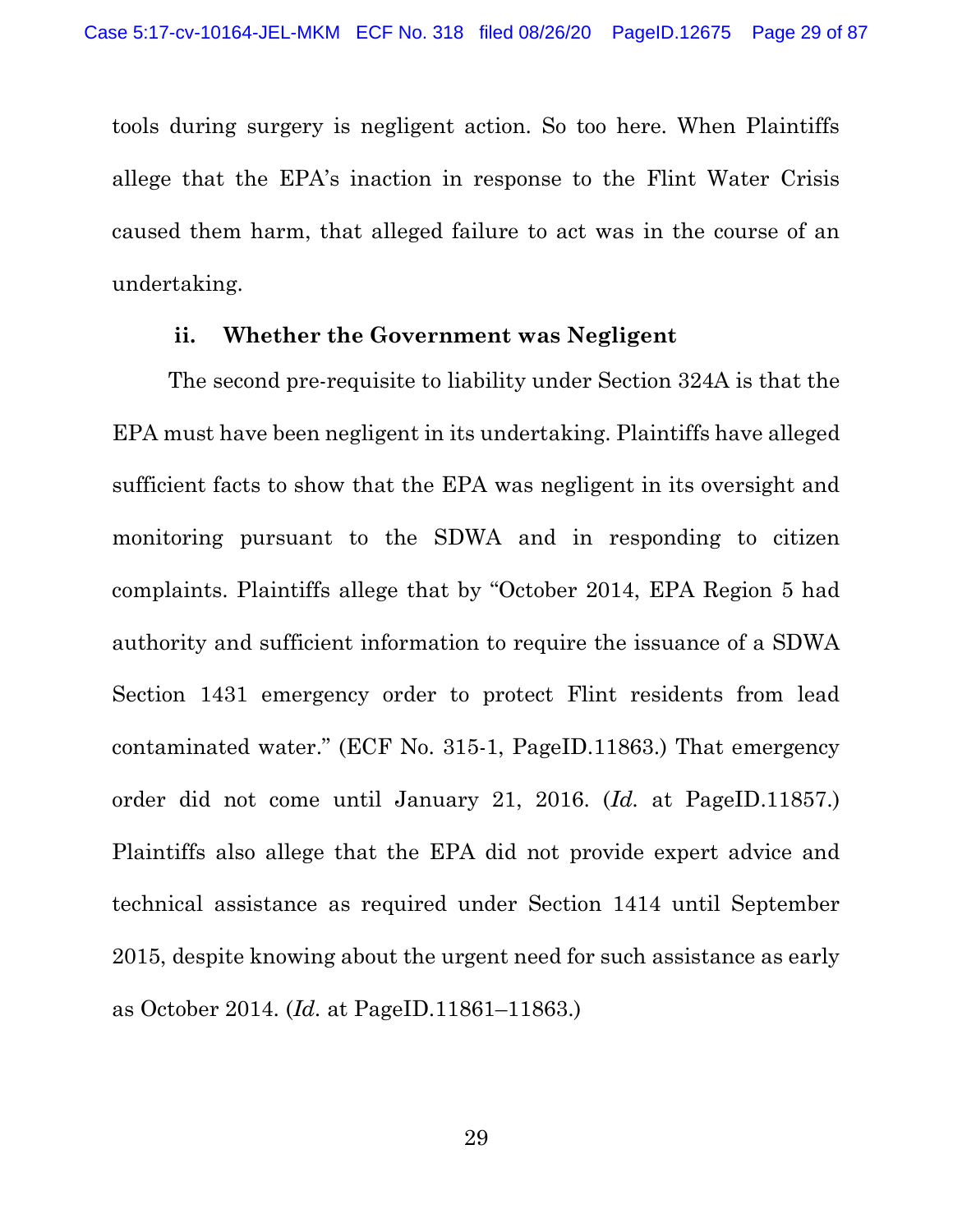Plaintiffs additionally allege that the EPA did not respond to citizen complaints in a timely way. (Id. at PageID.11841–11842.) For example, in October 2014, the EPA received a citizen complaint from Jan Burgess that her water smelled sometimes like an "over-chlorinated swimming pool" and other times "like pond scum." (Id. at PageID.11840.) That complaint stated that Flint's water is "often brown in color and frequently had visible particles floating in it."  $(Id.)$  The EPA did not meet with Burgess until April 2016, almost a year and a half after she reported the environmental violations. (Id. at PageID.11841.) LeeAnne Walters, another citizen who is a plaintiff in this case's non-FTCA counts, informed the EPA in January 2015 that she and her family members "were becoming physically ill from exposure to the water coming from her tap." (Id. at PageID.11842.) Walters later provided the EPA with reports of elevated blood lead levels for her children. (Id. at 11844.) Plaintiffs plausibly allege that the EPA did not follow up on these investigations in a timely way, even though it was involved early in the Flint Water Crisis and had evidence that there were dangerous levels of lead in Flint's public water system.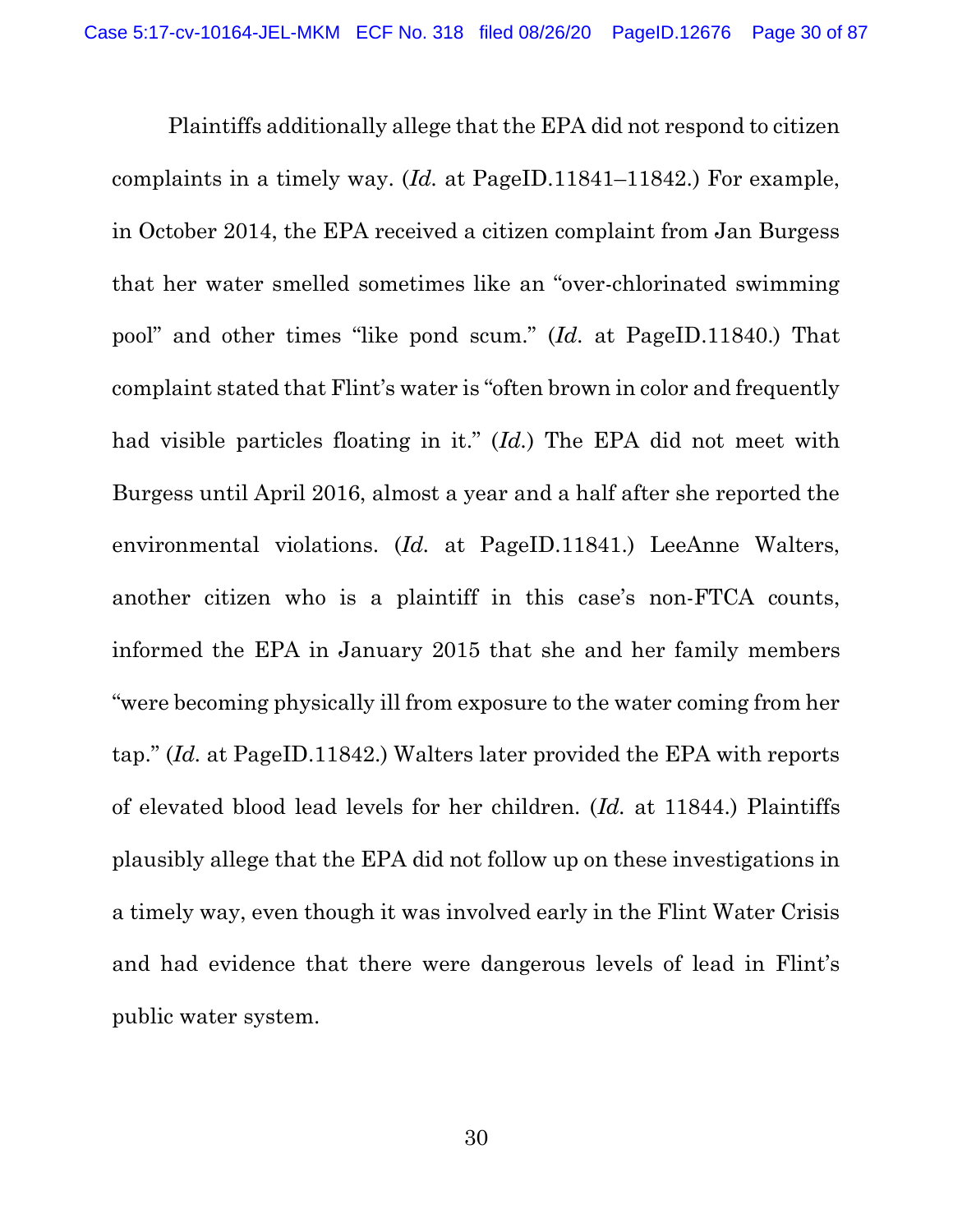Plaintiffs also allege that the EPA failed to promptly notify and later warn Flint water users that their water was highly corrosive and contaminated with lead and dangerous bacteria. (Id. at PageID.11862– 11865.) To the contrary, when EPA water expert Miguel Del Toral's draft report first circulated in June 2015—a report which detailed the major public health concern of Flint's elevated lead and copper levels—EPA Region 5's Director Hedman told Flint's mayor that "[t]he preliminary draft report should not have been released outside the agency." (Id. at PageID.11848.) Hedman told the mayor that he could tell those investigating the lead issues that Del Toral's report was a "preliminary draft" and so "it would be premature to draw any conclusions based on that draft." (Id.) Despite the alarming content of Del Toral's report, the revised memo was released four months later—in November 2015. (Id. at PageID.11857.)

For these reasons, the Court finds that Plaintiffs have adequately alleged that the EPA was negligent in its undertaking. Once the threshold is met for a claim under Section 324A, a plaintiff must then demonstrate that one of the three alternative statutory bases also exists: (a) a failure to exercise reasonable care that increases the risk of such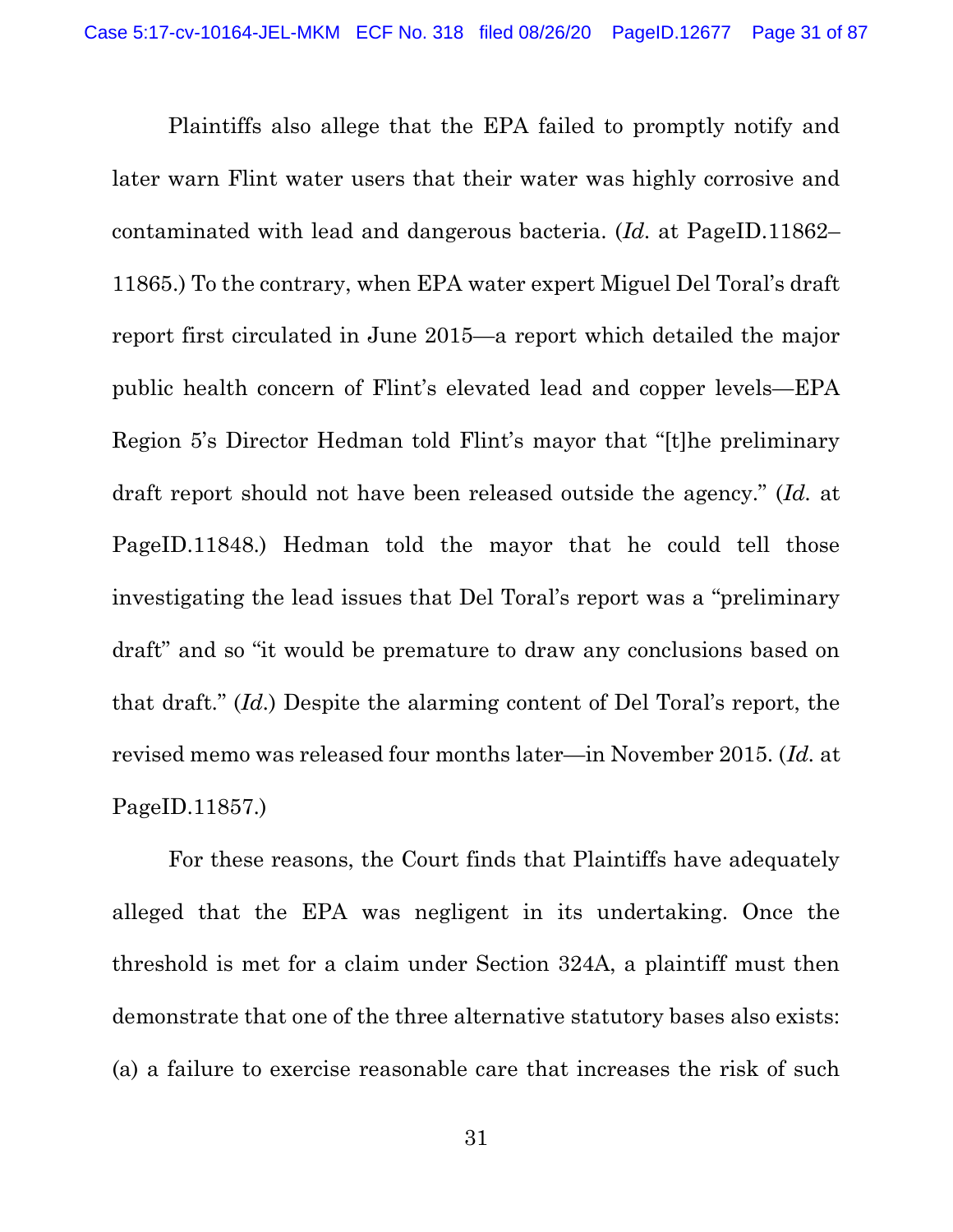harm, (b) an undertaking to perform a duty owed by the other to the third person, or (c) that a harm is suffered because of reliance of the other or the third person upon the undertaking. Restatement § 324A. Plaintiffs allege facts sufficient to show that all three alternative bases apply in this case.

#### iii. Section 324A(a) Increased Risk of Harm

The first circumstance under which the government might owe a duty to Plaintiffs is under Section 324A(a). Plaintiffs must allege that the EPA's negligence increased the risk of harm to them. The Sixth Circuit explained that the test is "not whether the risk was increased over what it would have been if the defendant had not been negligent. Rather, a duty is imposed only if the risk is increased over what it would have been had the defendant not engaged in the undertaking at all." Myers, 17 F.3d at 903.

Here, Plaintiffs allege that the EPA's failure to comply with Section 1431 and 1414 of the SDWA increased their risk and level of harm. (ECF No. 315-1, PageID.11864.) Plaintiffs also contend that the EPA's failure to warn Flint citizens of the environmental disaster and subsequent cover-up increased their harm. (Id. at PageID.11866–11867.) The United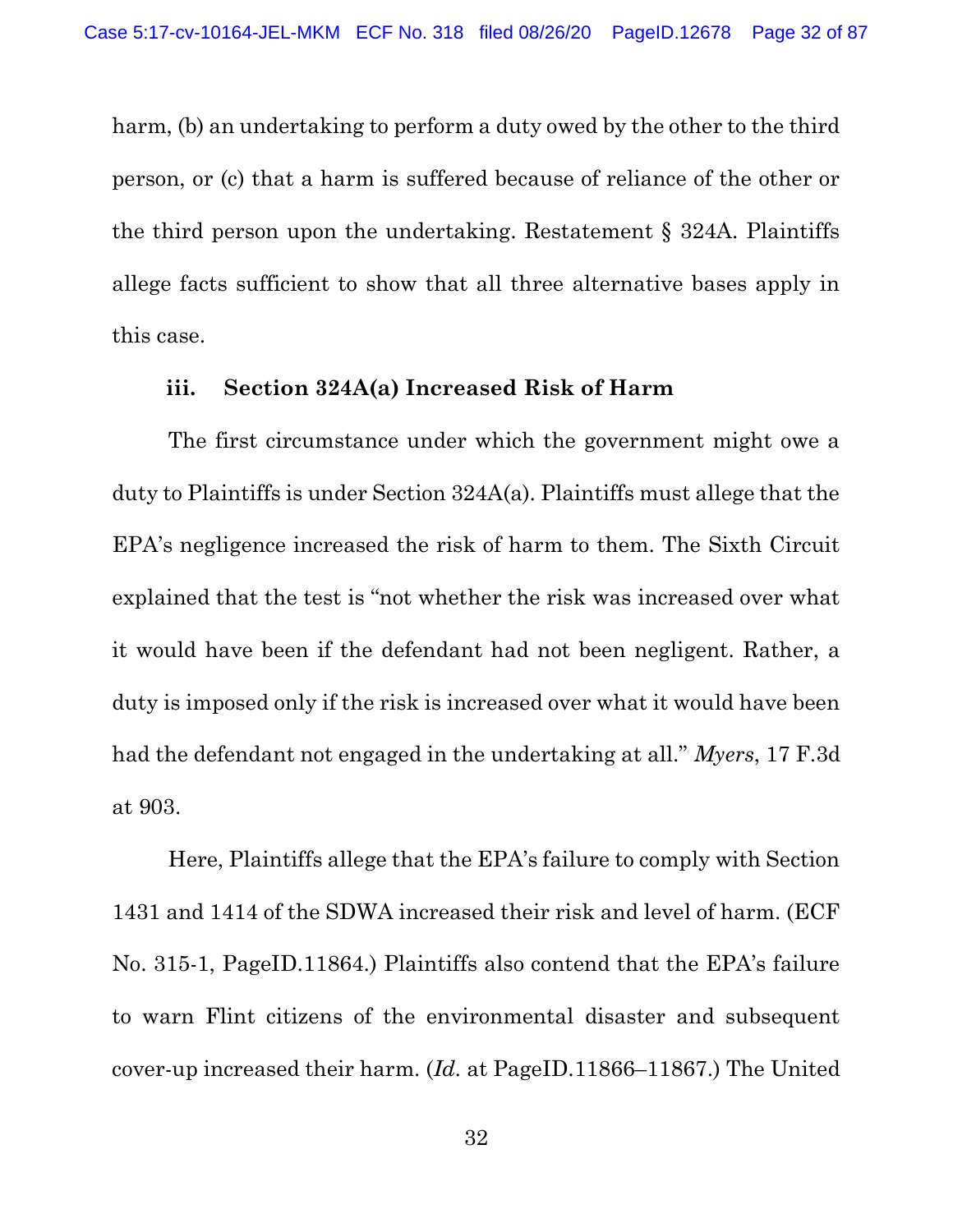States contends that the EPA's inaction did not affirmatively cause the Flint Water Crisis or increase the risk of harm to Plaintiffs. (ECF No. 300, PageID.8571–8572.) Rather, the United States argues that it was the City of Flint and MDEQ's switch to the Flint River without corrosion control that caused the harm to Plaintiffs.

The United States argues that this case is like Myers where the Sixth Circuit found that the alleged negligence of federal mine inspectors did not increase a risk of harm to the miners. 17 F.3d at 902. In Myers, the mine owners were out of compliance with federal safety regulations and methane gas accumulated, eventually causing an explosion that killed several miners. Id. at 893. The plaintiffs sued the United States over the mine inspectors' failure to detect safety violations. The court did not find that this failure increased the miners' risk of harm. Id. at 902– 03.

One key difference between this case and Myers is that the mine inspectors failed to identify a safety hazard, whereas in this case, the EPA knew as early as June 2015 that Flint residents were in danger of drinking and being exposed to lead contaminated water. (ECF No. 315-1, PageID.11846, 11858.) In fact, Plaintiffs allege the EPA had enough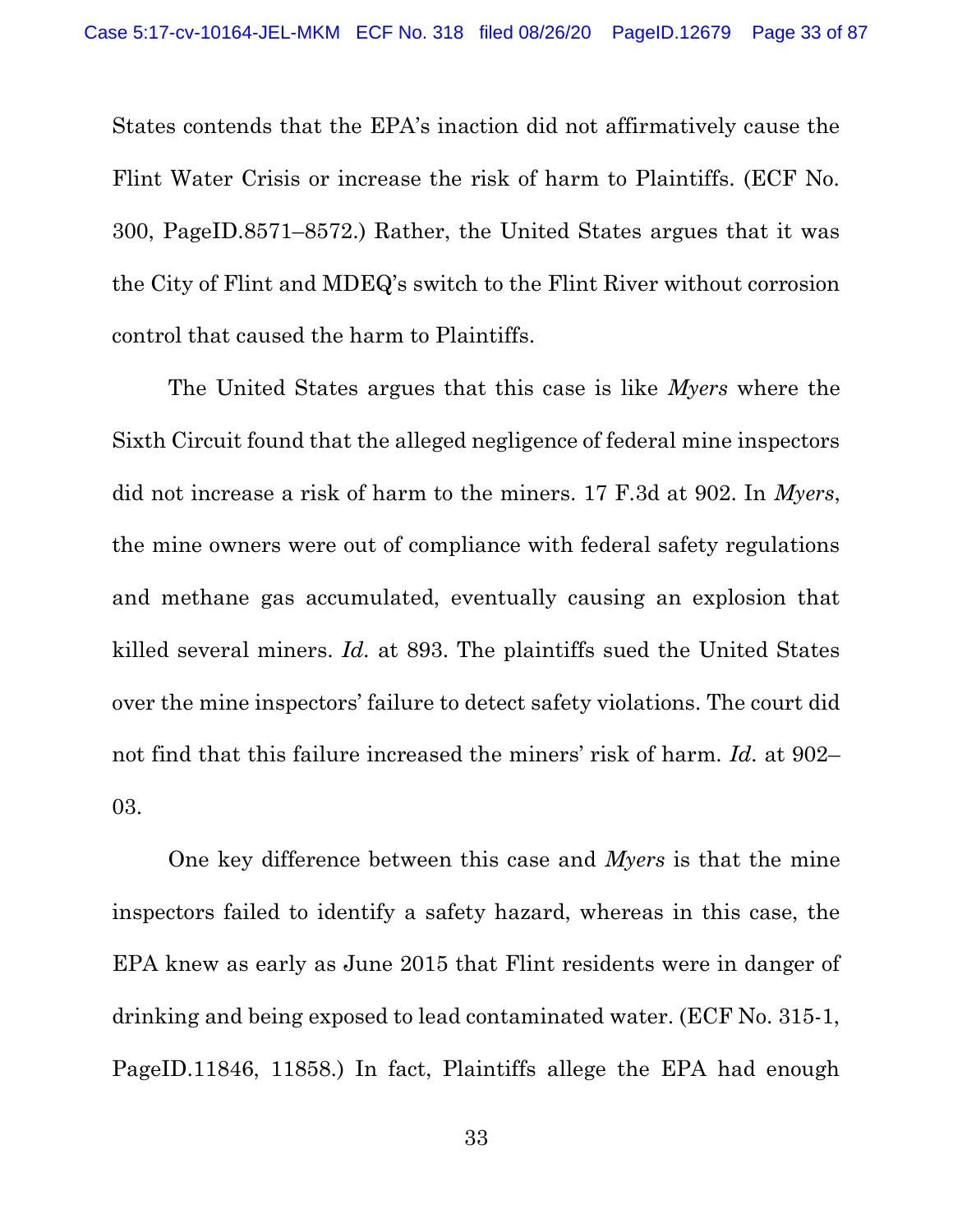information at that time to issue an emergency order under Section 1431 of the SDWA. (Id.) Yet the EPA did not issue its emergency order until seven months later, in January 2016. This is one reason why the holding in Myers does not require dismissal in this case.

Another difference is that in Myers, the Sixth Circuit found that the risk of explosion "was constant," explicitly rejecting the idea that an unreported safety violation over time necessarily resulted in an "increased risk of harm" merely because the probability of an explosion increased each day. 17 F.3d at 902. Conversely, the dangers of consuming lead are not constant and certainly accumulate over time. Indeed, the harm to Plaintiffs increased every day they drank, fed their babies formula made with contaminated water, and took showers in lead and bacteria-infested water. This case is not about a "constant harm" as the Sixth Circuit found in Myers, but instead demonstrates an increased risk of harm to Plaintiffs as each day passed. In this way, the EPA's role is similar to that of other Defendants in the Court's prior Flint Water Cases who were not alleged to have caused the Flint Water Crisis (by authorizing the switch to Flint River Water), but acted in ways that increased the harm to Flint citizens. Defendant Gerald Ambrose, for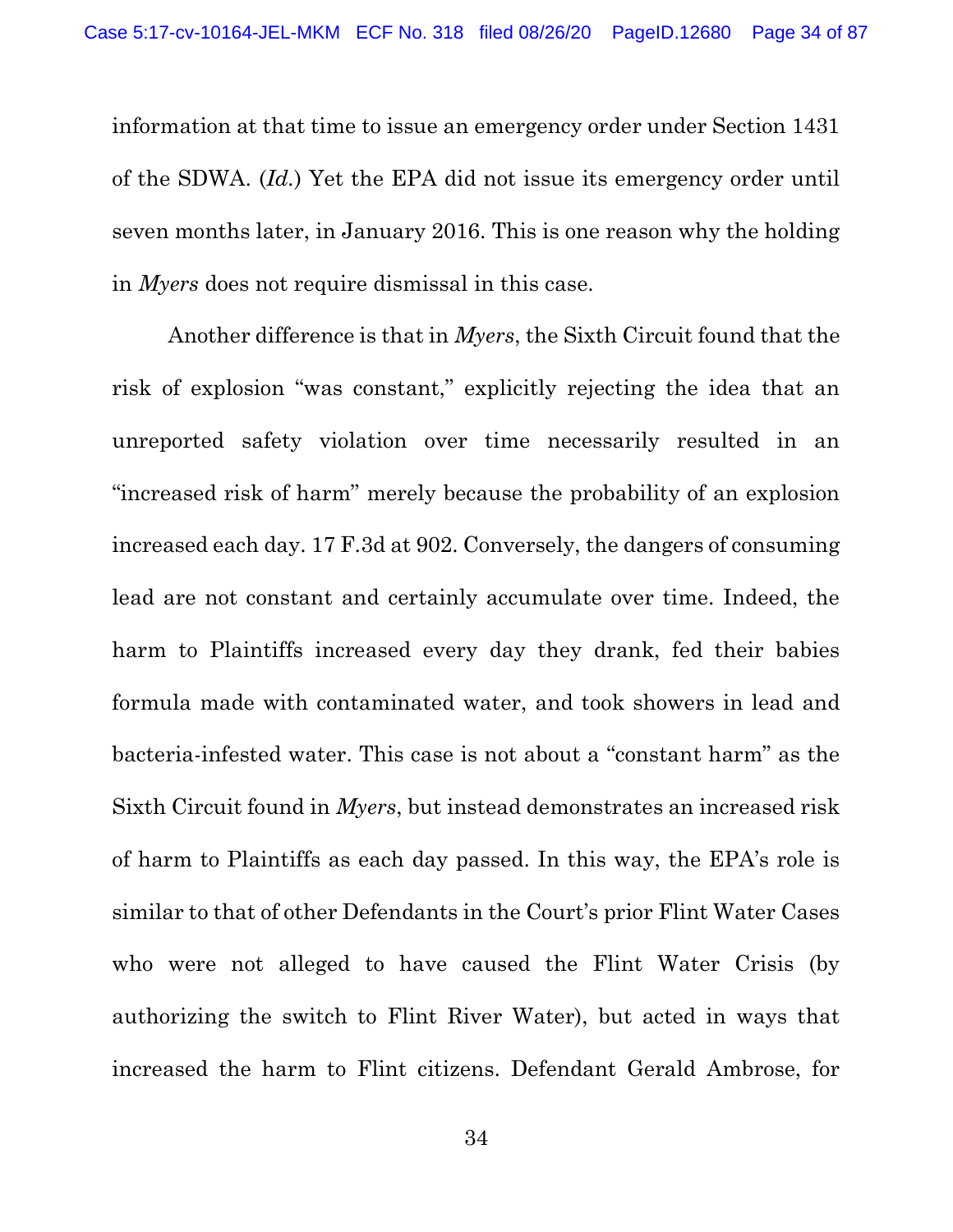example, took over as Emergency Manager in the midst of the crisis, and despite knowing of the dangers, never ordered the City to stop using Flint River Water. In re Flint Water Cases, 960 F.3d 303, 325–26 (6th Cir. 2020). Defendant Bradley Wurfel was similarly not part of the decision to switch Flint's water source, but the Sixth Circuit held that he could be liable for knowing of the harm plaintiffs faced and taking steps to deceive them into thinking that their water was safe. Id. at 329.

Myers is similar to this case in one respect. The Sixth Circuit explained that the government could be held liable for injuries if, by undertaking to monitor "compliance with federal safety regulations, and by subsequent negligence in the course of that monitoring, the MSHA inspectors make the mine less safe than it otherwise would have been." 17 F.3d at 902. This is exactly what Plaintiffs plausibly allege here: That the EPA contributed to the Flint Water Crisis by making the water less safe than it otherwise would have been. Every passing day that the EPA knew of the high lead levels in the water, but did not take appropriate action, resulted in increased contaminates being extracted from water pipes, hot water tanks, and dishwashers, and ultimately being ingested, harming Plaintiffs and their property. (ECF No. 315-1, PageID.11838–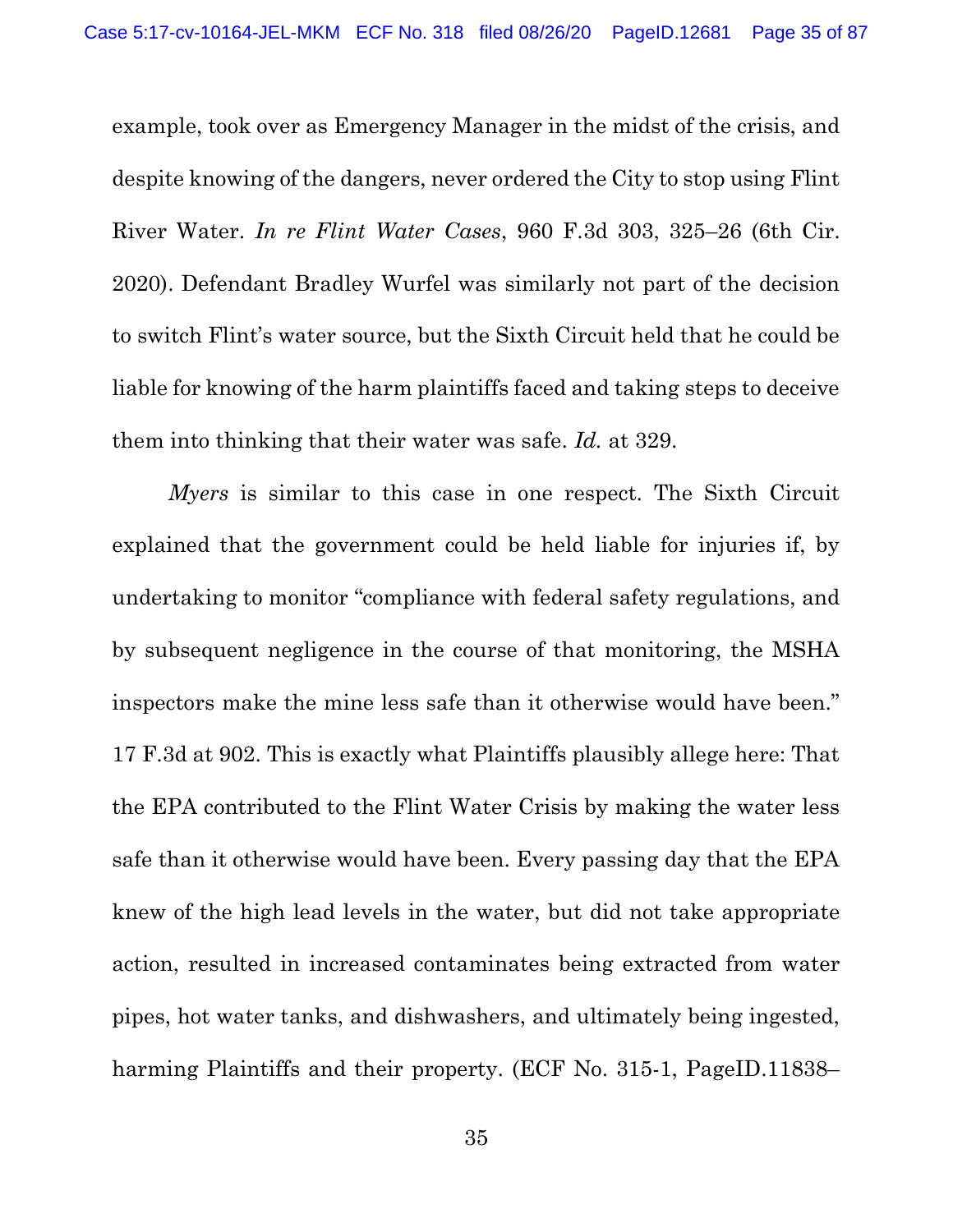11839.) The longer untreated water flows through pipes and into homes, the more the lead levels increase. (Id. at PageID.11847.) Also, as set forth below, see Part IV.A.v., the harm resulted in part because the EPA encouraged Plaintiffs' reliance on its role in inspecting and supervising the water quality in Flint. The EPA encouraged this reliance by responding to individual citizen complaints and even going to citizens' homes to conduct independent water testing. (Id. at PageID.11841, 11845.) Plaintiffs also allege that the EPA made a public statement in July of 2015 that it would work with the MDEQ and City of Flint to deal with the "lead contamination issues and to ensure that Flint's drinking water meets federal standards." (Id. at PageID.11849.) Plaintiffs have plausibly alleged that they suffered increased harm because they relied on the EPA for oversight and intervention.

## iv. Section 324A(b) Undertaking to Perform a Duty Owed to a Third Person

The "undertaking to perform a duty" alternative theory of relief set forth in Section 324A(b), requires Plaintiffs to allege that the EPA "has undertaken to perform a duty owed by the other to the third person." Restatement § 324(A)(b). Here, Plaintiffs allege that the EPA undertook to fulfill the duty owed to Plaintiffs by the MDEQ. Specifically, Plaintiffs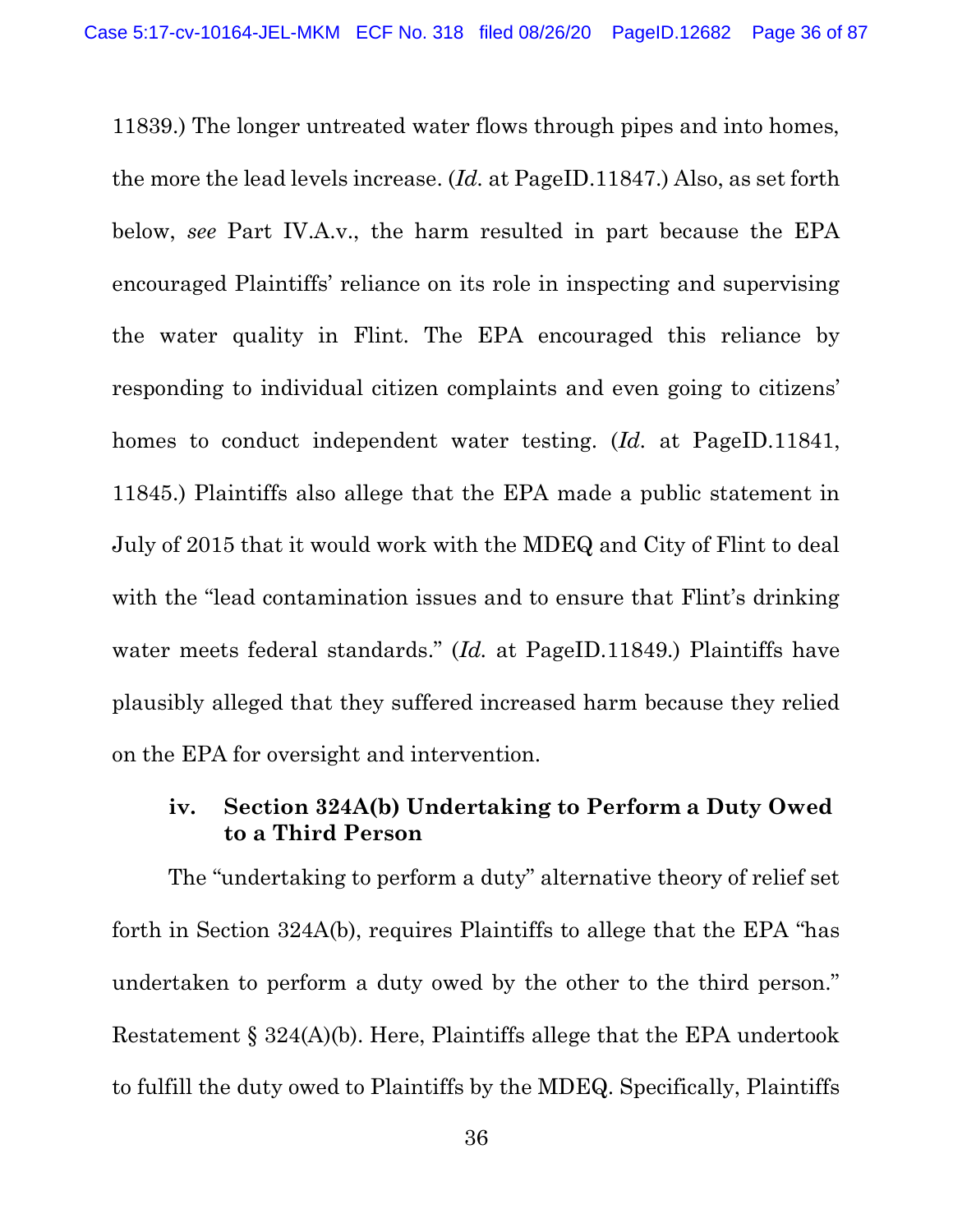argue that the EPA provided services in testing, evaluating, water sample collection and analysis, as well as technical and supervisory services to the City of Flint, and that these were all the duties required of the MDEQ.

The United States' main argument here is that under the SDWA, because Michigan is a primacy state, the MDEQ retains primary enforcement responsibility for the public water system in Flint, which negates any possibility that the EPA undertook duties that the MDEQ owed to Plaintiffs. The United States compares this case to the Sixth Circuit's decisions in Myers and Raymer, both of which held that federal mine inspectors did not owe a duty to mine owners or miners under the Mine Safety and Health Act. Myers ,17 F.3d at 903; Raymer, 660 F.2d at 1143–44 ("The mine operator's duty to the miners to maintain safe conditions was unaffected by the 1969 Act and the mine inspectors did not assume this duty.") In *Myers*, the court found that the plain language of the statute made clear that "inspections performed by MSHA are for the purpose of ensuring that Grundy and the miners comply with their duties, not for the purpose of relieving them of those duties." 17 F.3d at 903.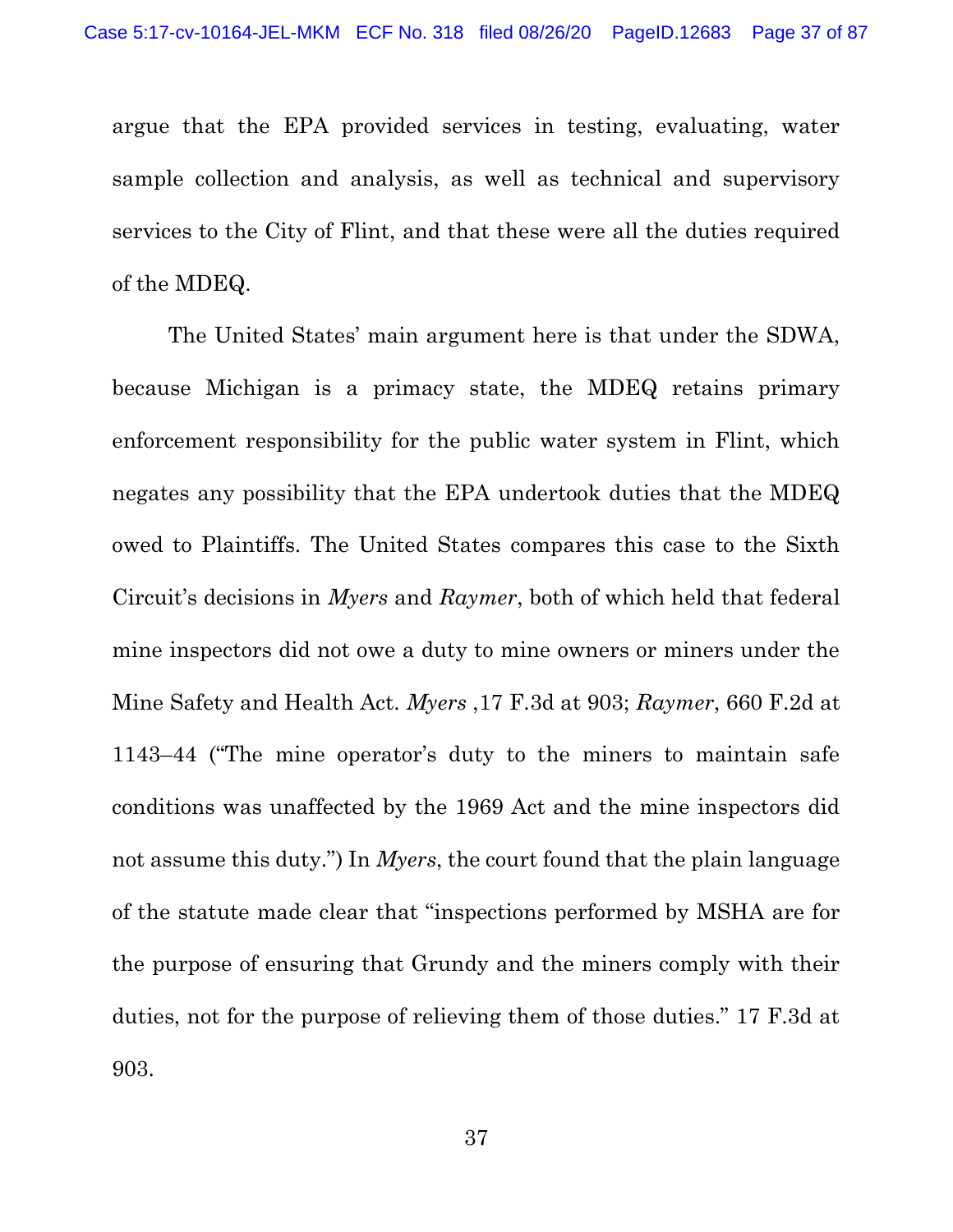The Safe Drinking Water Act, in contrast to the Federal Mine Safety and Health Act, does not serve to merely ensure that states comply with their duties. As the Sixth Circuit found in *Mays*, another Flint Water case, "the EPA retains the ability to intervene when a state with primary enforcement authority fails to meet the requirements to maintain such authority." Mays v. City of Flint, 871 F.3d 437, 447 (6th Cir. 2017) (citing 40 C.F.R. § 142.17(a)(2)). Even though the Mays court found that under similar facts, "Michigan was so governing itself when the alleged actions and inactions giving rise to the Plaintiffs' claims occurred," id., does not mean that the EPA had not begun to undertake some of the MDEQ's duties.

The SDWA's framework is one of "cooperative federalism." Mays, 871 F.3d at 447. In order for the MDEQ to obtain primacy in the first place, the EPA Administrator had to "delegate any of his functions under [the statute] (other than prescribing regulations) to any officer or employee of the Agency." 42 U.S.C. § 300j-9. The EPA retains authority to step in, as well as to reassume primary authority. See 42 U.S.C. § 300g-2(a) ("a State has primary enforcement responsibility for public water systems during any period for which the Administrator determines"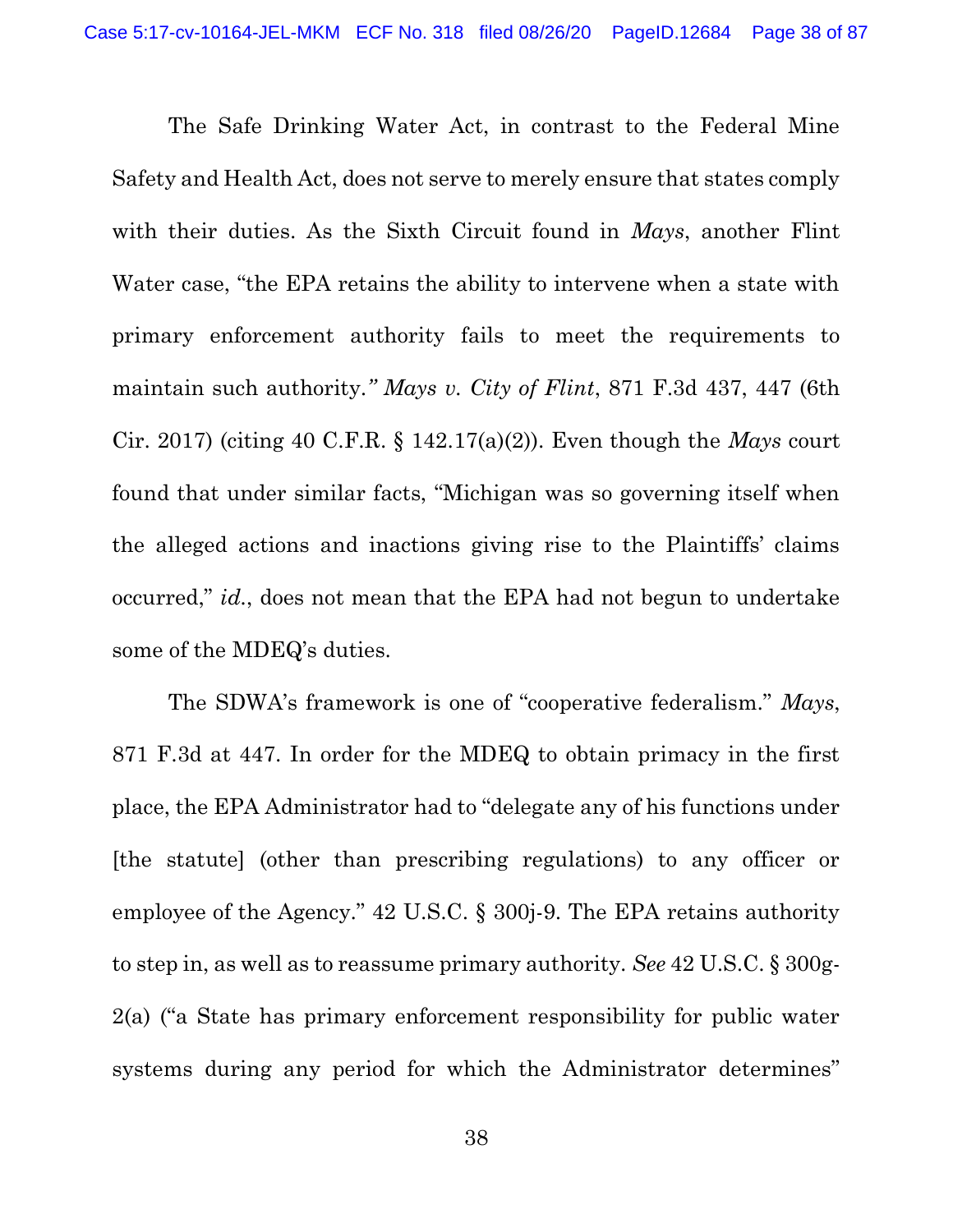several criteria are met);  $40 \text{ C.F.R.}$  §  $142.17(a)(2)$  ("When, on the basis of the Administrator's review or other available information, the Administrator determines that a State no longer meets the requirements [to remain a primacy state] the Administrator shall initiate proceedings to withdraw primacy approval."). This is another way in which the SDWA is unlike the MSHA in Myers and Raymer—the federal mine inspectors cannot step in a seize a mine.

Even though the MDEQ had primacy during the relevant time period, Plaintiffs plausibly allege that under the SDWA, the EPA began undertaking some of the MDEQ's duties to Plaintiffs. For example, it began monitoring lead test results from Flint (ECF No. 315-1, PageID.11844), doing independent investigations of citizens' lead levels in their homes (id. at PageID.11845), supervising a service line replacement of a home with high lead levels (id. at PageID.11846), and offering additional technical assistance to managing the water quality issues in Flint. (Id.) The fact that the EPA began strategizing with the MDEQ about how to respond to (and even downplay) the public health crisis to the media and independent investigators also plausibly suggests more than mere supervisory involvement. (*Id.* at PageID.11851–11853.)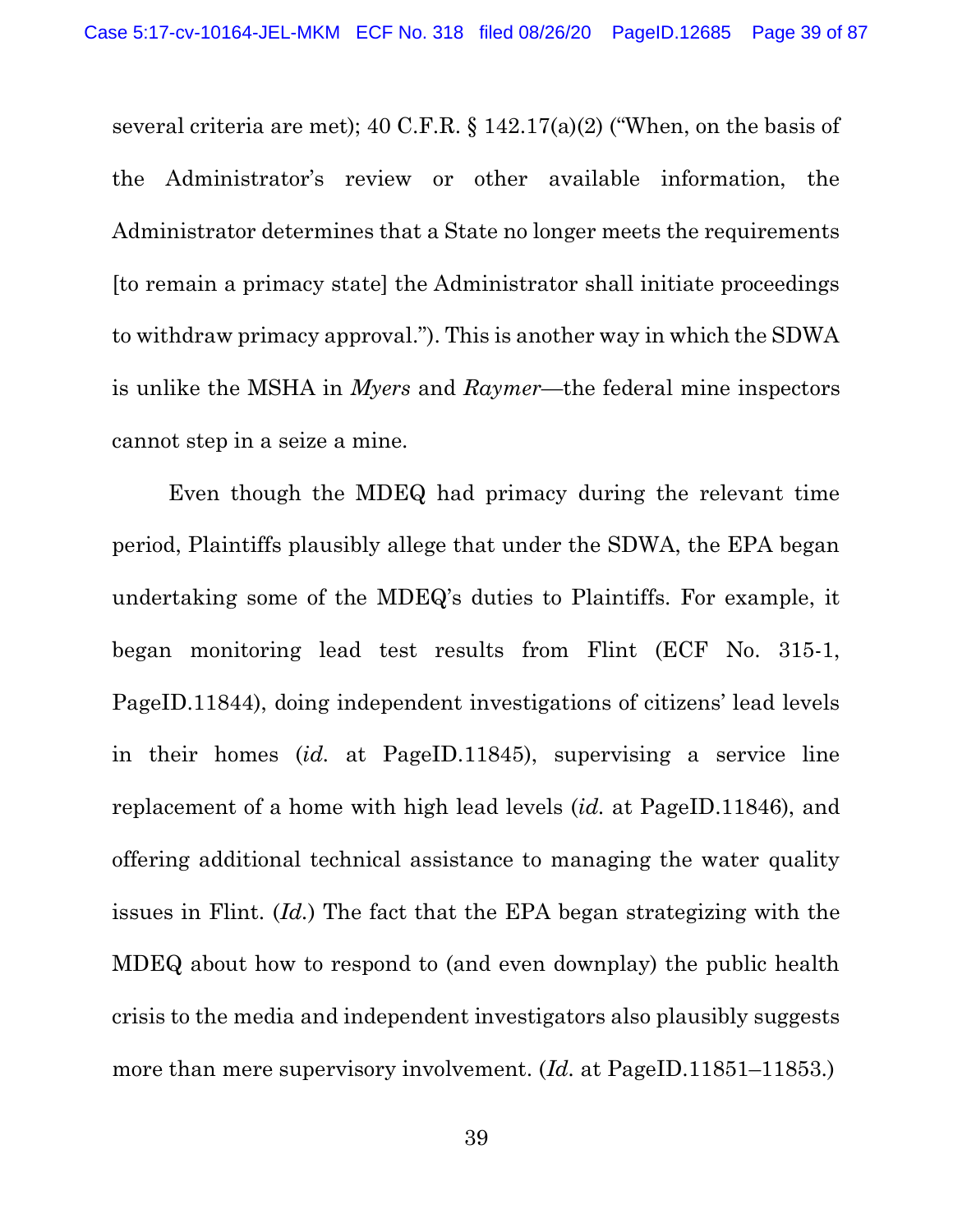#### v. Section 324A(c) Reliance

Under the reliance alternative set forth in Section 324A(c), Plaintiffs must "show justifiable, detrimental reliance." Myers, 17 F.3d at 903. The detrimental reliance must have induced Plaintiffs "to forgo other remedies or precautions against the risk." Id. (citing Restatement § 324A cmt. e. (1965)). For the reasons set forth below, Plaintiffs allege sufficient facts to plead reliance under the Good Samaritan doctrine.

The United States argues that Plaintiffs could not have reasonably relied upon the EPA to protect them from harm during the Flint Water Crisis. (ECF No. 300, PageID.8573.) This is because the SDWA places primary responsibility for compliance onto the City of Flint and the State of Michigan, and so it would be unreasonable for Plaintiffs to rely upon the EPA. (Id.) Plaintiffs contend that their reliance was reasonable and that it was not only Plaintiffs who relied upon the EPA, but also the City of Flint and MDEQ. (ECF No. 305, PageID.9908–9909.)

First, Section 324(A)(c) has a broader view of reliance than the United States suggests. This is because harm can be suffered because "of reliance of the other or the third person upon the undertaking." Restatement  $\S 324(A)(c)$ . Thus, either the Plaintiffs or the "other"—the

40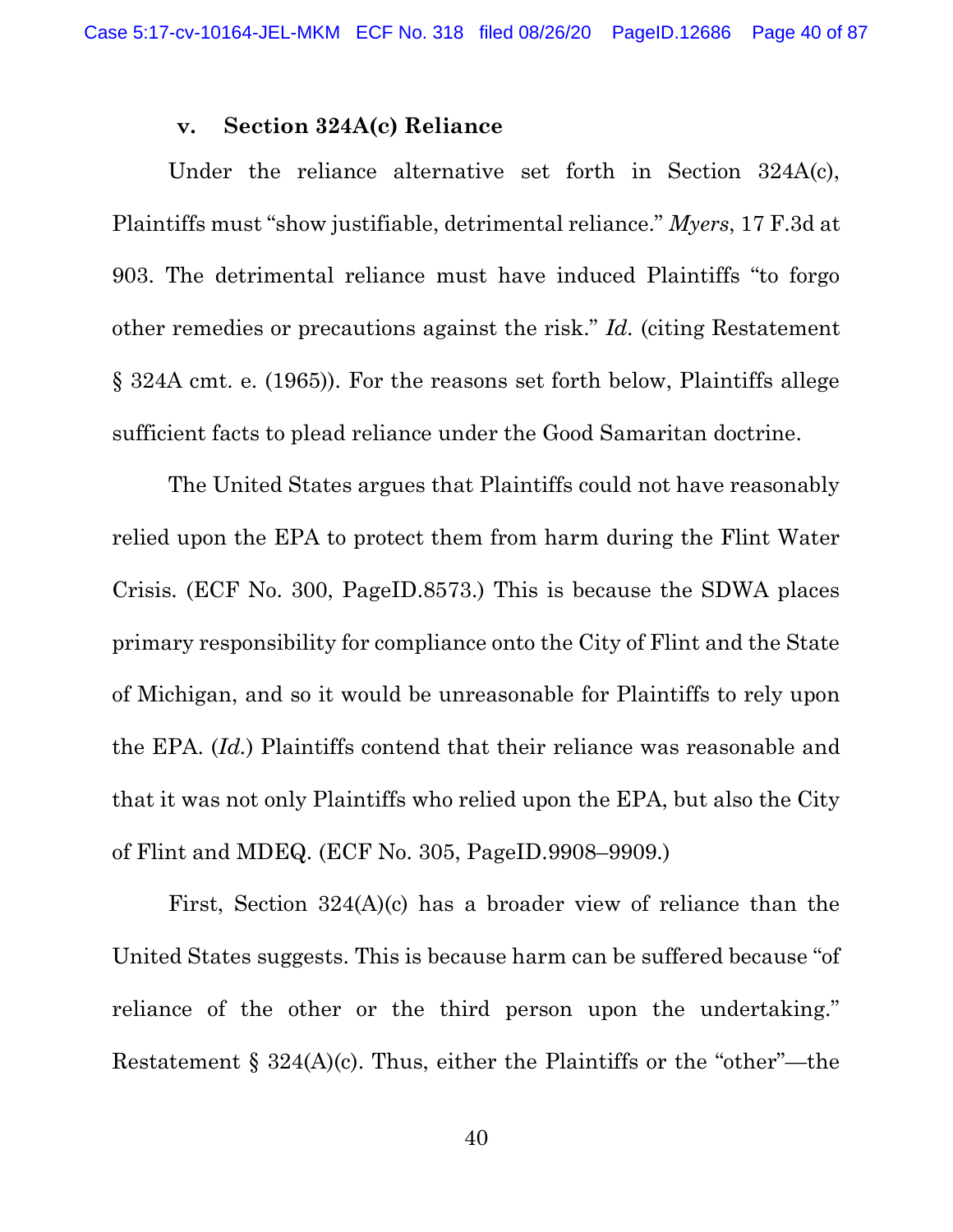City of Flint or MDEQ—may have detrimentally relied on the EPA under the Good Samaritan doctrine. Plaintiffs contend that the MDEQ and the City of Flint relied on the EPA's conduct and inaction "as a basis for assuring Plaintiffs that the water was safe and they could continue to drink it, because EPA was not issuing any emergency order, was not warning the public and had not advised anyone that the state and city were violating the LCR." (ECF No. 305, PageID.9909.) Plaintiffs have sufficiently alleged here that the MDEQ and the City of Flint detrimentally relied on the EPA, and that this reliance harmed Plaintiffs.

Plaintiffs also assert that they reasonably relied on the EPA to their detriment. The United States argues that under *Myers*, it was unreasonable for Plaintiffs to have relied on the EPA. In Myers, the Sixth Circuit found that because federal mine inspectors did not have primary responsibility over mine safety under the relevant statute, "the government employees [were] mere observers, monitoring the actions of others." Myers, 17 F.3d at 904. The Sixth Circuit set forth an "actor/monitor dichotomy" to determine whether "the government employees were active participants, providing services to others" or "mere observers." Id.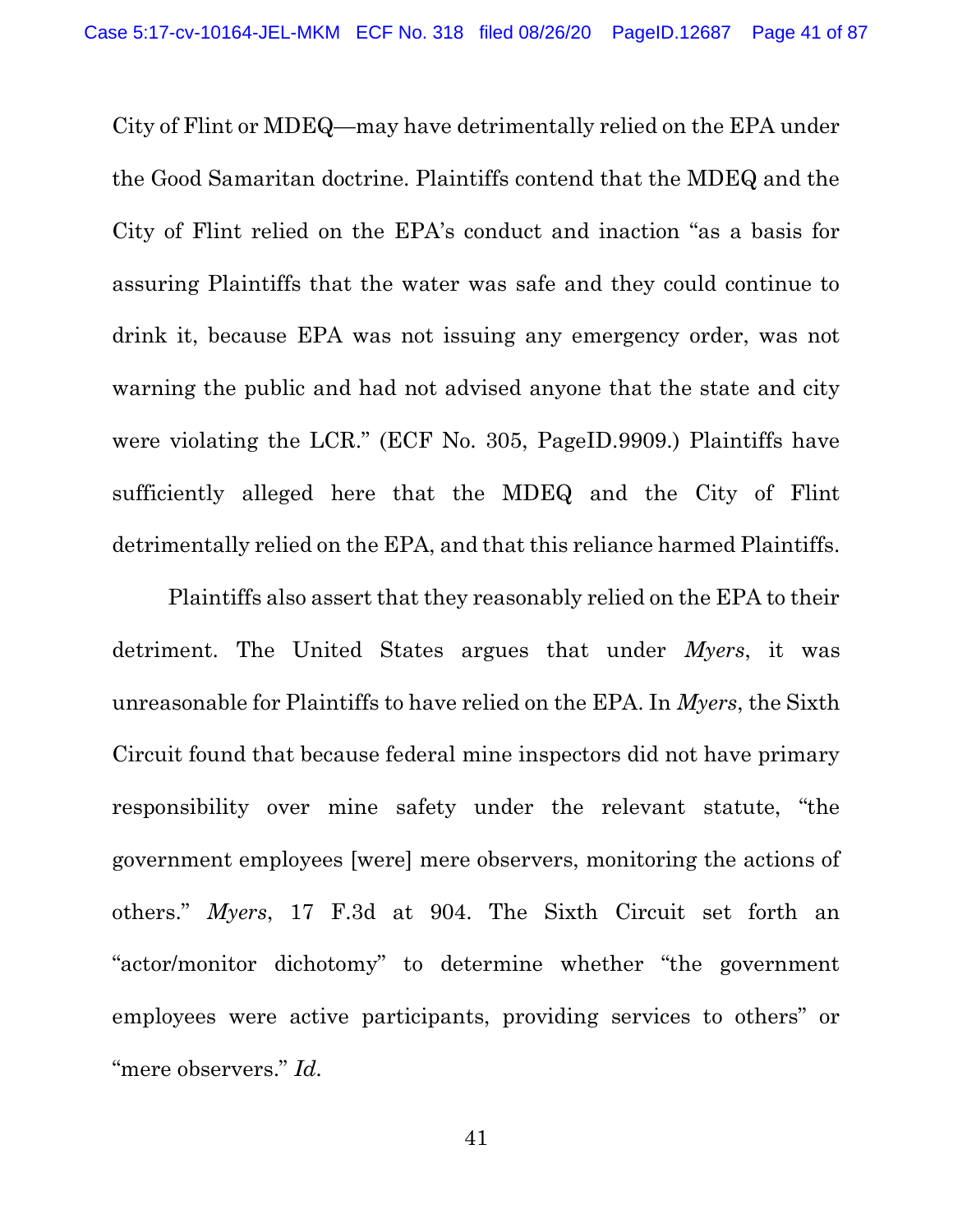The United States argues that the SDWA is like the Federal Mine Safety and Health Act at issue in Myers where the court found that "[i]n light of the clear Congressional purpose to ensure that the primary responsibility for safety remains with the mine owners and miners . . . such reliance—even had it occurred—would have been manifestly unreasonable and unjustified." Id. (citing Moody v. United States, 774 F.2d 150, 157 (6th Cir. 1985)). But as explained above, see Part IV.A.iv., in passing the SDWA, Congress never intended to leave compliance entirely to the states, and instead it built in federal oversight for our nation's drinking water. As Plaintiffs argue, it is unreasonable to think that citizens have any primary responsibility over the safety of their drinking water. (ECF No. 305, PageID.9909.) No average citizen could be expected to understand the chemistry of Flint's water. Moreover, even though citizens complained of the smell and taste of their water, the threats of lead and dangerous bacteria are practically invisible. (Id.)

The EPA also took actions that went beyond that of "mere observers, monitoring the actions of others." Myers. 17 F.3d at 904. From Plaintiffs' complaint, it is clear that the EPA played an active role since at least early 2015. For example, the EPA undertook to respond directly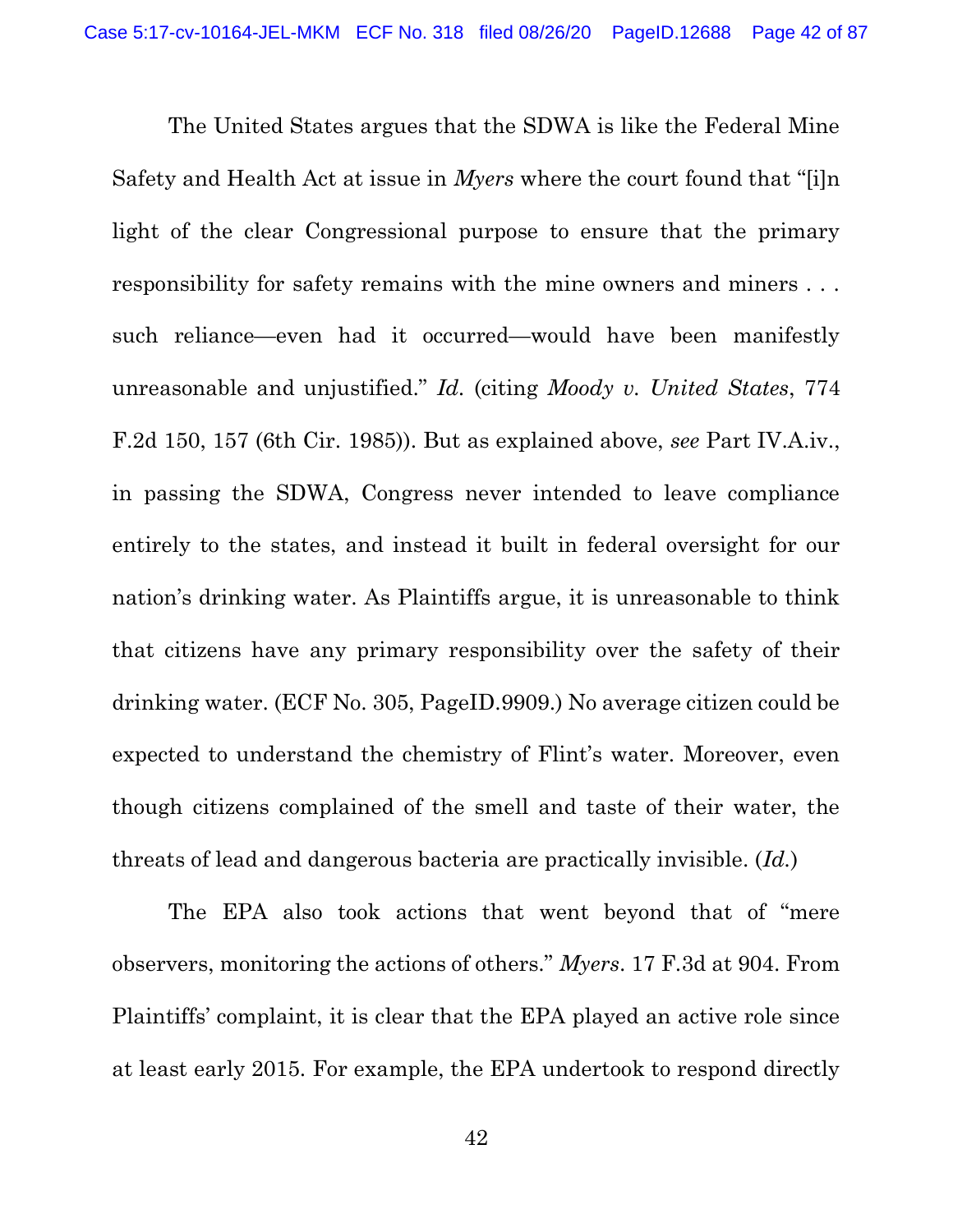to citizen complaints. (ECF No. 315-1, PageID.11839–11842, 11844.) The EPA also worked with the MDEQ and City of Flint collaboratively. It provided services in testing and evaluating water samples along with providing technical and consulting services to the MDEQ and City of Flint. (Id. at PageID.11845–11848.) In fact, Plaintiffs allege that on July 10, 2015, EPA Region 5 Director Hedman "issued a press statement which stated in part that the 'EPA will work with the Michigan DEQ and the City of Flint to verify and assess the extent of lead contamination issues and to ensure that Flint's drinking water meets federal standards.'" (Id. at PageID.11849.)

Plaintiffs also allege that they relied to their detriment on the EPA, causing them "to forgo other remedies or precautions against the risk." Myers, 17 F.3d at 903. For example, citizens of Flint submitted complaints directly to the EPA, which the EPA did not timely investigate. Plaintiffs allege that if a timely investigation had happened, "a violation of environmental law would have been detected and City of Flint would have been required to implement corrosion control treatment or to develop another remedy to prevent harm to claimants." (ECF No. 315-1, PageID.11865.) Plaintiffs further contend that the EPA's press officer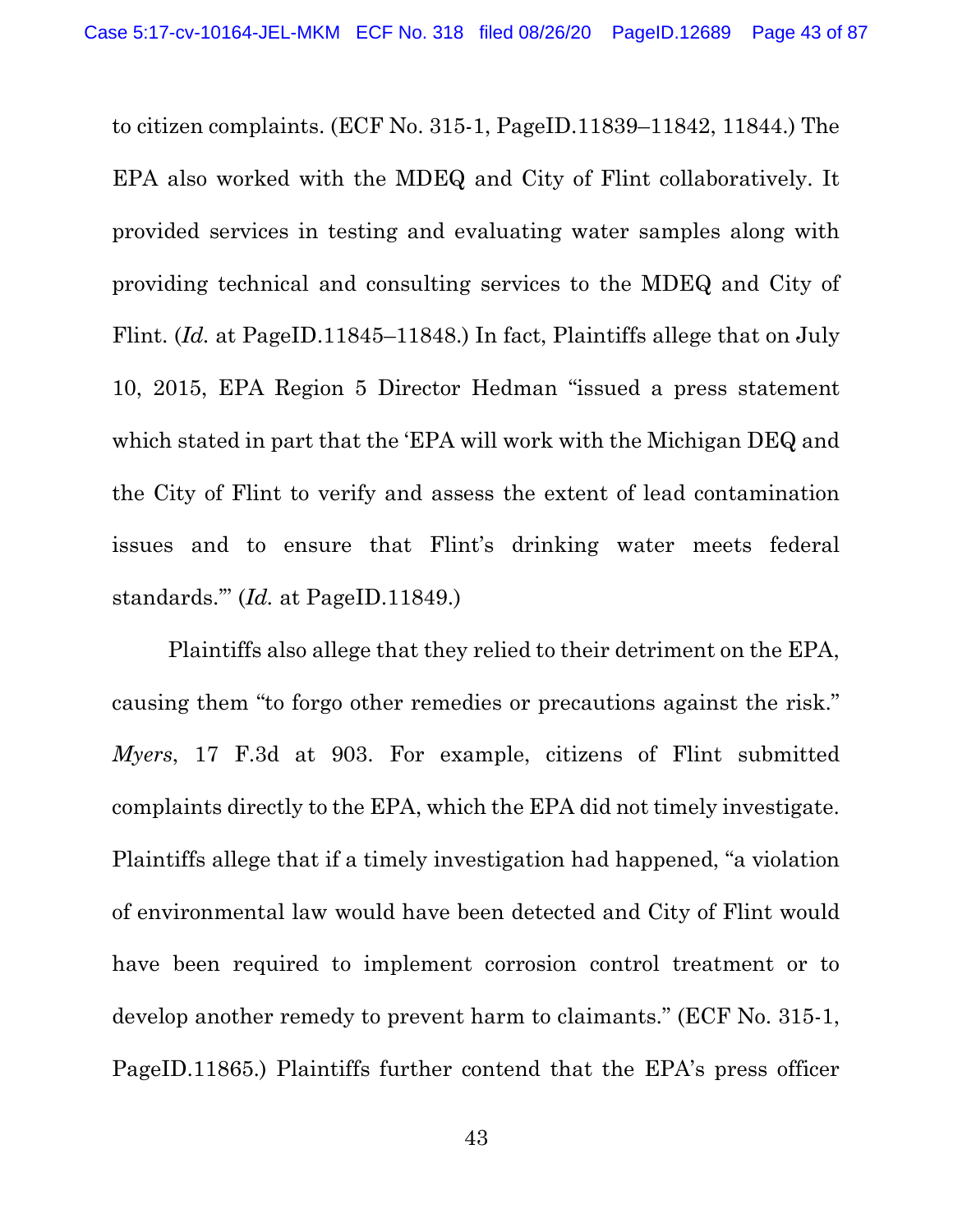misled the media when asked whether there was need for a warning to citizens about drinking the water—the EPA "responded that the 'lead monitoring shows Flint has not exceeded the lead action level' and that 'Flint recently accepted EPA's offer to provide technical assistance to the City and MDEQ.'" (Id. at PageID.11852.)

It is plausible, given these factual allegations, that the citizens of Flint did not seek other help because the federal government undertook to intervene. By 2015, three levels of government were on the ground in Flint, all claiming that the water situation was under control and the drinking water was safe. This combination of local, state, and federal government oversight is surely enough for citizens "to forgo other remedies or precautions against the risk." Myers, 17 F.3d at 903.

### vi. Conclusion

The United States relies heavily on the Sixth Circuit's opinion in Myers to argue that Plaintiffs have not stated a claim under the Good Samaritan doctrine. It is worth stepping back to note that even before the Myers court's detailed analysis of the doctrine, the Sixth Circuit held "that the mere failure to detect another's violation of safety regulations, without more, does not give rise to a duty under the good samaritan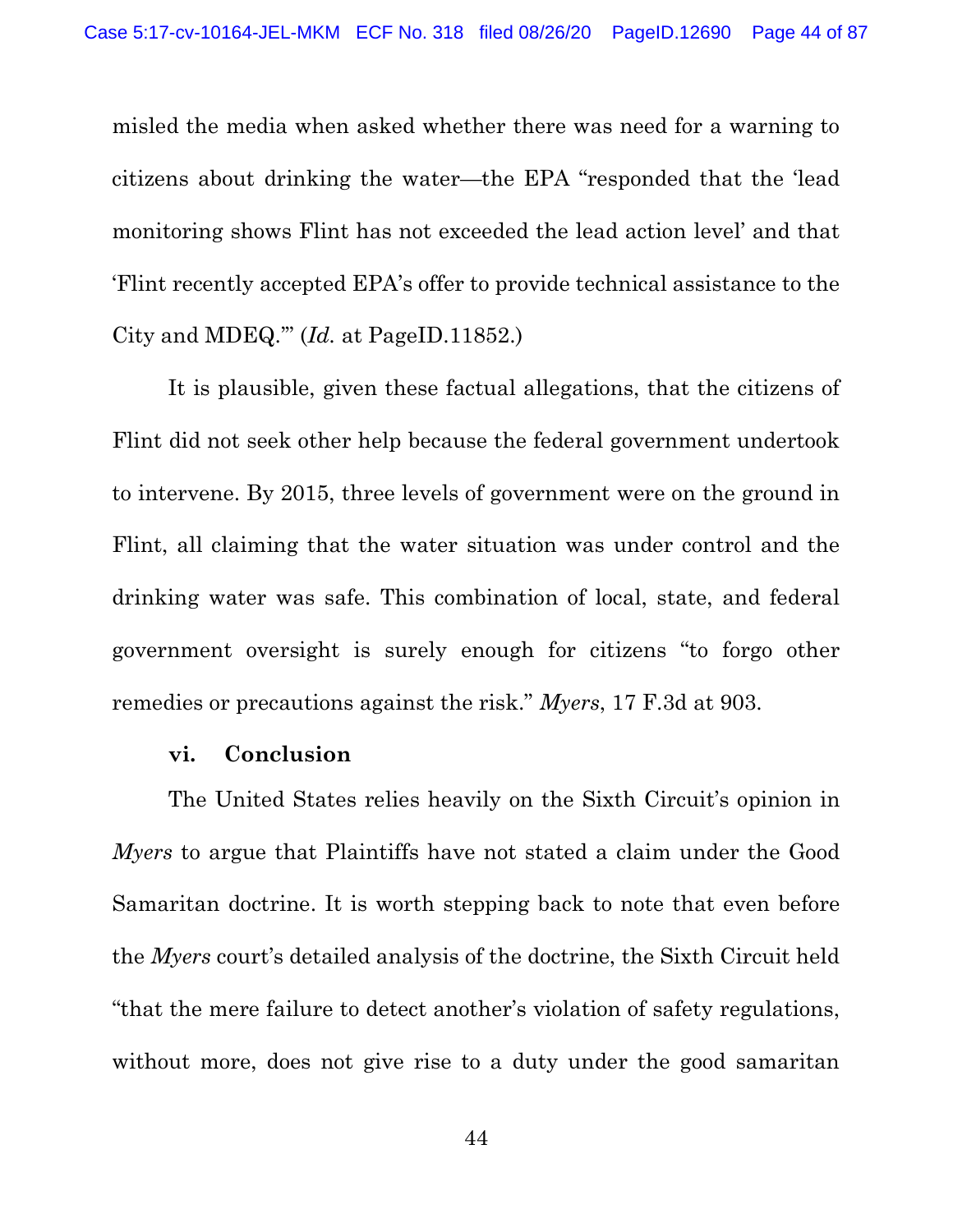doctrine." 17 F.3d at 901. Unlike the complaint in *Myers*, Plaintiffs' complaint details much more than a "mere failure to detect another's violation of safety regulations." Plaintiffs allege that the EPA found safety violations and was actively involved with the City of Flint and MDEQ as a lead-contaminated public water supply system persisted for months.

Plaintiffs allege facts sufficient to support state law liability for a similarly situated private individual under the Good Samaritan doctrine. Thus, Plaintiffs have alleged conduct that is within the FTCA, and so the only question remaining is whether an exception to the FTCA applies.

#### B. Discretionary Function Exception

The United States argues that Plaintiffs' complaint must be dismissed because all of the alleged conduct falls under the discretionary function exception to the FTCA. The "discretionary function exception" exempts "[a]ny claim . . . based upon the exercise or performance or the failure to exercise or perform a discretionary function or duty on the part of a federal agency or an employee of the Government, whether or not the discretion involved be abused." 28 U.S.C. § 2680(a). The burden of proof is on the United States when invoking exceptions to the FTCA. See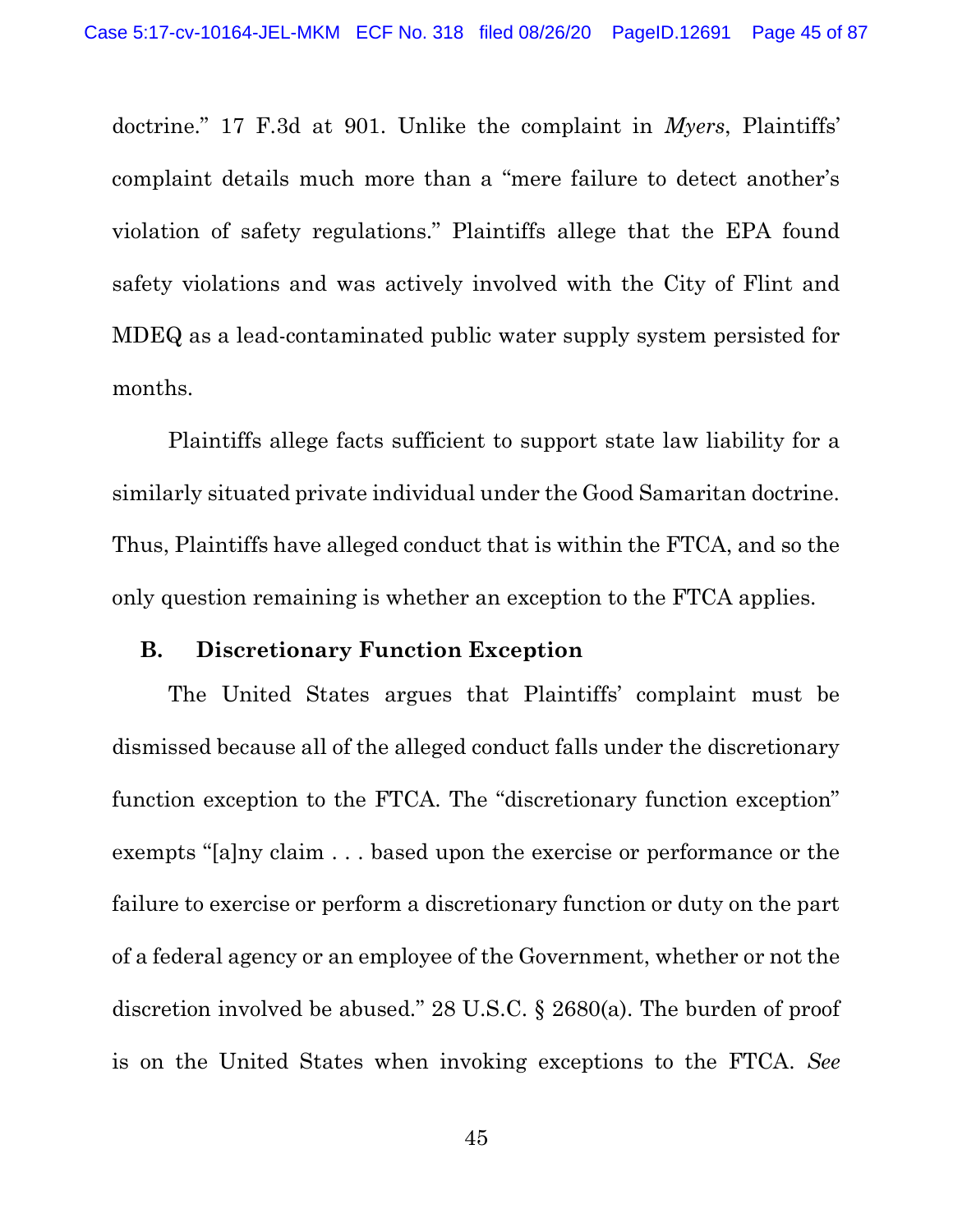Carlyle v. U.S., Dep't of the Army, 674 F.2d 554, 556 (6th Cir. 1982). But if a tort claim falls within an exception, the Court lacks jurisdiction to adjudicate it. See Kohl v. United States, 699 F.3d 935, 940 (6th Cir. 2012). The United States' argument is a factual attack on the Court's subject matter jurisdiction over this case, and as set forth above, see Section III, the Court will treat any jurisdictional factual disputes that intertwine with the merits of the case under a Rule 56 standard, viewing "the evidence, all facts, and any inferences that may be drawn from the facts in the light most favorable to the nonmoving party." Pure Tech Sys., Inc., 95 F. App'x at 135 (citing Skousen, 305 F.3d at 526).

As the Supreme Court explained, Congress, through the discretionary function exception, "wished to prevent judicial 'secondguessing' of legislative and administrative decisions grounded in social, economic, and political policy through the medium of an action in tort." United States v. S.A. Empresa de Viacao Aerea Rio Grandense (Varig Airlines), 467 U.S. 797, 814 (1984). The Supreme Court has set forth a two-step test to determine whether a claim falls within the discretionary function exception. United States v. Gaubert, 499 U.S. 315, 322–23 (1991); see also Kohl v. United States, 699 F.3d 935, 940 (6th Cir. 2012).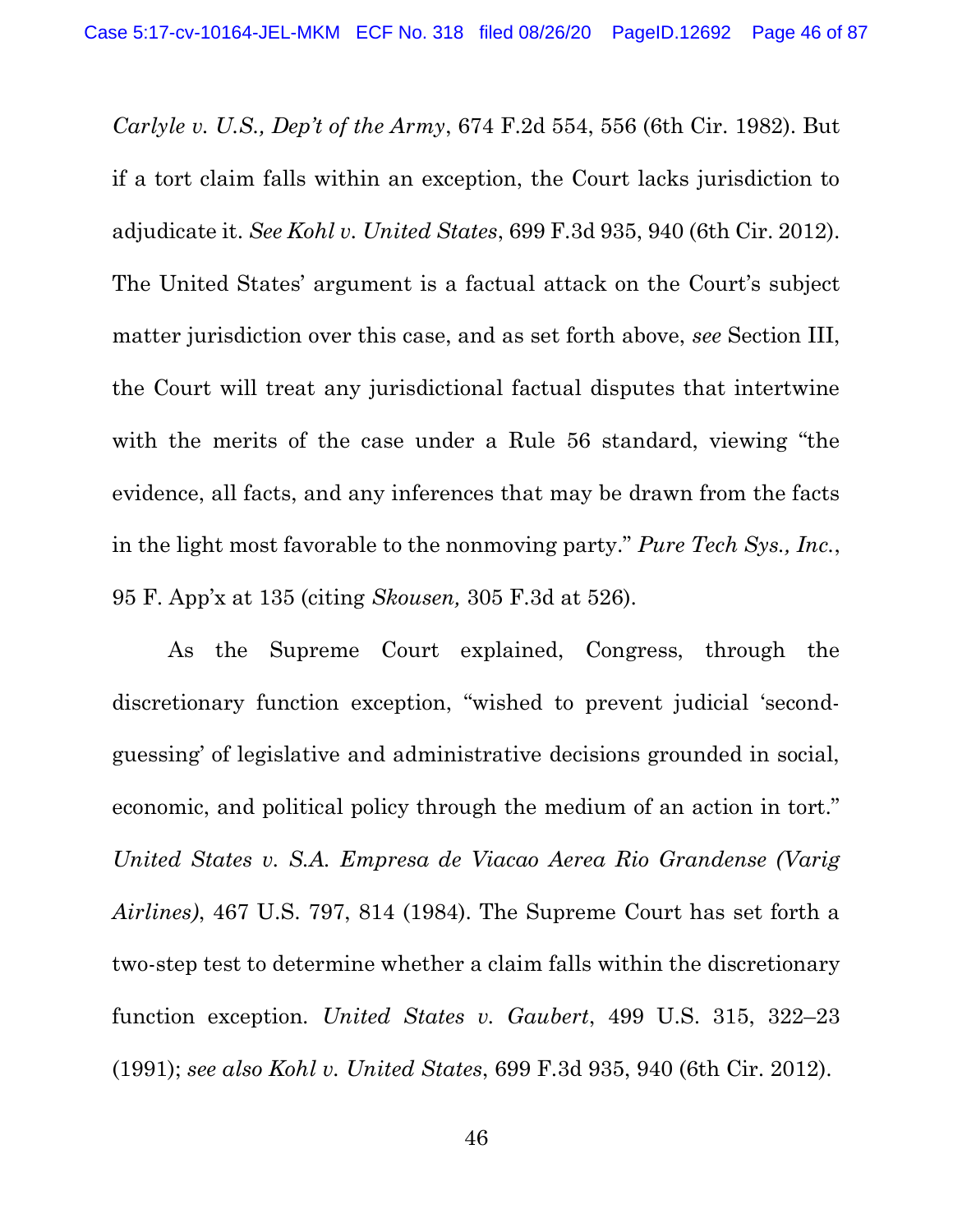The first step to determine whether the discretionary function exception applies is to ask, simply, whether the action or omission was discretionary. This step "requires a determination of whether the challenged act or omission violated a mandatory regulation or policy that allowed no judgment or choice." Rosebush v. United States, 119 F.3d 438, 441 (6th Cir. 1997) (citing Gaubert, 499 U.S. at 322–23). As the Supreme Court explained, the "discretionary function exception will not apply when a federal statute, regulation, or policy specifically prescribes a course of action for an employee to follow." Berkovitz by Berkovitz v. United States, 486 U.S. 531, 536 (1988).

If the challenged action was discretionary, then courts move to the second step of the test: "whether that judgment is of the kind that the discretionary function exception was designed to shield." Gaubert, 499 U.S. at 322–23. Thus, the discretionary function exception "protects only governmental actions and decisions based on considerations of public policy." Berkovitz, 486 U.S. at 537 (citation omitted). The test is objective rather than subjective because the policy considerations need not actually have been considered—the only question is: could they have been considered? See Jude v. Comm'r of Soc. Sec., 908 F.3d 152, 159 (6th Cir.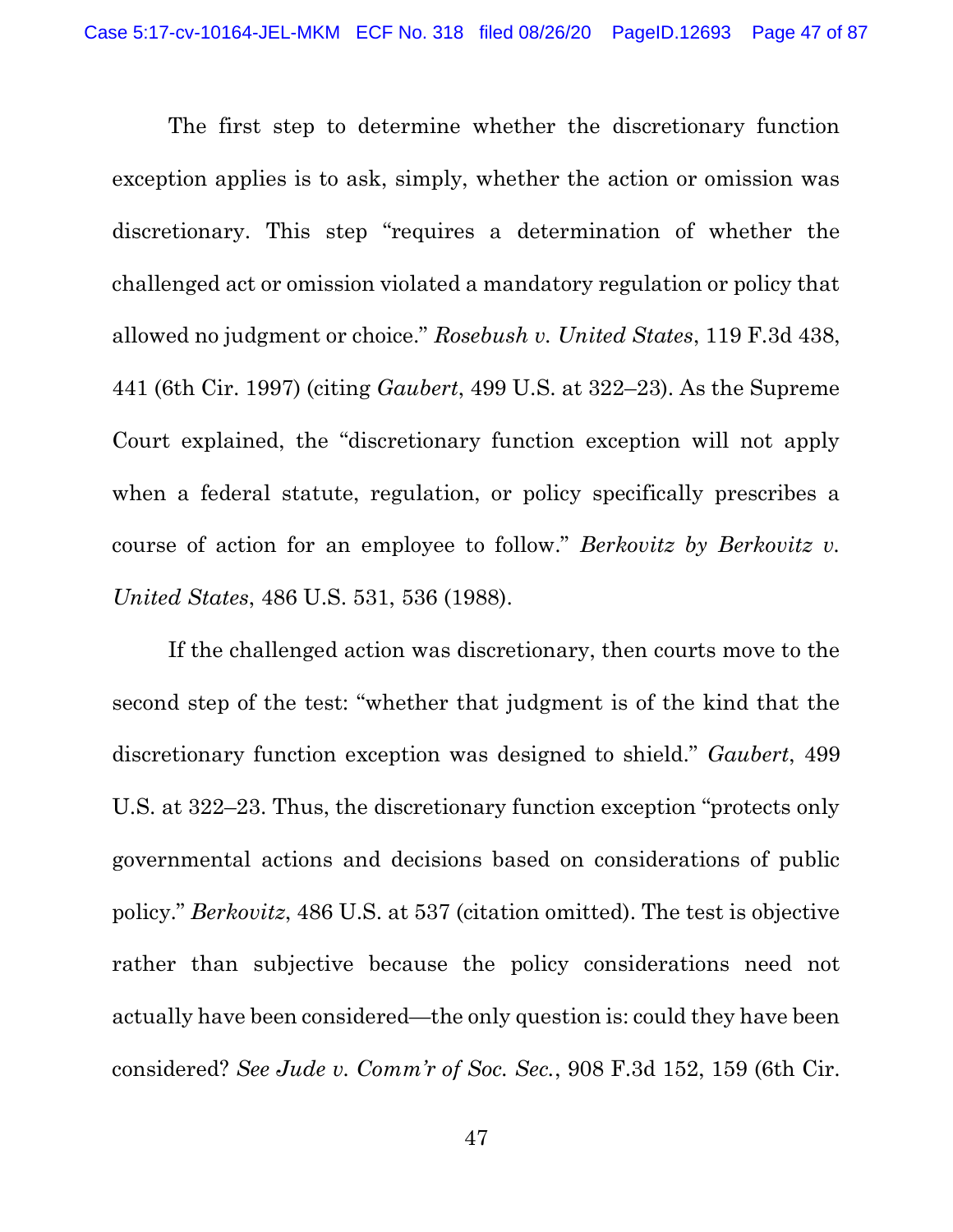2018) (citations omitted). There is also a "strong presumption" that the second prong is satisfied upon finding the first prong satisfied. A.O. Smith Corp. v. United States, 774 F.3d 359, 365 (6th Cir. 2014) (citing Gaubert, 499 U.S. at 324.)

Before applying the discretionary function test, however, "the crucial first step is to determine exactly what conduct is at issue." Rosebush, 119 F.3d at 441 (citing Autery v. United States, 992 F.2d 1523, 1527–28 (11th Cir. 1993)). Here, Plaintiffs allege that the United States is liable because the EPA failed to take mandatory actions under Sections 1414 and 1431 of the Safe Drinking Water Act in response to the Flint Water Crisis. (ECF No. 315-1, PageID.11859–11861.) Specifically, Plaintiffs claim that the EPA failed to timely investigate, provide technical assistance, obtain compliance, or commence a civil action. (Id.) Additionally, Plaintiffs allege that the EPA was negligent in failing to warn Flint's citizens about the hazards presented by Flint's water *(id.* at PageID.11866–11867), and negligent in responding to citizen complaints. (Id. at PageID.11865); (ECF No. 305, PageID.9911.)

For the reasons set forth below, the Court concludes that the discretionary function exception does not apply to the EPA's conduct.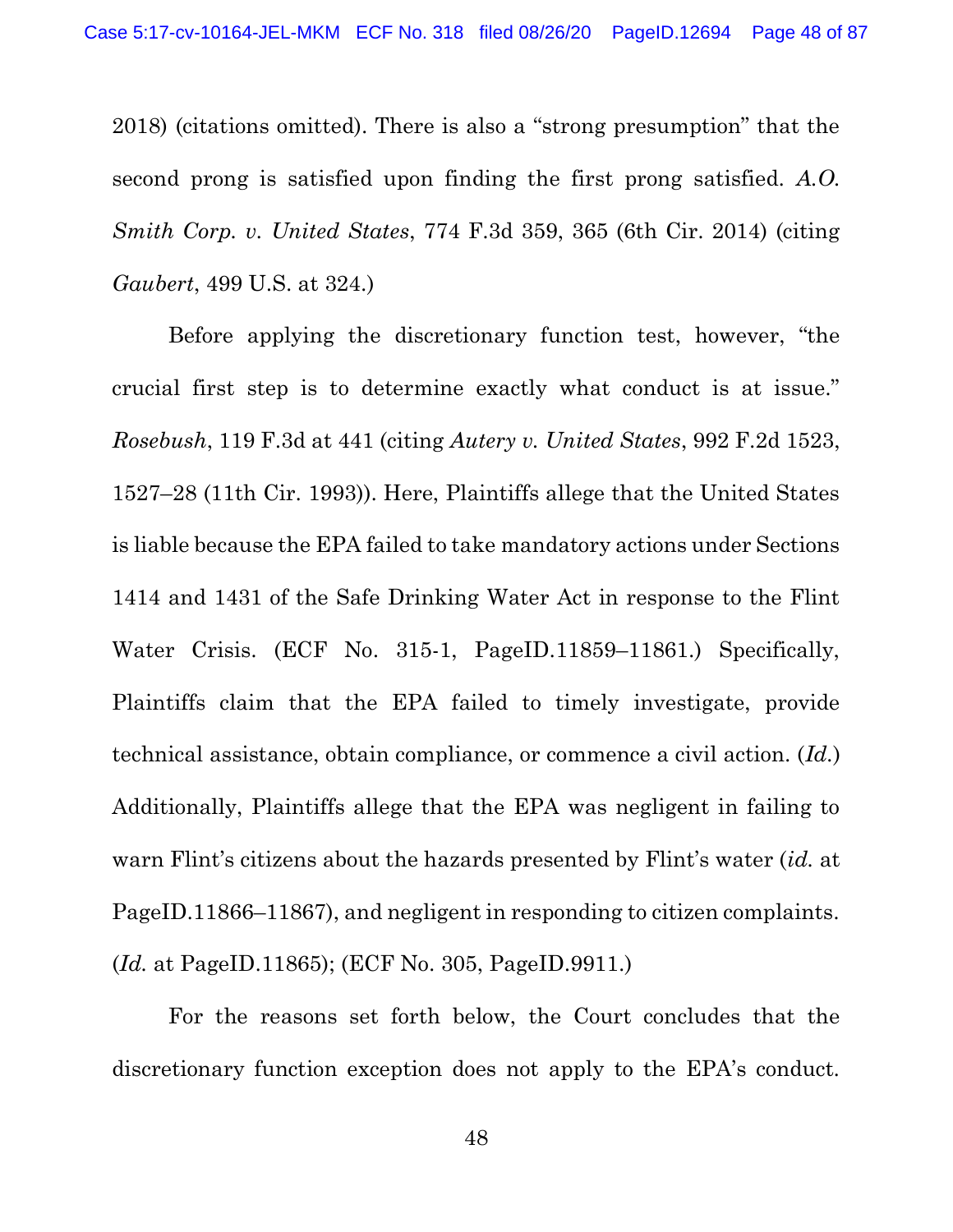Under prong one, the Court finds that the EPA had discretion in its actions pursuant to Section 1431, as well as over its choice of whether to warn and how to respond to citizen complaints. The EPA's conduct pursuant to Section 1414, however, was not discretionary and so prong one is not satisfied. But, even if the EPA's conduct under Section 1414 was discretionary, it does not satisfy prong two. As for the EPA's conduct pursuant to Section 1431, its failure to warn, and its negligence in response to complaints, the Court finds that the alleged conduct does not entail the kind of judgment that the discretionary function exception was designed to shield.

## i. Prong One: Was the Action Discretionary?

Plaintiffs contend that the EPA's conduct pursuant to Sections 1431 and 1414 was mandatory, not discretionary. In their response brief, Plaintiffs do not argue that the EPA's conduct in failing to warn or to timely respond to citizen complaints was mandatory for purposes of prong one of the discretionary function exception analysis.3 Therefore,

<sup>3</sup> Even if Plaintiffs made this argument, the Court agrees with Judge Parker in Burgess that such conduct is discretionary for purposes of the first prong of the test. 375 F. Supp. 3d at 813–14.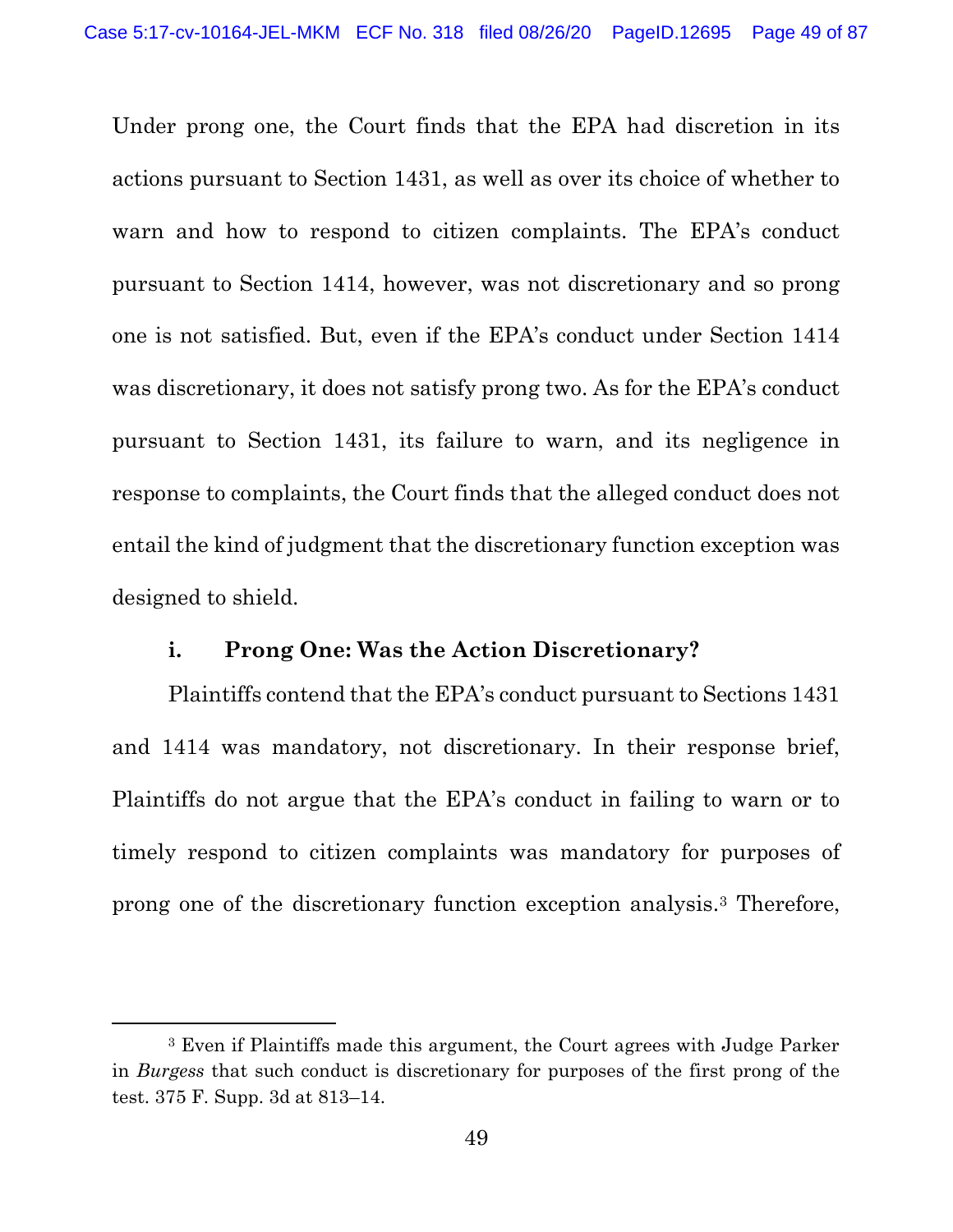the Court will only analyze the EPA's conduct pursuant to Sections 1431 and 1414 under this first prong.

## Section 1431

Section 1431 of the SDWA provides that the EPA Administrator<sup>4</sup> has the authority, upon learning that the state has not acted to protect the public from a contaminant that is present or likely to enter a public water supply, to issue an emergency order to protect the users of that system. 42 U.S.C. § 300i(a). Plaintiffs argue that this statute, along with a 1991 EPA guidance document, creates a mandatory obligation to act. Section 1431 reads in relevant part:

[T]he Administrator, upon receipt of information that a contaminant which is present in or is likely to enter a public water system or an underground source of drinking water, or that there is a threatened or potential terrorist attack (or other intentional act designed to disrupt the provision of safe drinking water or to impact adversely the safety of drinking water supplied to communities and individuals), which may present an imminent and substantial endangerment to the health of persons, and that appropriate State and local authorities have not acted to protect the health of such

<sup>4</sup> The EPA Administrator delegated authority under Sections 1414 and 1431 of the SDWA, 42 U.S.C. §§ 300g-3, 300i, to the Regional Administrators and the Assistant Administrator for Enforcement and Compliance Assurance. (Burgess, No. 17-cv-11218, ECF Nos. 41-7, 41-8, 41-9.) The Region 5 Administrator at the time was Dr. Susan Hedman. See (Burgess, No. 17-cv-11218, ECF No. 53-19, PageID.2034.)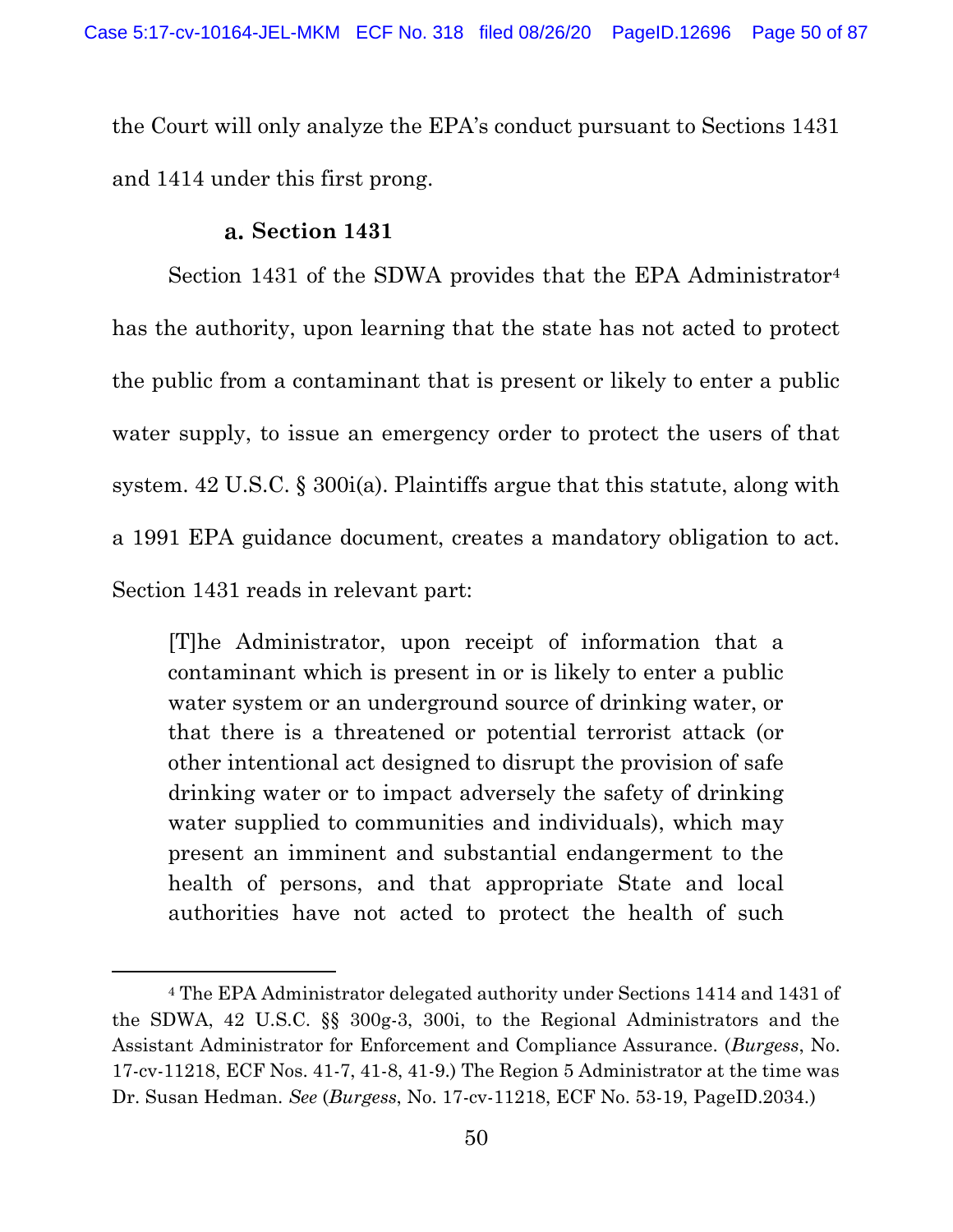persons, may take such actions as he may deem necessary in order to protect the health of such persons. To the extent he determines it to be practicable in light of such imminent endangerment, he shall consult with the State and local authorities in order to confirm the correctness of the information on which action proposed to be taken under this subsection is based and to ascertain the action which such authorities are or will be taking. The action which the Administrator may take may include (but shall not be limited to) (1) issuing such orders as may be necessary to protect the health of persons who are or may be users of such system (including travelers), including orders requiring the provision of alternative water supplies by persons who caused or contributed to the endangerment, and (2) commencing a civil action for appropriate relief, including a restraining order or permanent or temporary injunction.

42 U.S.C. § 300i(a).

The statute's plain language makes clear that the EPA's decision to act under the statute involves "an element of judgment or choice." Gaubert, 499 U.S. at 322. It provides that Administrators "may take such actions" as they "may deem necessary" to protect public health if there is a contaminate in the public water system and state or local authorities have not acted properly. Moreover, the enumerated actions that the Administrator "may take" are qualified with the parenthetical "(but shall not be limited to)." 42 U.S.C. § 300i(a). Conduct is discretionary when it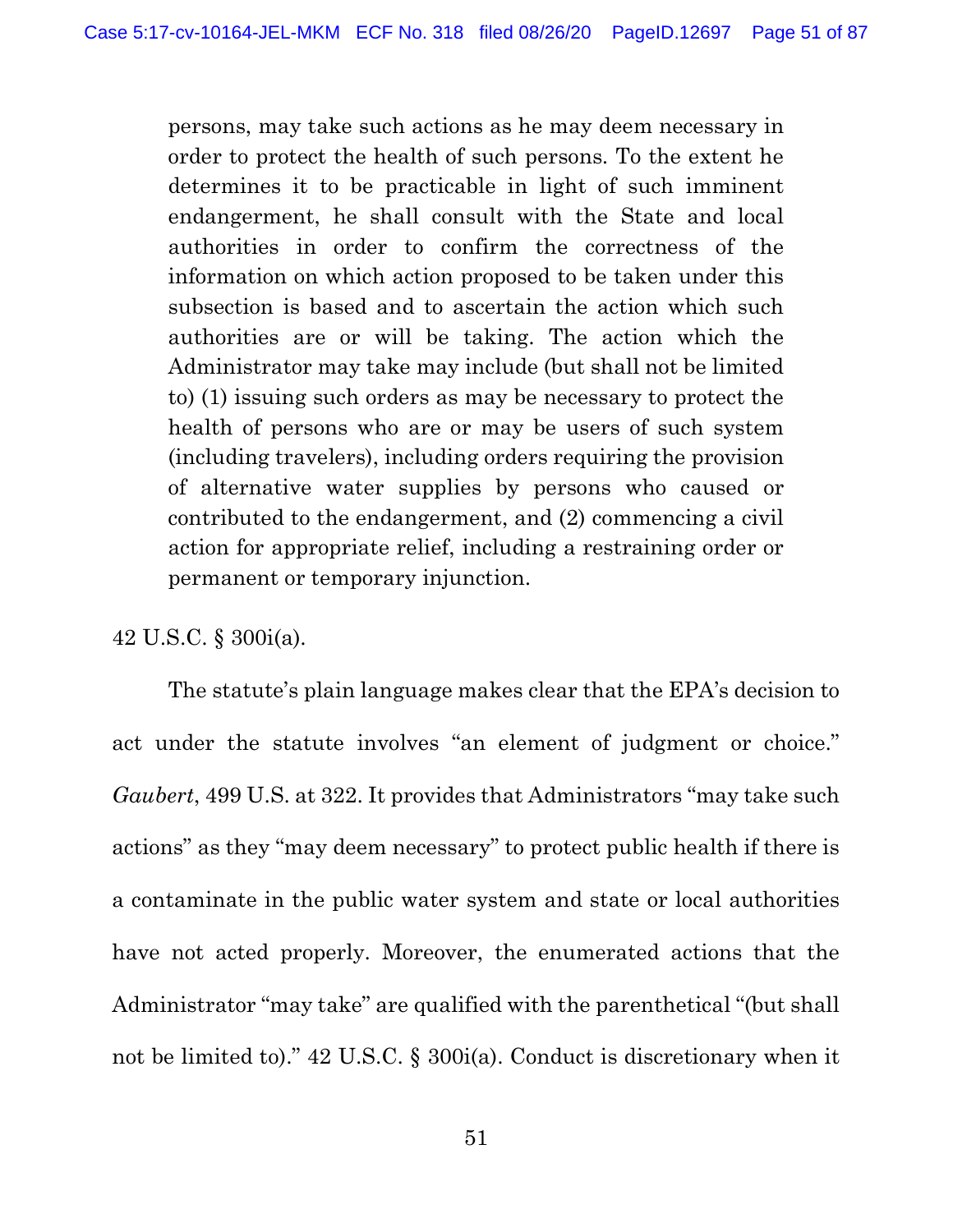involves "an element of judgment or choice," rather than following a "'federal statute, regulation, or policy specifically prescrib[ing] a course of action' and leaving 'the employee [ ] no rightful option but to adhere to the directive.'" A.O. Smith Corp., 774 F.3d at 364–65 (quoting Berkovitz, 486 U.S. at 536). Here, the Administrator had options that were not congressionally limited to a given course of action.

Plaintiffs contend that the 1991 EPA guidance document, which the EPA issued to provide final guidance regarding Section 1431, shows the mandatory nature of the EPA's responsibility under this section. (ECF No. 305, PageID.9913.) The guidance document directs the EPA to act under Section 1431 if the state's own "action is insufficient and State and local agencies do not plan to take stronger or additional actions to ensure public health protection, in a timely way." (ECF No. 305, PageID.9913) (citing Burgess, No. 17-cv-11218, ECF No. 53.) As a general matter, "agencies are bound to follow their own regulations," Wilson v. Comm'r of Soc. Sec., 378 F.3d 541, 545 (6th Cir. 2004), but "[i]nternal operating manuals . . . do not carry the force of law, bind the agency, or confer rights." Reich v. Manganas, 70 F.3d 434, 437 (6th Cir. 1995); see also Summit Petroleum Corp. v. U.S. E.P.A., 690 F.3d 733, 738 (6th Cir. 2012)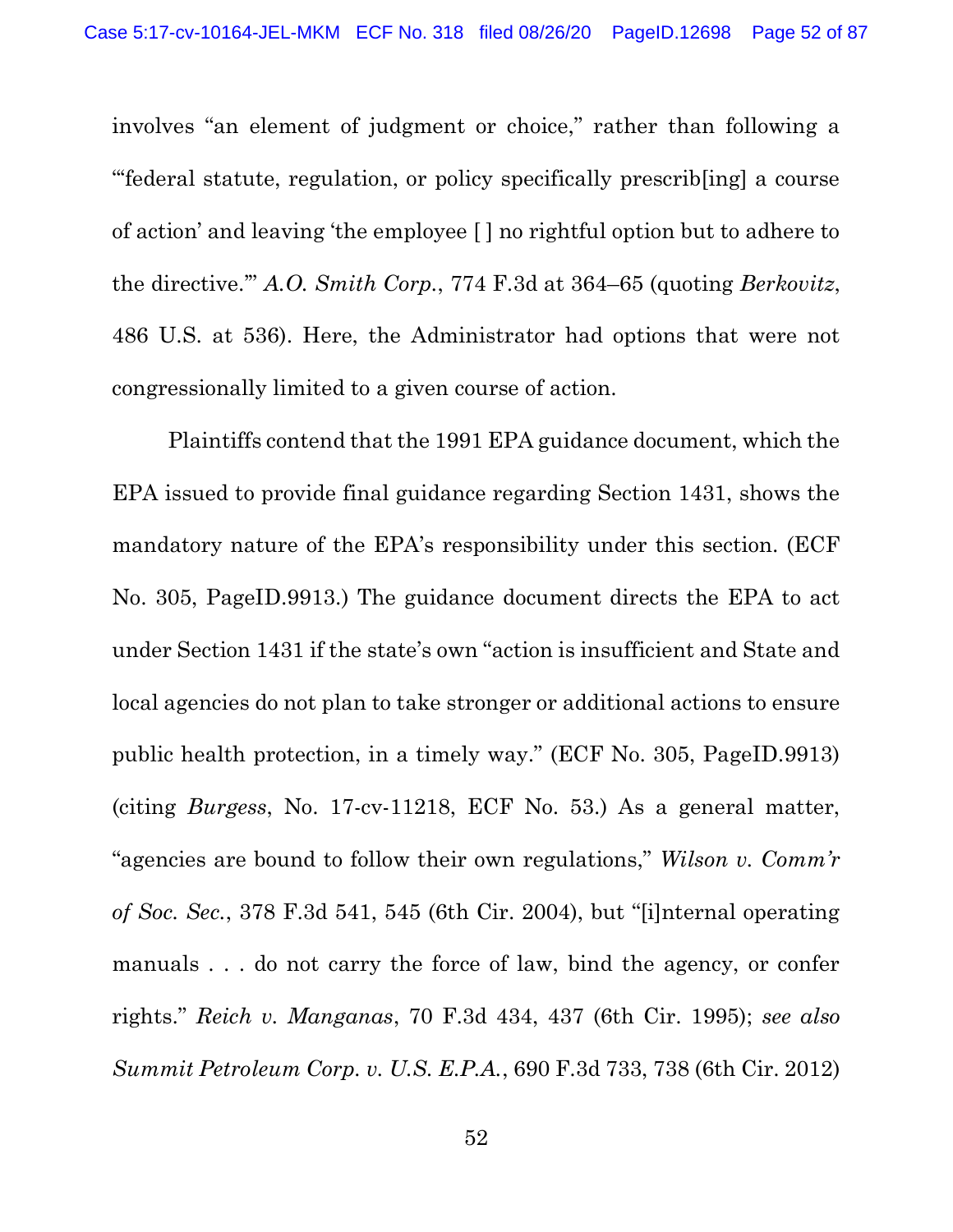("Before this Court and, it appears, in practice, the EPA styles and regards its guidance memorandums as non-binding, advisory documents."). The Court agrees with Judge Parker's decision in Burgess which found that as a whole, the 1991 document "emphasizes the discretionary nature of the agency's actions under this provision." Burgess, 375 F. Supp. 3d at 813. Nothing in the guidance document contradicts the facially apparent discretion given to the EPA in Section 1431.

For these reasons, the EPA's conduct under Section 1431 was discretionary for purposes of the first prong of the discretionary function exception analysis.

#### b. Section 1414

The EPA's conduct pursuant to Section 1414, by contrast, was not discretionary. The plain text of the statute sets forth actions that the EPA must take, and Plaintiffs claim that the EPA did not take those actions. Section 1414 reads in relevant part:

(a) Notice to State and public water system; issuance of administrative order; civil action

(1)(A) Whenever the Administrator finds during a period during which a State has primary enforcement responsibility

53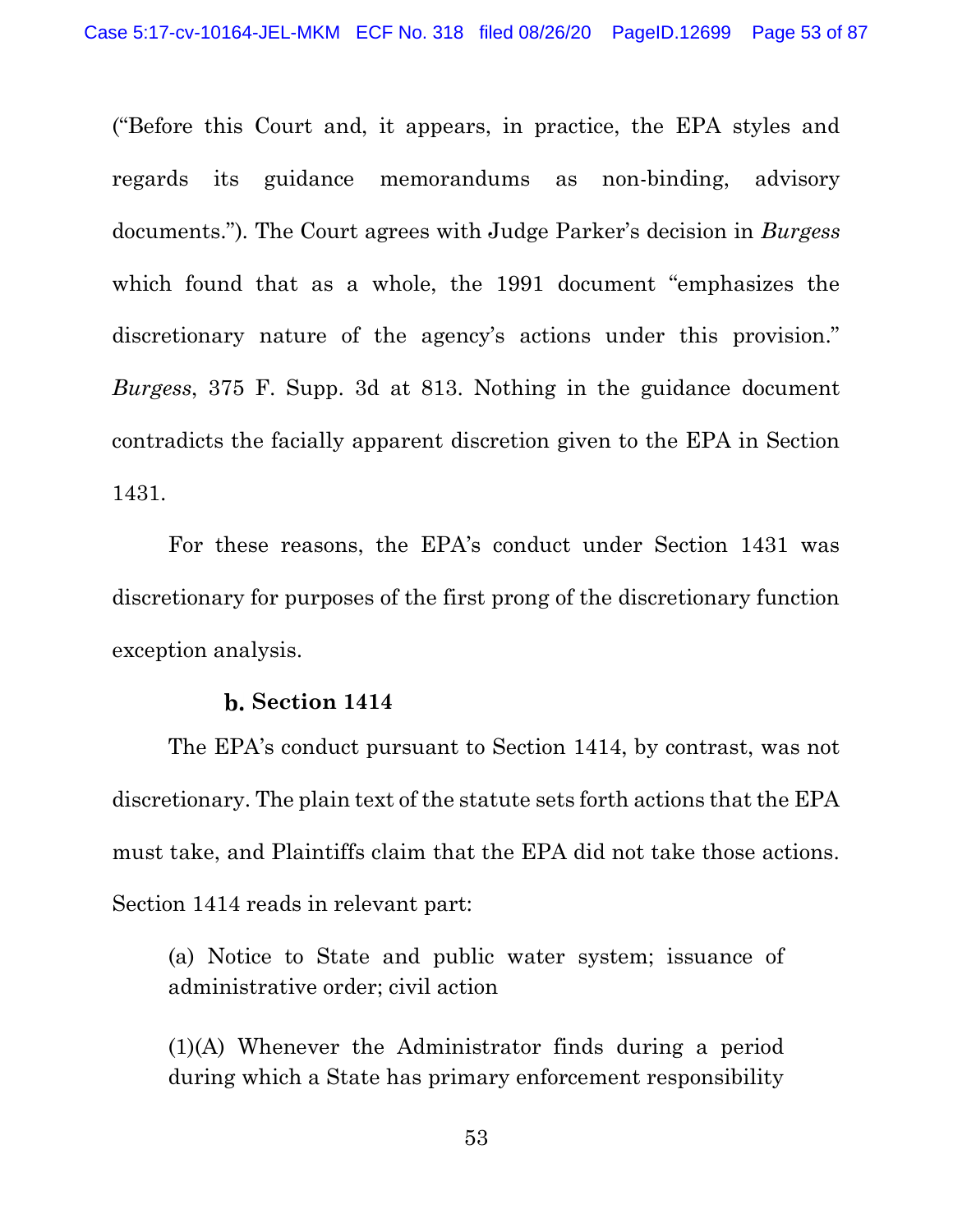for public water systems (within the meaning of section 300g- $2(a)$  of this title) that any public water system—

(i) for which a variance under section 300g-4 or an exemption under section 300g-5 of this title is not in effect, does not comply with any applicable requirement, or

(ii) for which a variance under section 300g-4 or an exemption under section 300g-5 of this title is in effect, does not comply with any schedule or other requirement imposed pursuant thereto,

he shall so notify the State and such public water system and provide such advice and technical assistance to such State and public water system as may be appropriate to bring the system into compliance with the requirement by the earliest feasible time.

(B) If, beyond the thirtieth day after the Administrator's notification under subparagraph (A), the State has not commenced appropriate enforcement action, the Administrator shall issue an order under subsection (g) requiring the public water system to comply with such applicable requirement or the Administrator shall commence a civil action under subsection (b).

42 U.S.C. § 300g-3.

For the reasons set forth below, the Court finds that the EPA has a mandatory duty under Section 1414(a)(1)(B). The statute is clear that thirty days after the EPA notifies a state of its non-compliance with the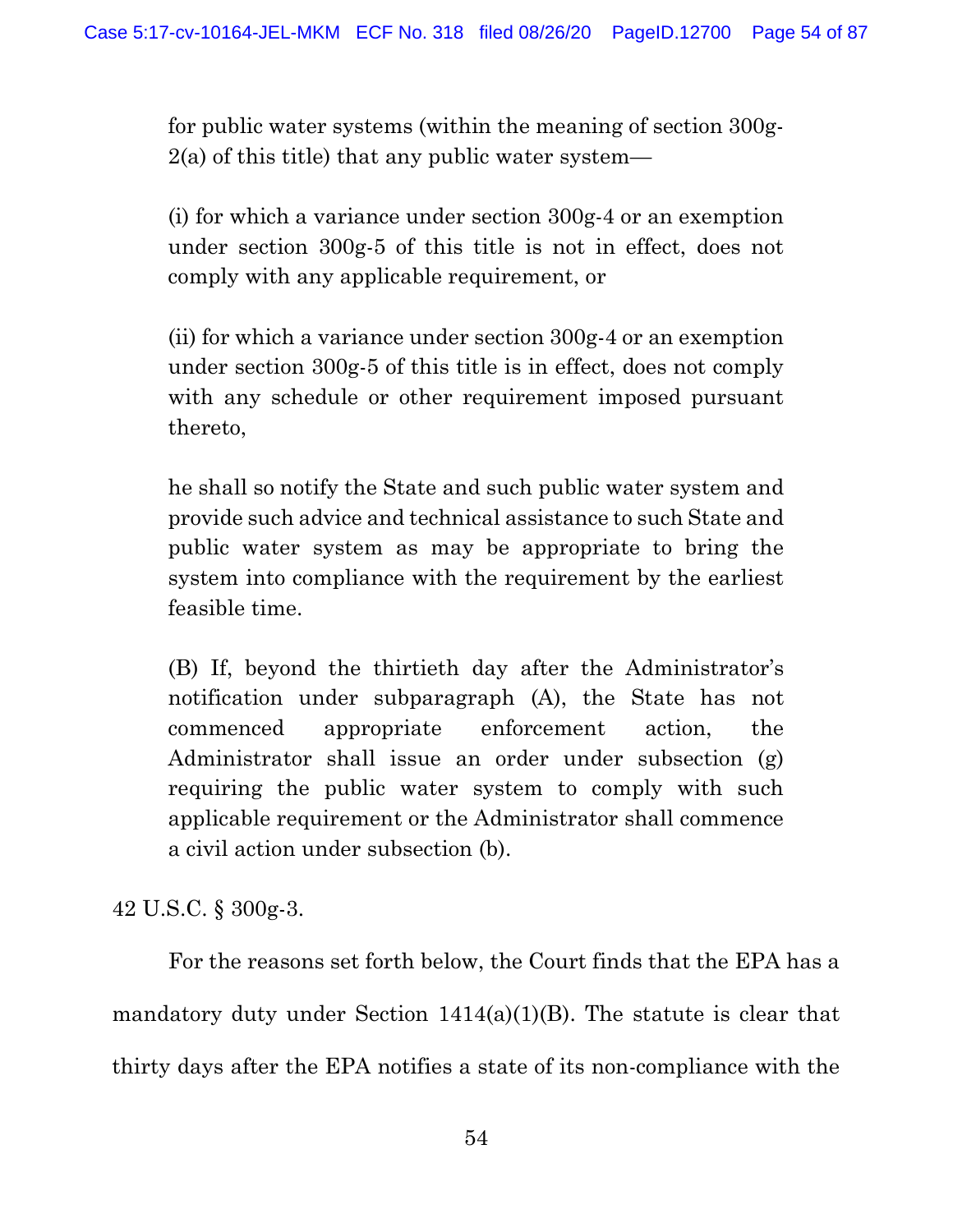SDWA and the state has not taken appropriate action, the EPA "shall" issue an order or commence a civil action.

The United States first argues that the threshold finding of noncompliance was never met, and so the term "shall" in Section 1414 was never triggered. (ECF No. 300, PageID.8554.) Because this is a factual dispute intertwined with the merits of the case, it is not appropriate to resolve at this time, and so the Court will afford Plaintiffs the procedural safeguards of Rule 56 of the Federal Rules of Civil Procedure, see Gentek Bldg. Prod., 491 F.3d at 330, and the burden of proof is on the United States when it invokes an exception to the FTCA. Carlyle, 674 F.2d at 556. The United States contends that because of ambiguities in the Lead and Copper Rule that existed in 2015, the EPA could not have made a finding of non-compliance to trigger Section 1414's duties. (ECF No. 300, PageID.8554–8555.) But Plaintiffs point to evidence that the EPA did make a finding of non-compliance. For example, on June 24, 2015, the EPA Region 5's Regulation Manager, Miguel Del Toral, issued an interim report detailing five separate violations of the National Primary Drinking Water Regulations by the City of Flint from September 2014 to June 2015. (Burgess, No. 17-cv-11218, ECF No. 53-4, PageID.1931); see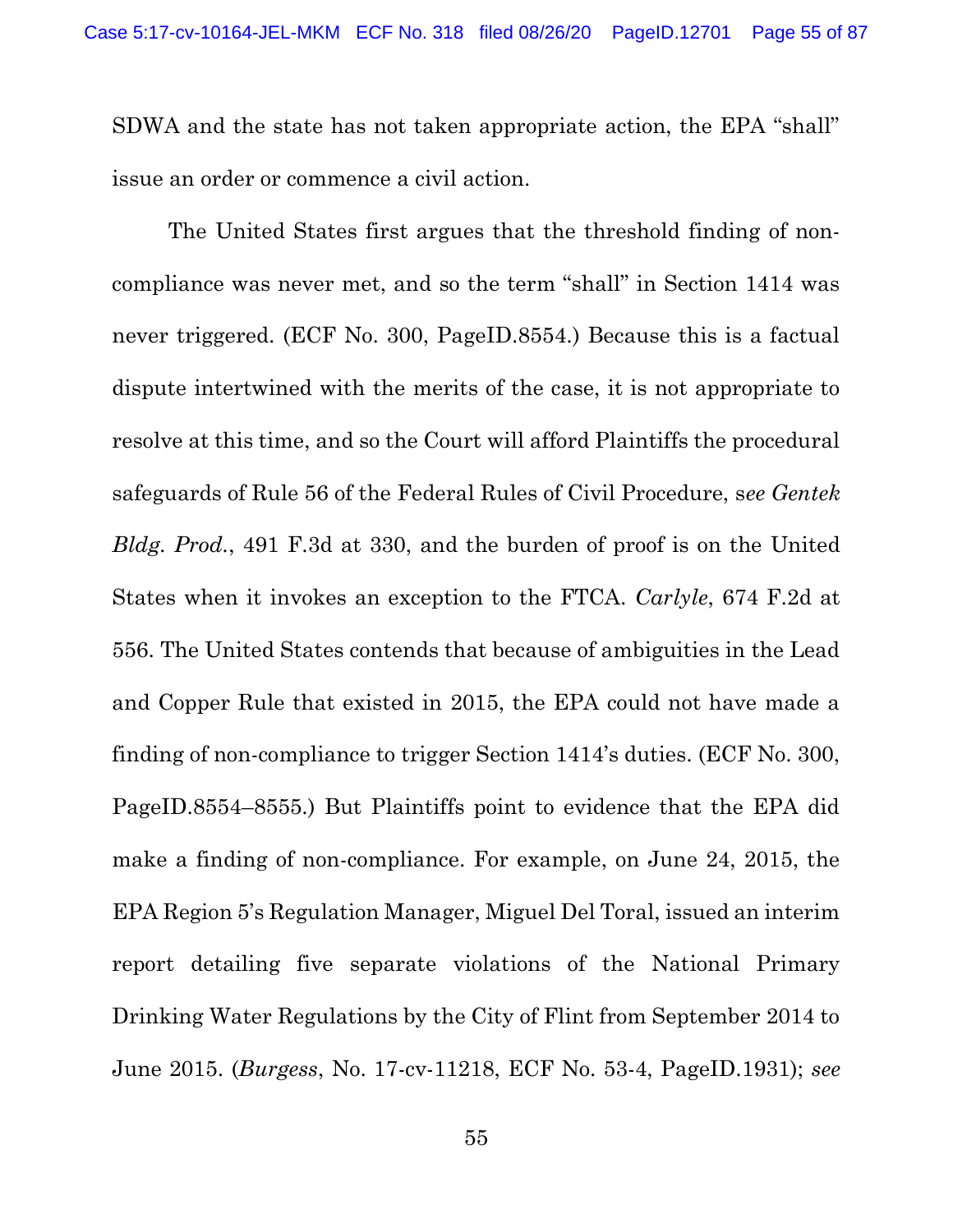also (Burgess, No. 17-cv-11218, ECF No. 53-9) (final report issued in October 2015 finding six violations ranging from August 2014 to June 2015.) In June 2015, the EPA alerted the MDEQ to these concerns, but it was not until September 2015 that the City began implementing corrosion control treatment. (Burgess, No. 17-cv-11218, ECF No. 39-15, PageID.1295.) Lead and Copper Rule ambiguities aside, there is a genuine issue of fact about whether the EPA found non-compliance "with any applicable requirement" of the SDWA. 42 U.S.C. § 300g-3.

Plaintiffs argue that the findings of non-compliance may have occurred even earlier than June 2015. For example, the EPA was aware of the high lead levels in a Flint home in February 2015 and there was an email exchange between the EPA and MDEQ about these issues. (Burgess, No. 17-cv-11218, ECF No. 53-2.) MDEQ official Stephen Busch told the EPA that the City of Flint had an optimized corrosion control program in place (id., at PageID.1919), but in April of 2015, the EPA learned through MDEQ official Patrick Cook that the MDEQ had lied about these corrosion control measures. (Burgess, No. 17-cv-11218, ECF No. 53-3.) The EPA then watched as the MDEQ and City of Flint continually hid the potential lead exposure from the public; in fact, on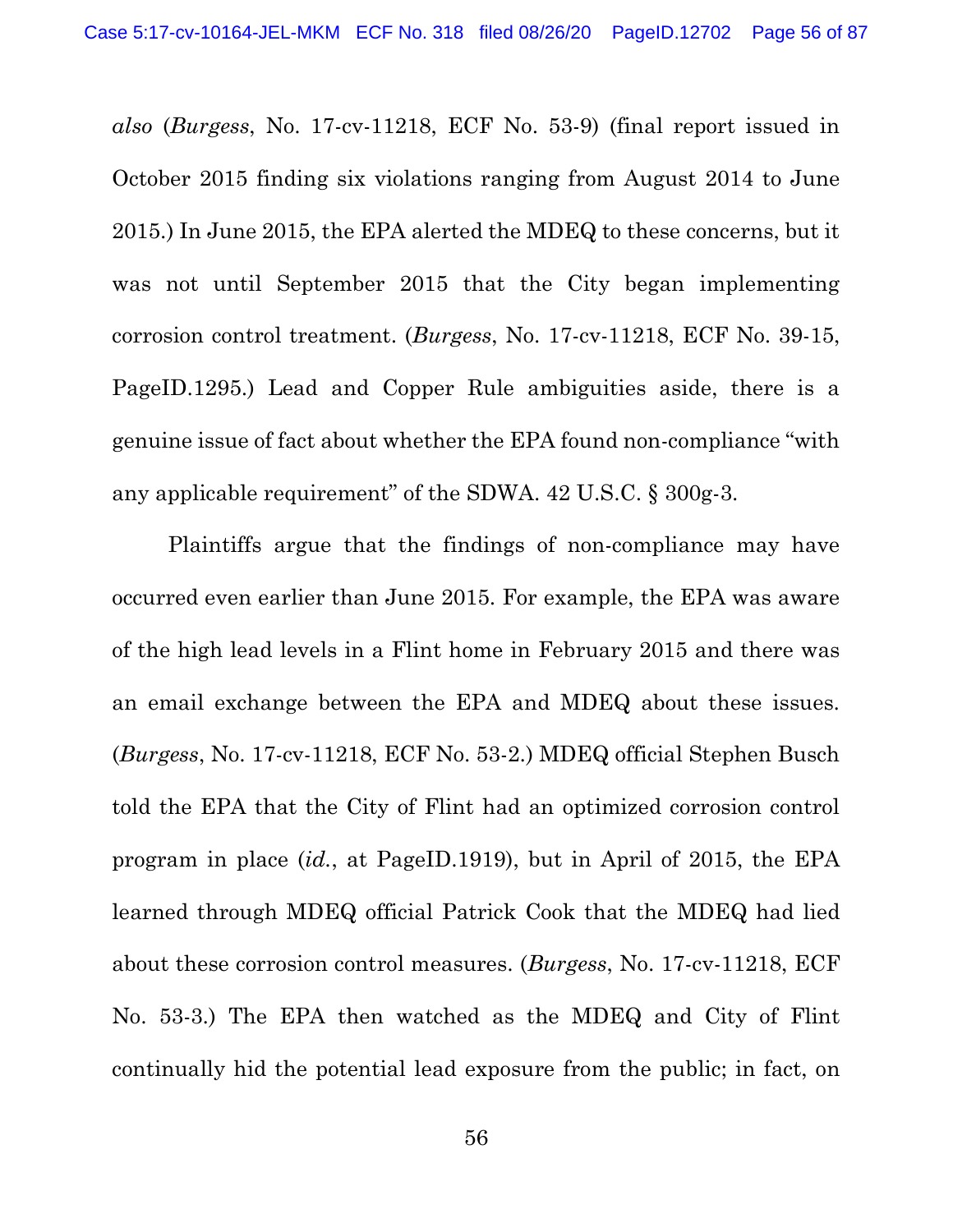July 9, 2015, the Flint mayor told residents in a press conference that their water was safe to drink. (Burgess, No. 17-cv- 11218, ECF No. 53-25, PageID.2098.) Finally, in September 2015, the City of Flint issued a formal health advisory and initiated corrosion control. There is a genuine issue of fact as to whether the EPA notified the MDEQ of non-compliance and more than thirty days passed without the MDEQ taking appropriate enforcement action.

Plaintiffs raise a genuine issue of material fact as to whether the threshold requirements of Section 1414 were met. If the threshold was met, the EPA was to either issue an order or commence an action, but the EPA did neither. Doing neither of these two statutory directives cannot be considered discretionary for purposes of the discretionary function test.

Consider the following. Congress passes a statute that requires an agency to take option A or option B if there is a finding of grave danger. Though the statute mandates one of two agency responses, it provides discretion for the agency to choose between A and B. But what if the agency finds there is grave danger and chooses Option C? Congress did not give the agency the choice to select Option C. It is therefore not a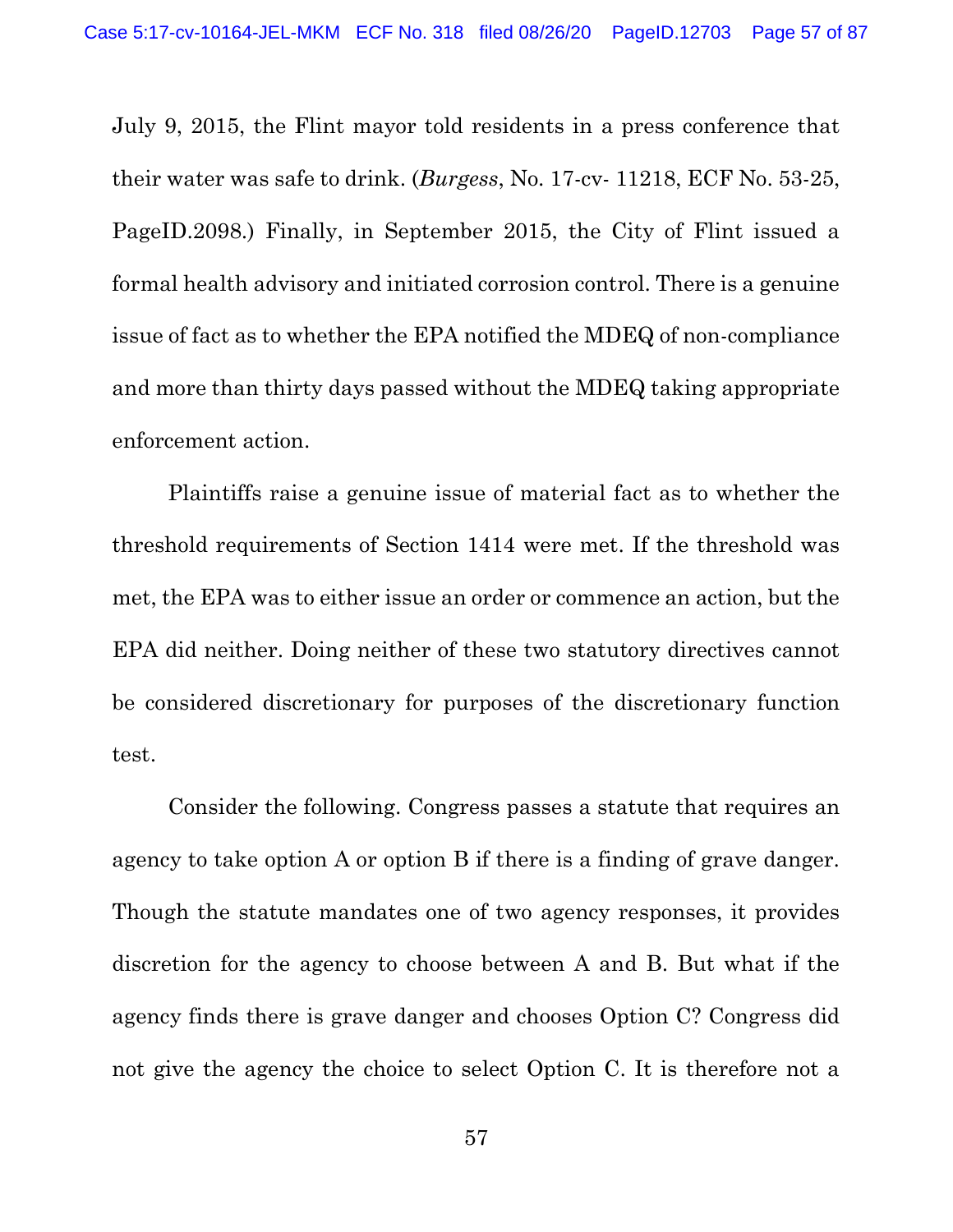proper option for the agency to take. Choosing Option C cannot be considered "discretionary" even though the statute provides for two other options. The discretionary function exception cannot protect an agency's decision to ignore a mandatory statutory directive and instead choose an option that Congress did not authorize.

Similarly, here Congress set forth two options for the EPA to take upon finding that a State was not complying with the Safe Drinking Water Act. According to Plaintiffs, the EPA chose neither of these two options. That was not a permissible choice, and the discretionary function exception cannot be manufactured to protect a non-prescribed choice in the face of a congressional mandate.

As the Supreme Court explained, "if a regulation mandates particular conduct, and the employee obeys the direction, the Government will be protected because the action will be deemed in furtherance of the policies which led to the promulgation of the regulation." Gaubert, 499 U.S. at 324. Conversely, "[i]f the employee violates the mandatory regulation, there will be no shelter from liability because there is no room for choice and the action will be contrary to

58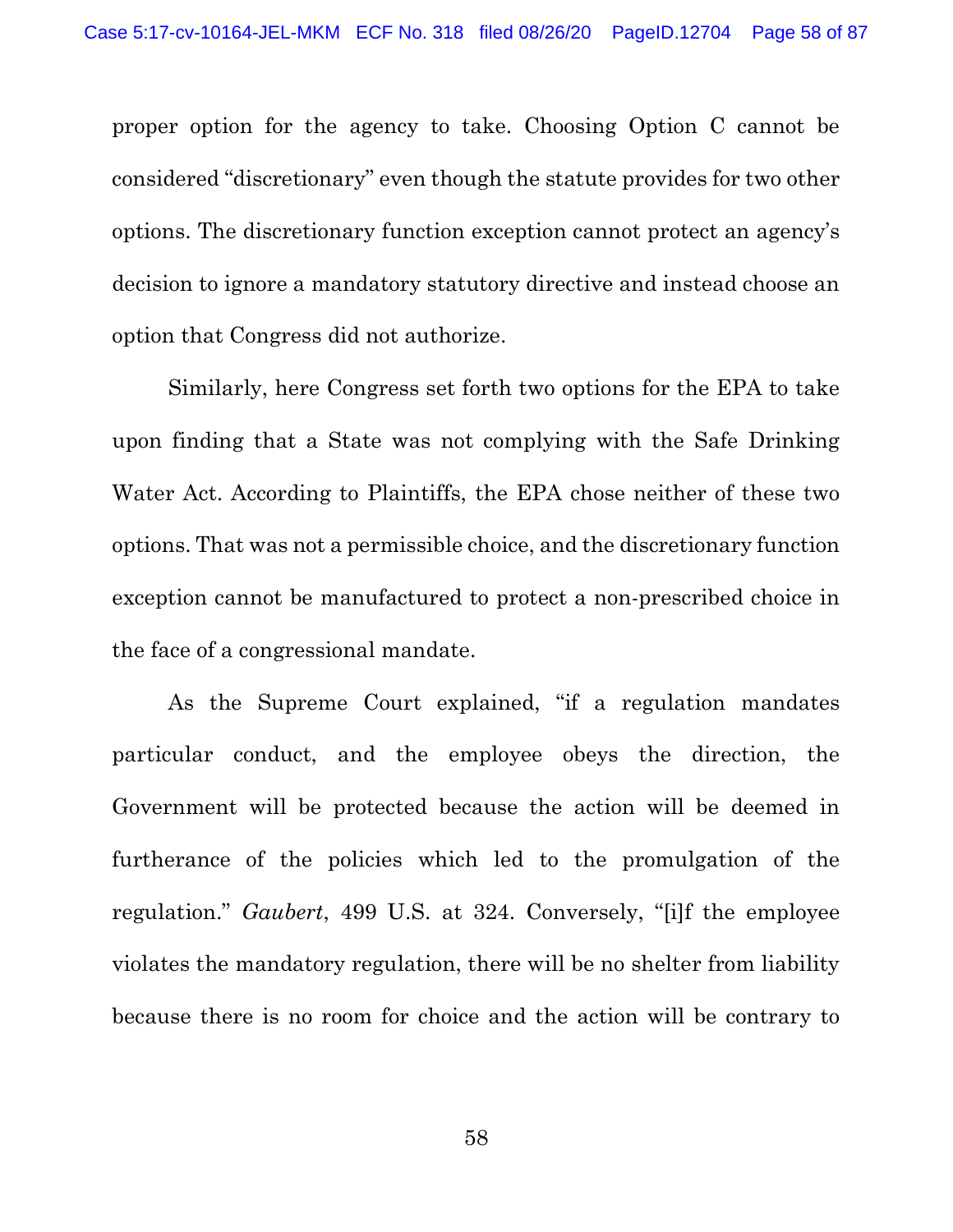policy." Id. Here, part of Section 1414 provides a mandatory regulation, and Plaintiffs allege that the EPA violated that mandatory regulation.

The United States argues that even though Section 1414 uses the term "shall," the statute remains discretionary. It points to Supreme Court decisions like Heckler v. Chaney, where the Court held that even though the text of an Act indicated that violators of that Act "shall be imprisoned," the agency still had discretion over whether to recommend prosecution. 470 U.S. 821, 835 (1985). In Chaney, inmates on death row sued to require the Food and Drug Administration ("FDA") to take enforcement action to prevent drugs from being used in lethal injections. Id. at 823–24. The FDA refused to act, contending it had inherent discretion not to act. Id. The plaintiffs argued that the use of "shall" in the statute mandated "criminal prosecution of every violator of the Act." Id. at 835. But the Court found "no indication in case law or legislative history that such was Congress' intention in using this language, which is commonly found in the criminal provisions of Title 18 of the United States Code." Id. The Supreme Court was "unwilling to attribute such a sweeping meaning to this language." Id. Thus, the Court held that the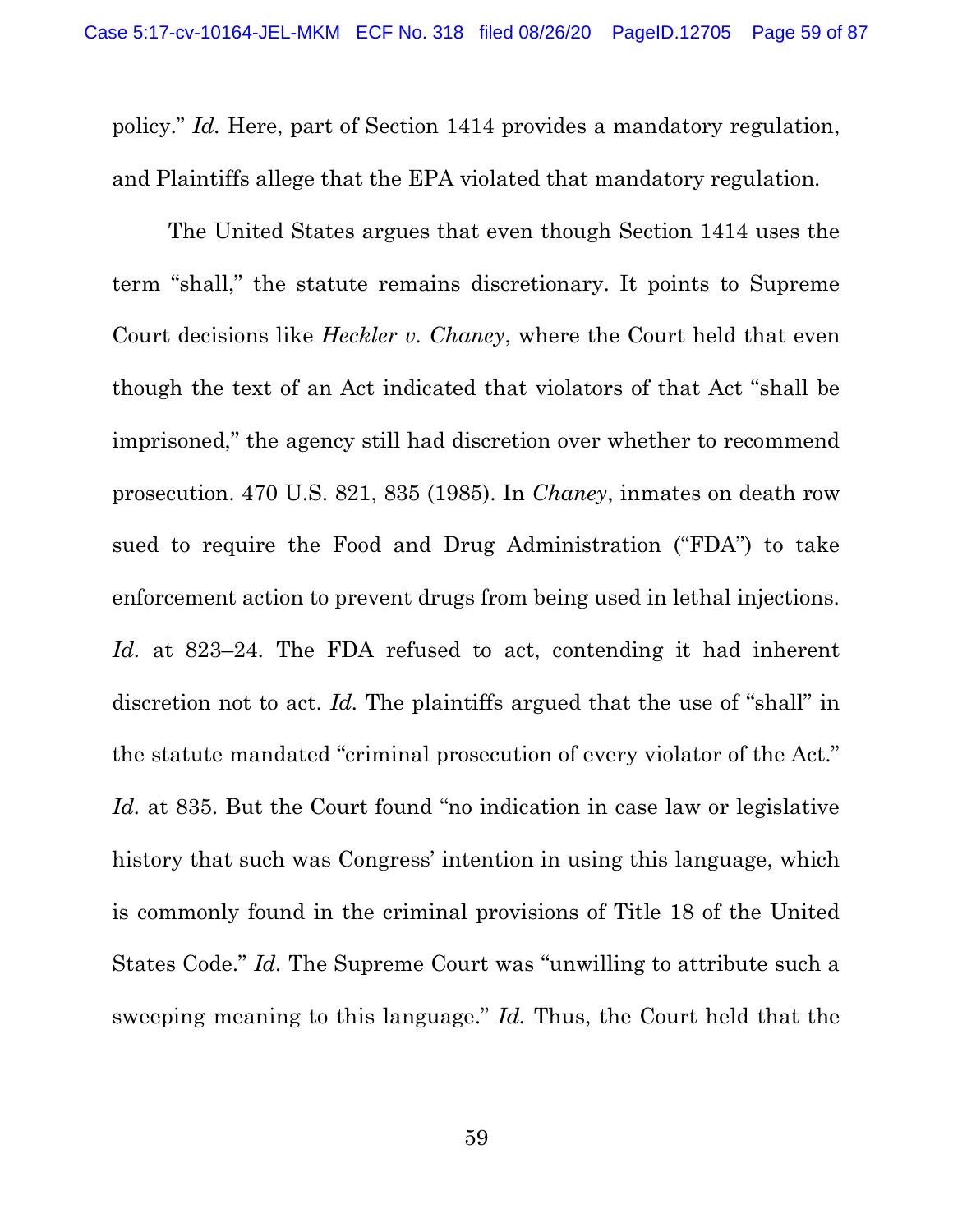FDA's decision not to act was an unreviewable act of prosecutorial discretion. *Id.* at 837–38.

Although the Supreme Court in Chaney held that there was a presumption that agency decisions not to take enforcement actions are unreviewable, the Court also said that "the presumption may be rebutted where the substantive statute has provided guidelines for the agency to follow in exercising its enforcement powers." Id. at 832–33. Thus, the presumption can be overcome if Congress indicates that a decision or action is not discretionary. Analysis of the structure and legislative history of the Safe Drinking Water Act leads the Court to conclude that Section 1414 creates mandatory enforcement duties for the EPA.

The term "shall" in a statute generally denotes a mandatory duty, Alabama v. Bozeman, 533 U.S. 146, 153–54 (2001), but use of "shall" is not conclusive, because sometimes "shall" is the equivalent of "may." Richbourg Motor Co. v. United States, 281 U.S. 528, 534 (1930). The question of whether "shall" commands or merely authorizes action is determined by the objectives of the statute. *Escoe v. Zerbst*, 295 U.S. 490, 493 (1935).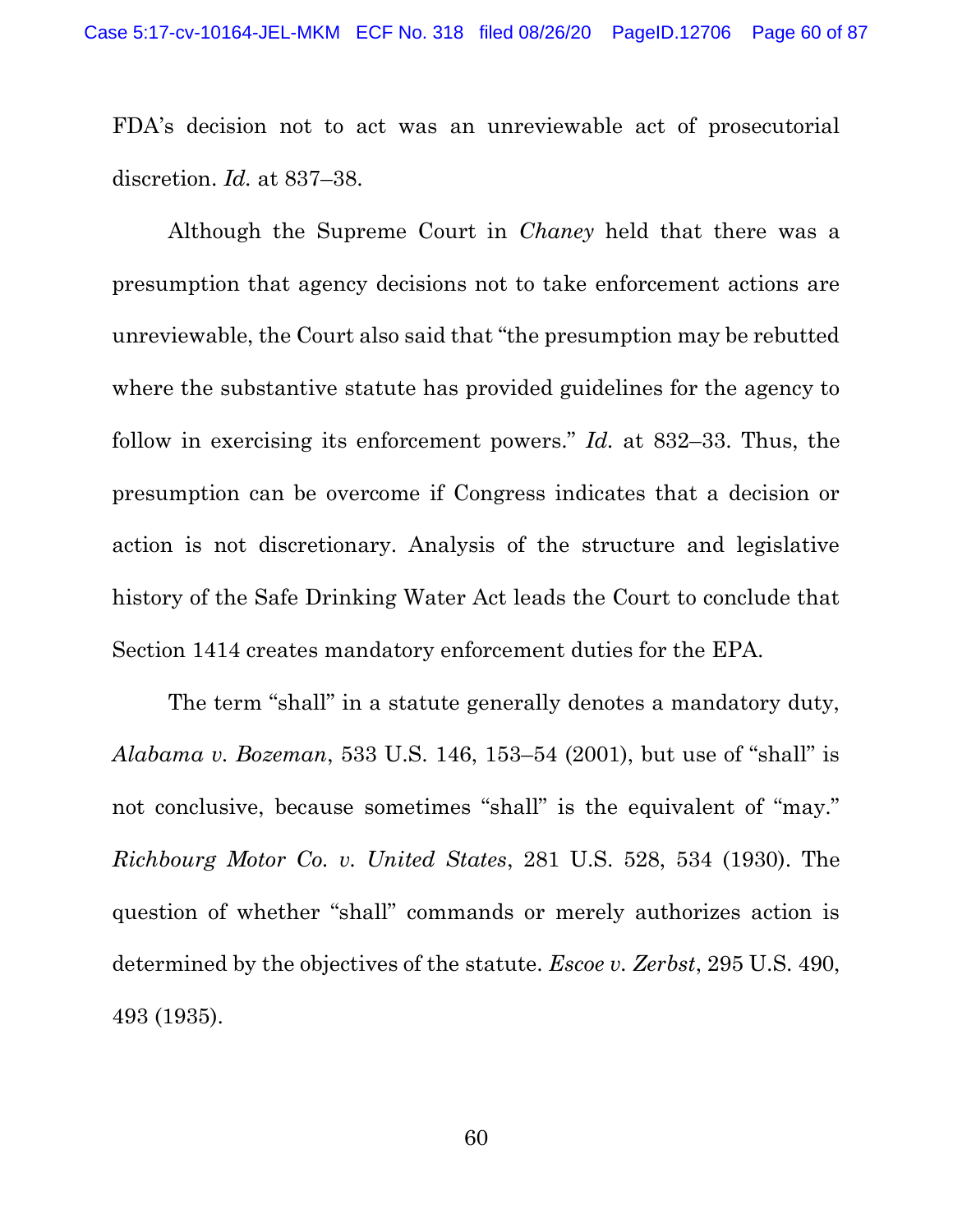First, comparing Sections 1431 and 1414 reveals that the EPA's alleged conduct under Section 1414 may not be shielded by the discretionary function exception. Unlike Section 1431 which sets out actions the Administrator "may" take, the language under Section 1414 uses the term "shall." Moreover, Section 1414 does not contain the same parenthetical "(but shall not be limited to)" as Section 1431(a). In Section 1414, when the Administrator finds that a state is not complying with the SDWA, the statute makes clear that the Administrator has two options: issue an order or commence a civil action. There are no other options. And this makes good sense. Afterall, it is our nation's drinking water that is the subject of this law.

The legislative history of the Safe Drinking Water Act also supports this view. The SDWA was first amended and reauthorized in 1986. At that time, Congress amended Section 1414, changing the verb authorizing enforcement action from "may" to "shall":

(2) Section 1414(a)(2) of the Safe Drinking Water Act is amended by striking the words "he may commence a civil action under subsection (b)" and substituting the following: "the Administrator shall issue an order under subsection (g) requiring the public water system to comply with such regulation or requirement or the Administrator shall commence a civil action under subsection (b)".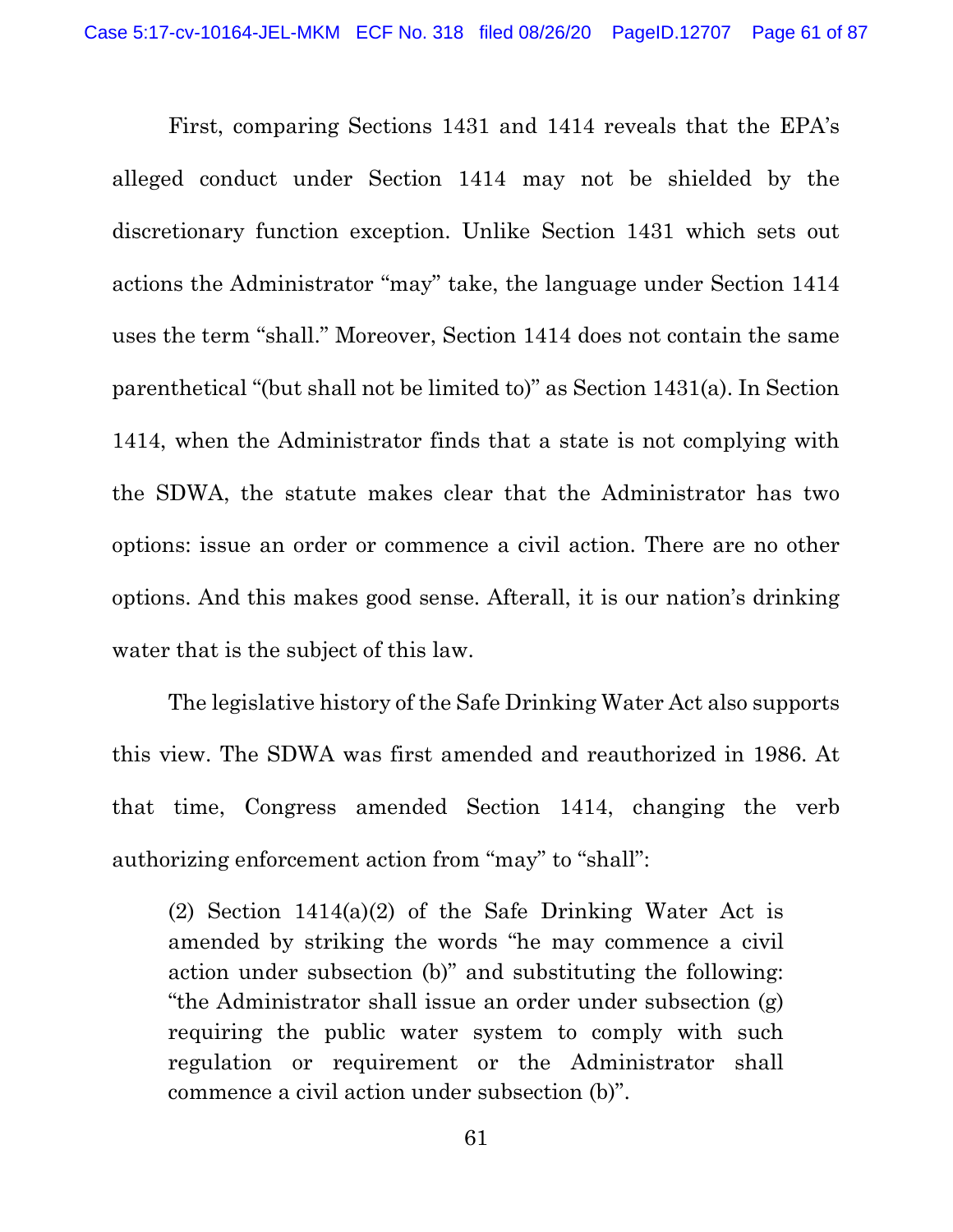Safe Drinking Water Act Amendments of 1986, S. 124, 99th Cong. §202 (1986). This textual change indicates the congressional intent to require the EPA to bring enforcement actions under certain conditions. Moreover, the Conference Report explained that this change to Section 1414 was to "require" the Administrator to take action:

The Senate bill amends section 1414 of the Act to . . . (2) require the Administrator to either to issue an order or institute a judicial action against a public water system in violation when the delegated State authority does not take appropriate enforcement action within 30 days of notification.

H.R. Rep. No. 99-575, at 9451 (1986) (emphasis added).

Moreover, during the 1986 amendment, Congress added the EPA's thirty-day response timeline if a state had not acted in response to being notified it was in violation of the SDWA:

(b) PROMPT FEDERAL ENFORCEMENT.—(1) Section 1414(a)(l)(B) of the Safe Drinking Water Act is amended to read as follows: '(B) If, beyond the thirtieth day after the Administrator's notification under subparagraph (A), the State has not commenced appropriate enforcement action. . .'

Safe Drinking Water Act Amendments of 1986, S. 124, 99th Cong. §202 (1986). The addition of a timeline and use of the term, "prompt federal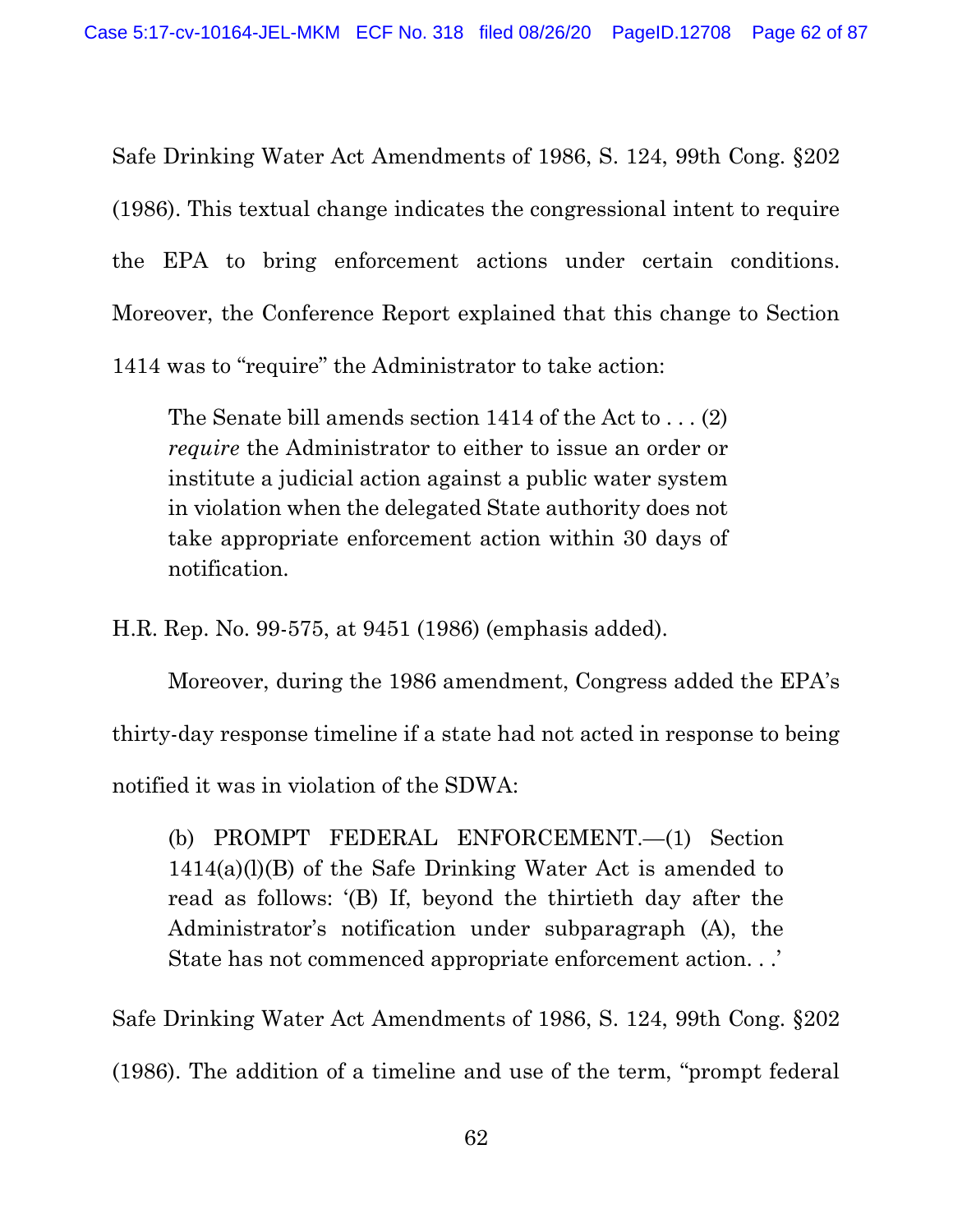enforcement" also signal the mandatory nature of Section 1414's enforcement actions. The changes indicate Congress' desire for federal oversight and prompt enforcement of the Safe Drinking Water Act.

In Burgess, Judge Parker found that Sixth Circuit precedent supports the discretionary nature of Section 1414. However, the discretion Judge Parker identified comes at an earlier point in the statute and is not at issue in this analysis. For example, under Section 1414, the EPA Administrator has discretion to decide what "advice and technical assistance . . . may be appropriate to bring the system into compliance" and what "the earliest feasible time[ ]" was to reach compliance. 42 U.S.C.  $\S$  300g-3(a)(1)(A). But, as set forth above, once the EPA found noncompliance with the SDWA, notified the State, and the State had not "commenced appropriate enforcement action" within thirty days, the EPA was to take mandatory action.

This mandate is what distinguishes the present case from *Myers*, 17 F.3d 890. In Myers, the Sixth Circuit held that inspectors from the Mine Safety and Health Administration had discretion because their statutory instructions followed an "'if/then' logical structure" that required the inspectors to make preliminary assessments involving

63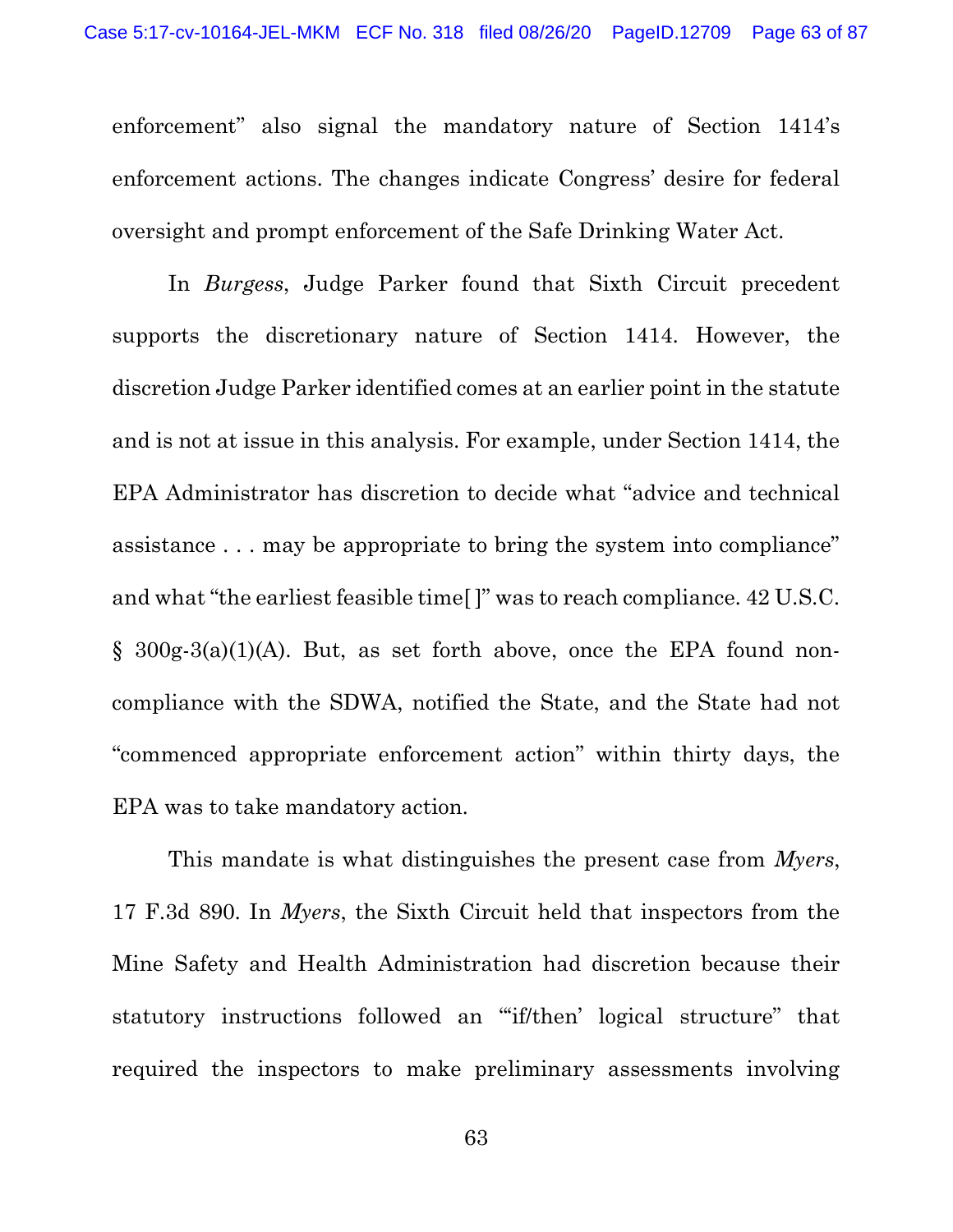judgment prior to acting. Id. at 895. The court held that decision of whether the "predicate condition exists" involved sufficient discretion to satisfy the first prong of the discretionary function test even though the outcome of the preliminary assessment mandated specific corresponding next steps. Id. The Sixth Circuit said it was "[t]his requirement of an antecedent assessment or determination presents the MSHA official or inspector with a choice; does the condition exist or doesn't it? This choice is sufficient to satisfy the first prong of the [discretionary function exception analysis]." Id. at 896. But the EPA's conduct under Section 1414 statute is not like the MSHA inspectors' conduct in *Myers*. Even though some of Section 1414 had predicate conditions to be met, Plaintiffs claim that those conditions had already been met and so the discretionary part of the statute had already been fulfilled when the EPA notified the MDEQ of non-compliance. New mandatory duties were triggered once the MDEQ was notified and did nothing after thirty days.

The Sixth Circuit in Myers identified a key factual difference that distinguishes the present case:

Plaintiffs do not contend, for instance, that MSHA inspectors actually found safety violations in the Grundy mine but then failed to take the required action. Rather, plaintiffs contend that the MSHA inspectors should have found, but failed to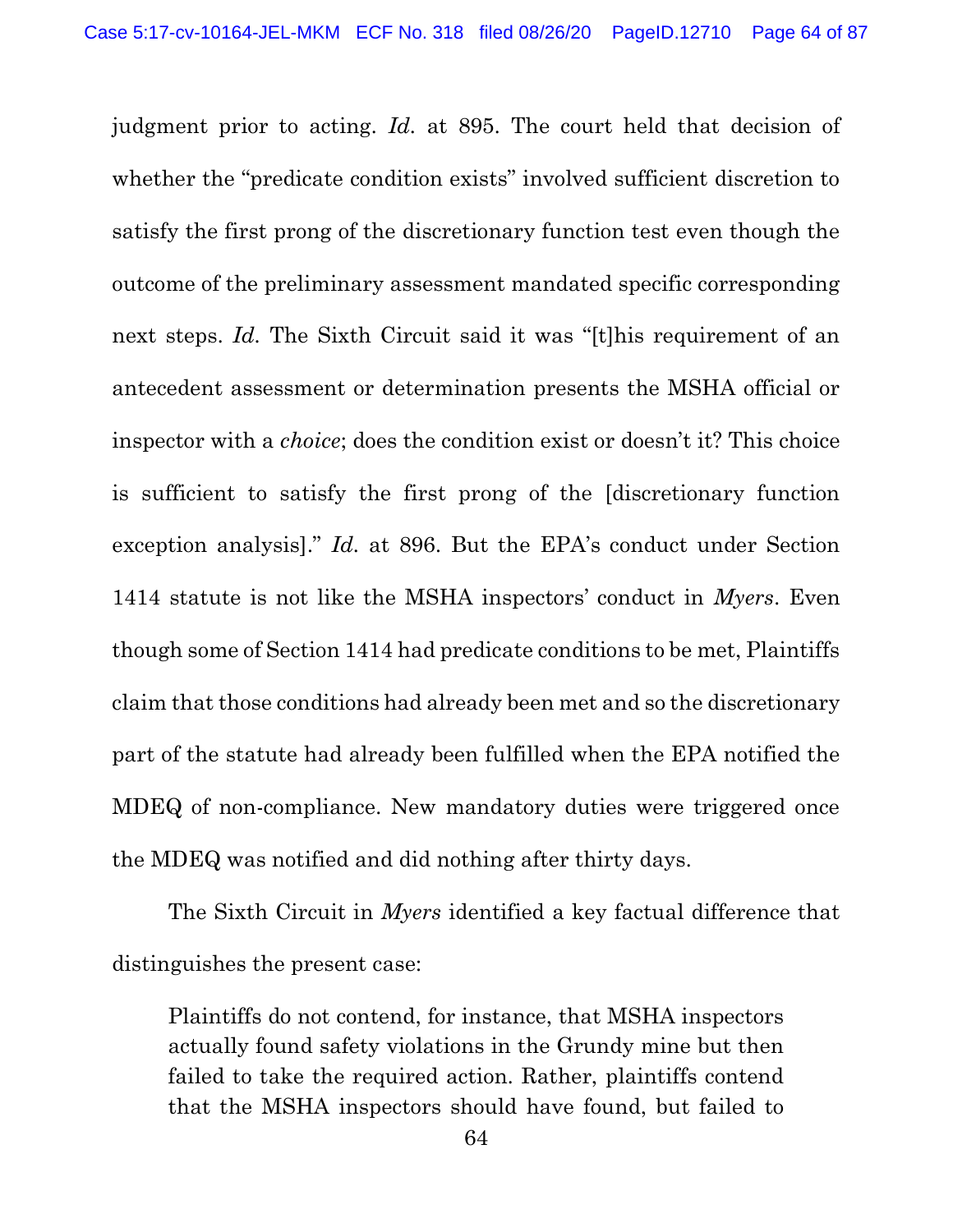find, the existence of certain safety violations and, if they had, the deaths of these miners would have been prevented.

Id. at 897. Unlike in Myers, Plaintiffs are not suing the United States for the EPA's failure to identify safety hazards, but rather the failure to take mandatory action once those hazards were identified. In fact, the Sixth Circuit distinguished Myers from Collins v. United States, where the Fifth Circuit held the discretionary function exception inapplicable to claims arising when MSHA inspectors failed to follow the statute after determining that the predicate condition had been met. Id. at 897 fn.7 (citing Collins, 783 F.2d at 1230–31) ("The [Collins] court correctly noted that, once the initial assessment had been made, the MSHA officials had an absolute duty to reclassify the mine and their failure to do so was not a protected exercise of policy discretion.") Here, Plaintiffs contend that the EPA found violations of the SDWA and then failed to take required action.

Myers does not and cannot stand for the proposition that if Congress mandates action but provides an agency with two options, that this very choice immunizes the agency when it chooses a third "option" not given by Congress. Such a broad reading of Myers would serve to eviscerate liability under the discretionary function exception to the FTCA any time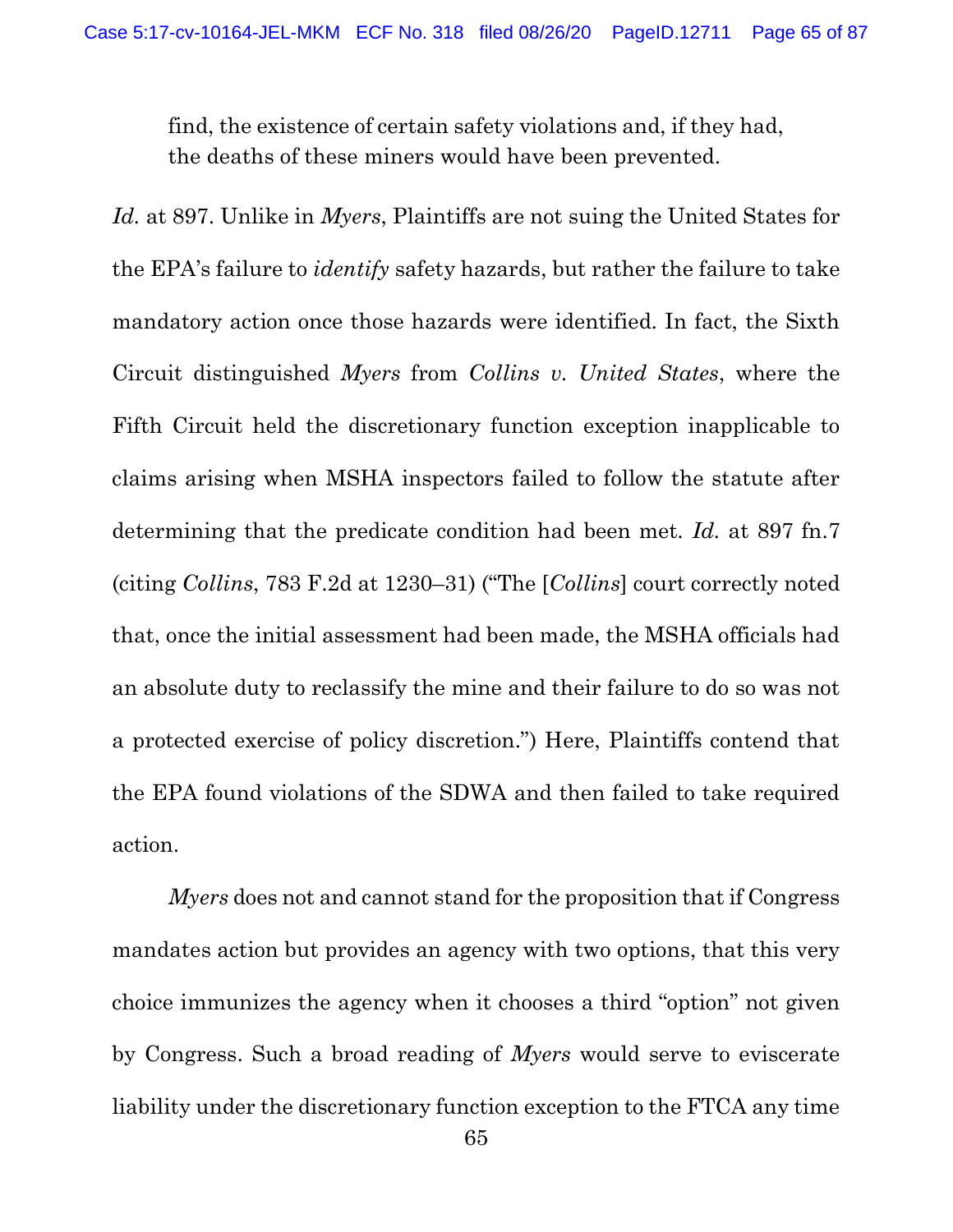Congress mandates more than one course of action. As the Sixth Circuit said in Myers, "[t]he greatest limitation upon the government's liability under the FTCA is not, and was not intended to be, the discretionary function exception. Rather, the principle limitation is that, for the government to be liable, state law must provide for private liability under similar circumstances." Myers, 17 F.3d at 905. The rationale behind excluding from immunity under the discretionary function exception conduct which violates mandatory safety standards is obvious here. Once Congress, having balanced economic, social, and political policy considerations, adopts safety standards in the form of specific and mandatory regulations or policy, employees do not have discretion to violate these standards.

The Court concludes that, because relevant portions of Section 1414 require the EPA to take specific actions, the first prong of the discretionary function exception test has not been satisfied by the United States for the EPA's alleged conduct under Section 1414. Because the first prong has not been established, the Court need not address the second prong. However, as explained below, even under the second prong, the United States' argument fails.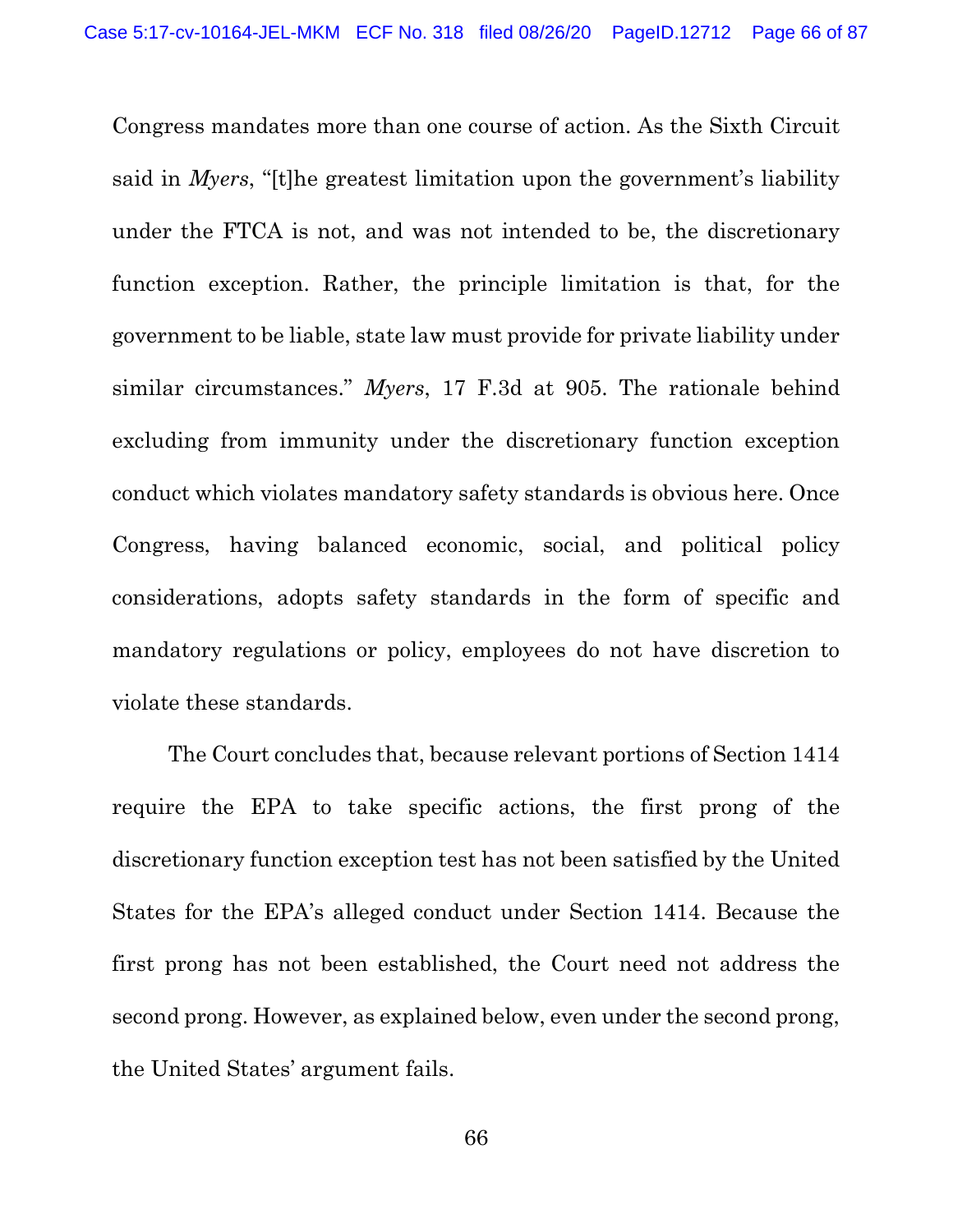# ii. Prong Two: Whether the Challenged Actions were Grounded in the Policy of the Regulatory Regime

The second prong of the discretionary function exception test asks "whether that judgment is of the kind that the discretionary function exception was designed to shield." Gaubert, 499 U.S. at 322–23 (citations omitted) The discretionary function exception "protects only governmental actions and decisions based on considerations of public policy," Berkovitz, 486 U.S. at 537, and there is a "strong presumption" that the second prong is satisfied upon finding that the first prong is satisfied. A.O. Smith Corp., 774 F.3d at 365 (citing Gaubert, 499 U.S. at 324). The focus of the inquiry is not on the government employee's subjective intent in exercising discretion, but on the objective nature of the actions taken and whether they are susceptible to policy analysis. Gaubert, 499 U.S. at 324–25. Therefore, the Court must decide "if the action challenged in the case involves the permissible exercise of policy judgment." Berkovitz, 486 U.S. at 537. When "the challenged actions are not the kind of conduct that can be said to be grounded in the policy of the regulatory regime," the discretionary function exception is inapplicable. Gaubert, 499 U.S. at 325.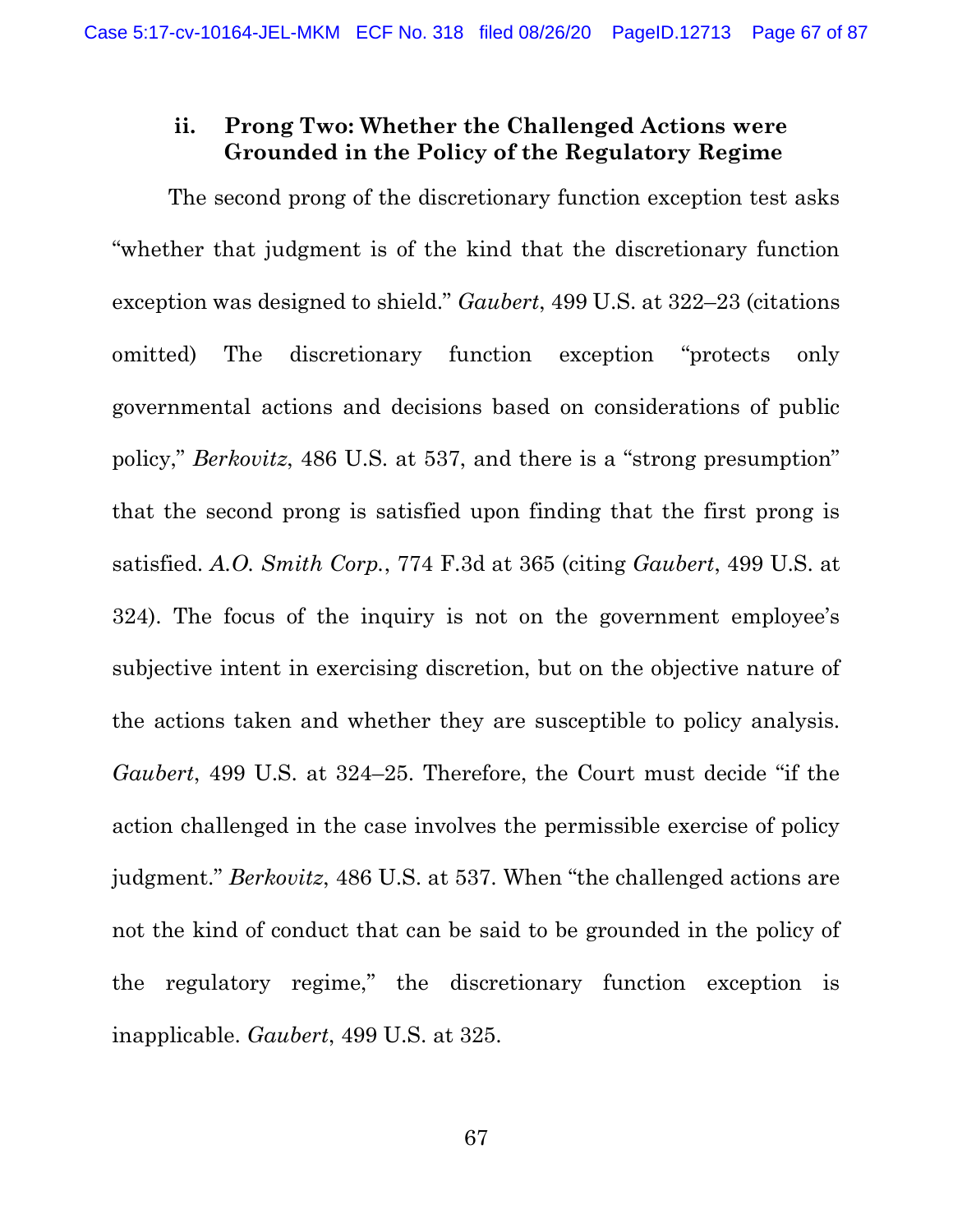The United States argues that the EPA's decisions about whether and how to respond to the Flint Water Crisis are all susceptible to policy analysis. The United States contends that the EPA was balancing multiple and competing policy considerations during the Flint Water Crisis, such as the SDWA's goal of cooperative federalism, the effectiveness of state and local authorities in protecting the health of their citizens, and the short and long-term effects of any actions on the relationship between the EPA and primacy State. (ECF No. 300, PageID.8560–8561.)

Plaintiffs argue that the EPA's decisions, in the face of continued safety hazards, were not the kind of judgments that the discretionary function exception was designed to shield. Specifically, Plaintiffs contend that the EPA's decisions not to act under Sections 14145 and 1431 of the SDWA do not fall under the discretionary function exception. Further, the EPA's failure to warn Flint's citizens about the hazards of drinking and bathing in lead-tainted and bacteria-infested Flint River water and

<sup>5</sup> As noted above, even though the Court concludes that the EPA's actions under Section 1414 were mandatory, the Court will analyze prong two in the alternative, because under either prong, the United States cannot prevail on their sovereign immunity defense.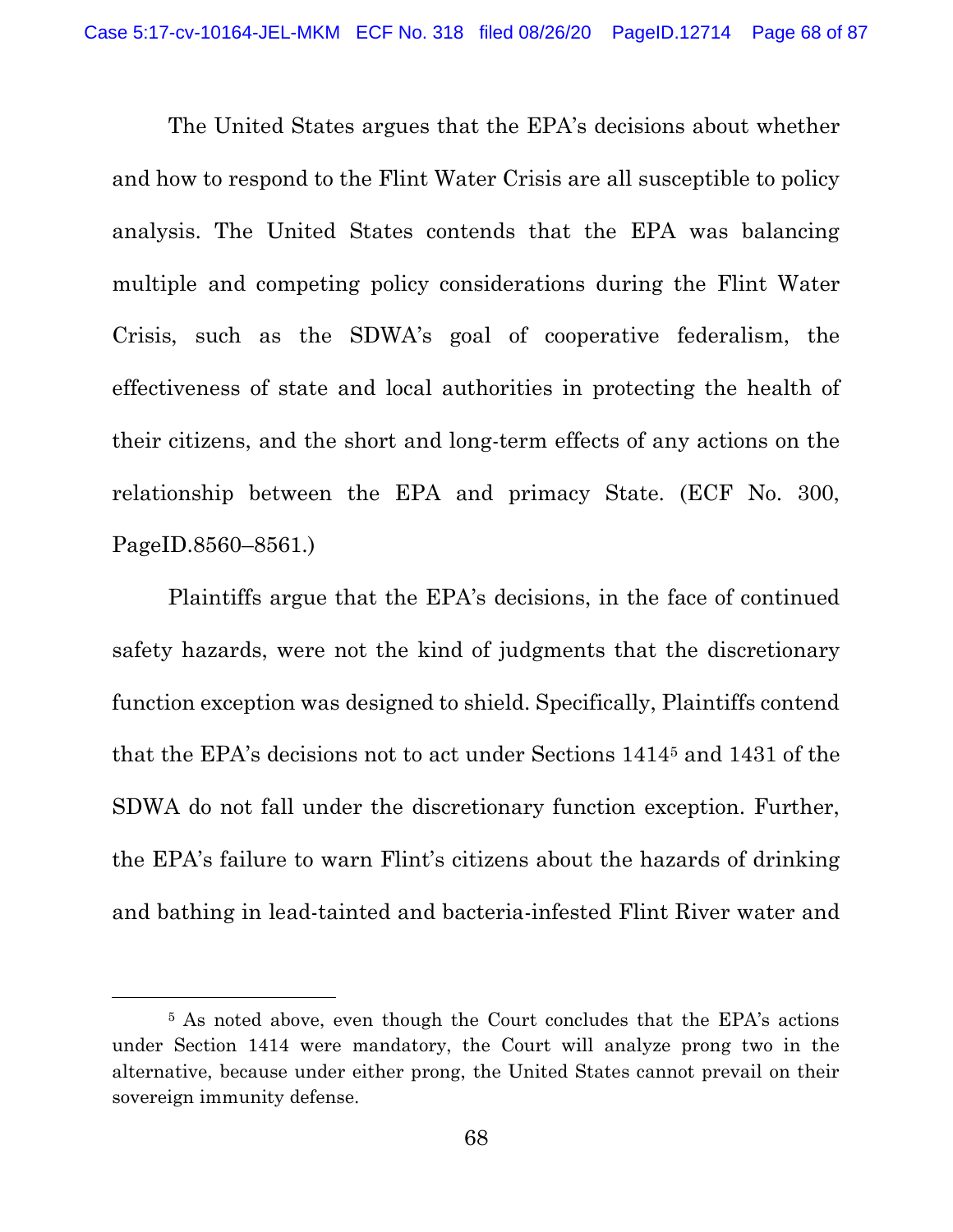its failure to timely and adequately respond to citizen complaints were not the types of decisions that the exception was designed to shield.

The EPA's lack of regulatory action under Section 1414 and delayed action under Section 1431 of the SDWA are not the kinds of "conduct that can be said to be grounded in the policy of the regulatory regime." Gaubert, 499 U.S. at 325. The SDWA's framework is one of cooperative federalism, which authorizes the EPA to request information, take independent enforcement actions, and revoke state primacy when states do not implement the SDWA with the stringency required by federal law. See, e.g., 42 U.S.C. § 300g–3; 40 C.F.R. §§ 141.82(i), 141.83(b)(7), 142.17(a)(2), 142.19, 142.30, 142.34. If a state is in violation of federal drinking water standards, the EPA is empowered and required to intervene. The EPA's continued inaction in the face of an environmental crisis is not the kind of conduct that is grounded in the policy regime of the SDWA. As Judge Parker's decision in Burgess highlights:

In passing the SDWA, Congress intended to leave the primary responsibility for overseeing public water systems with the States. However, Congress sought to set national standards for compliance 'to assure that water supply systems serving the public meet minimum national standards for protection of public health' and to empower the federal government to intervene if States fail in their primary responsibilities.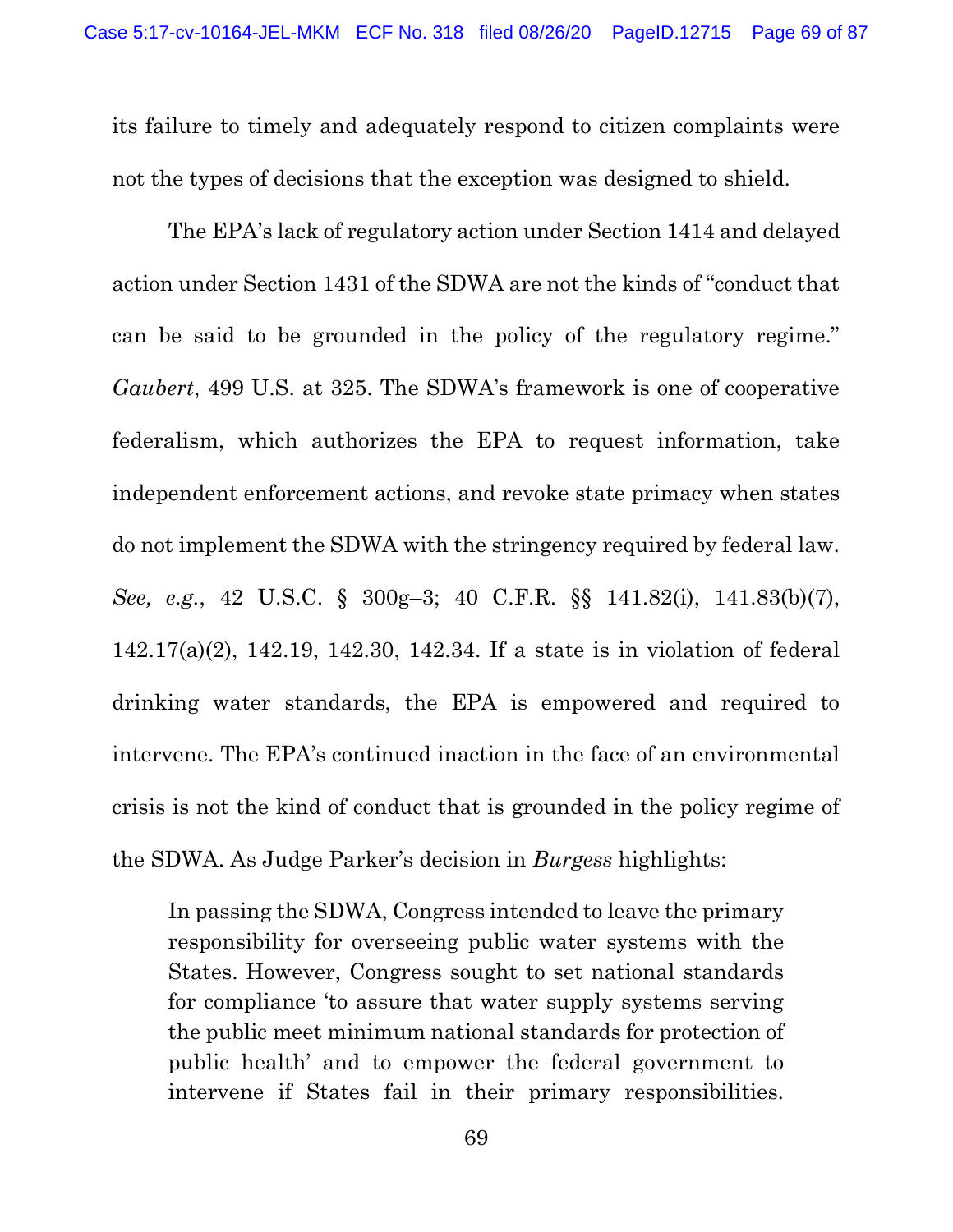Federalism and the efficient use of federal and state resources were policy considerations that factored into devising the regulatory scheme and establishing conditions for the federal government's intervention. Nevertheless, Congress expressly directed the EPA to intervene under specified conditions. In other words, having weighed varying policy interests, Congress decided when federal intervention is necessary.

Burgess, 375 F. Supp. 3d at 815 (internal citations omitted). As the EPA Office of Inspector General's report makes clear, the EPA did not take action that it was authorized to take and should have taken upon finding that the City of Flint was in violation of several Federal Drinking Water Standards. (Burgess, No. 17-cv-11218, ECF No. 60-1, PageID.2325– 2335.)

The EPA's actions and inactions—after learning that the City of Flint and the MDEQ were severely out of compliance, MDEQ and Flint officials were lying to EPA staff, and Flint's water was poisoning Flint's citizens—cannot be said to be grounded in, or calculated to advance, the policies of the SDWA, or any reasonable or legitimate public policy. As the OIG report concluded, "[t]he Flint water crisis demonstrates that public health is not protected when EPA regional staff—with multiple warning signs—do not use the agency's SDWA authorities in conjunction with EPA oversight tools." (*Id.* at PageID.2334.)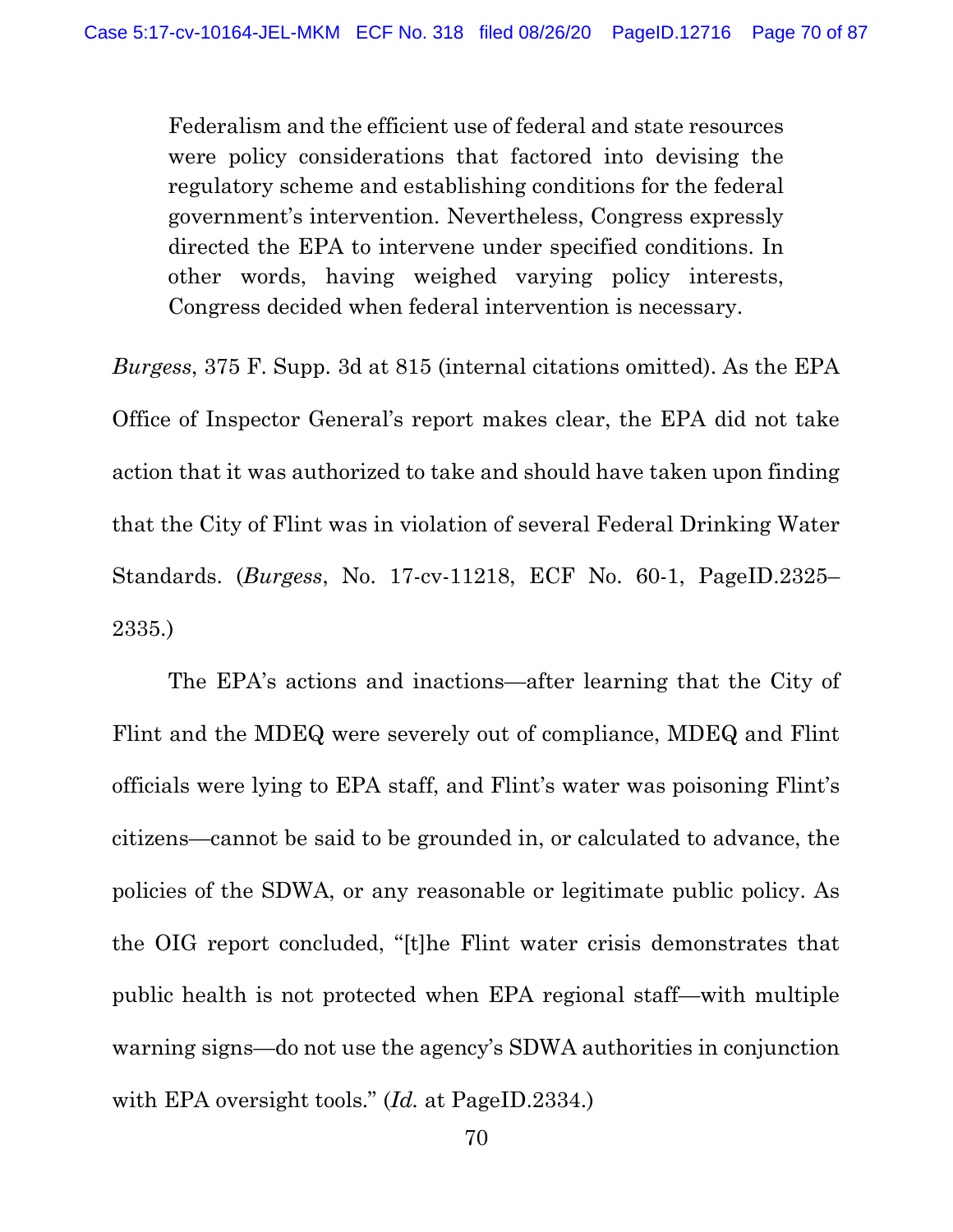As Judge Parker found in *Burgess*, the EPA's decisions in Flint involved professional and scientific judgments, not multiple and competing policy considerations. 375 F. Supp. 3d at 814. So, for example, once there was a finding of lead levels dramatically over the federal limit and the state was not taking appropriate action, under the SDWA, the EPA should have intervened. Cf. Boler v. Earley, 865 F.3d 391, 404 (6th Cir. 2017) ("The language of the SDWA centers on instructions to the EPA to establish the requirements for national drinking water standards. See 42 U.S.C. § 300g-1. Its provisions set out standards identifying particular contaminants selected for regulation and establishing maximum levels that limit the amount of those specified contaminants permitted in public drinking water systems. See id. § 300g-1(b). The statutory language also specifies the time frame for the EPA's promulgation of regulations, the use of science in the EPA's decisionmaking, and the technology by which public systems should achieve compliance with the standards.")

As the Ninth Circuit has found, "matters of scientific and professional judgment—particularly judgments concerning safety—are rarely considered to be susceptible to social, economic, or political policy."

71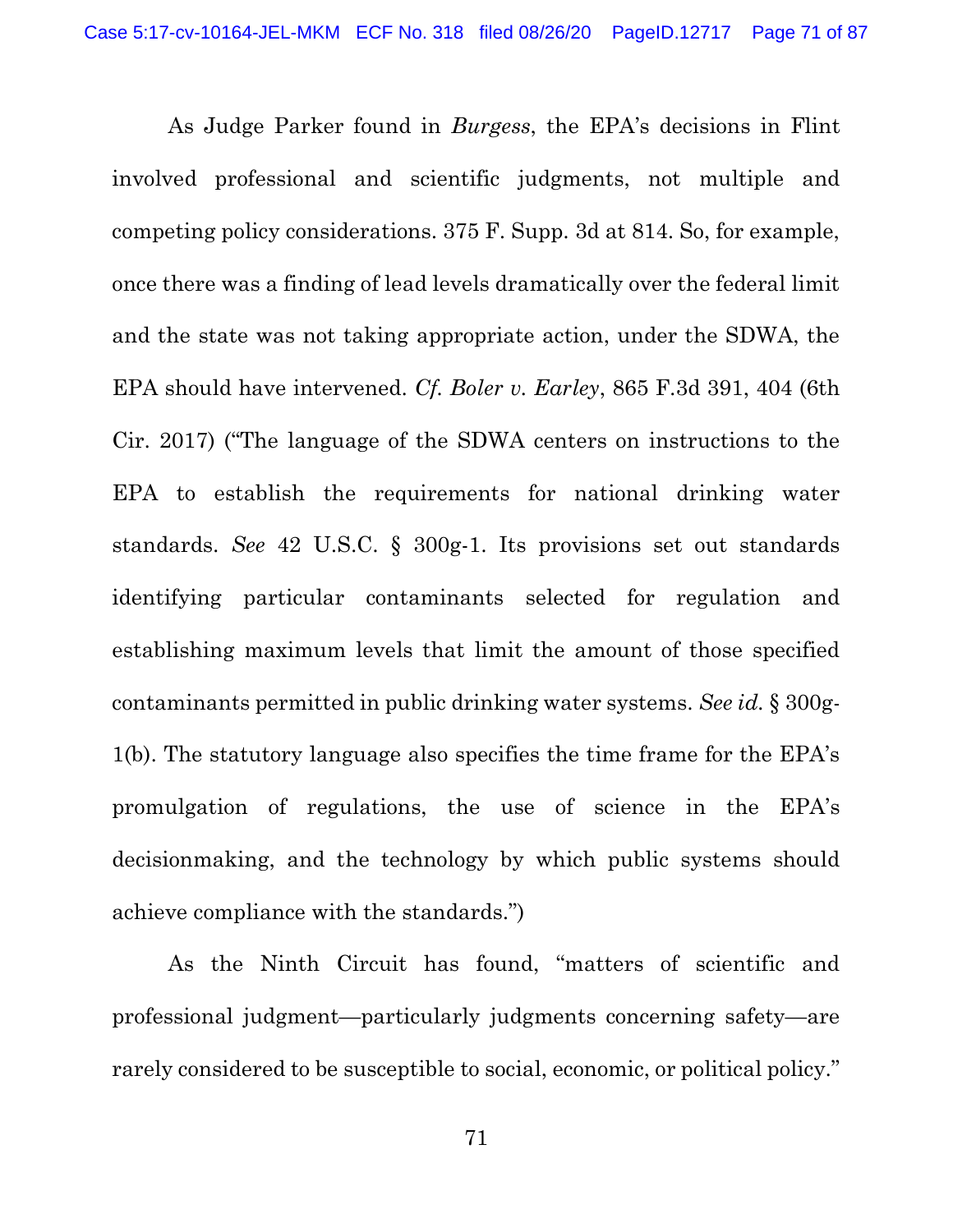Whisnant v. United States, 400 F.3d 1177, 1181–83 (9th Cir. 2005) (explaining that the government's duty to clean up toxic mold "involves professional and scientific judgment, not decisions of social, economic, or political policy"); see also Andrulonis v. United States, 952 F.2d 652 (2d Cir. 1991) (federal scientist's failure to warn of the hazards associated with rabies vaccine did not implicate any policy of the federal agency); In re FEMA Trailer Formaldehyde Prod. Liab. Litig., 583 F. Supp. 2d 758, 782–84 (E.D. La. 2008) aff'd in part sub nom. In re FEMA Trailer Formaldehyde Prod. Liab. Litig. (Louisiana Plaintiffs), 713 F.3d 807 (5th Cir. 2013) (concluding that FEMA's response after learning of unsafe levels of formaldehyde in temporary housing provided to hurricane victims was guided by fear of litigation which was not a permissible policy choice).

The Sixth Circuit's decision in Anestis v. United States, 749 F.3d 520 (6th Cir. 2014), reflects the general principle that scientific and professional judgments are not the types of decisions that are susceptible to policy analysis. In Anestis, the court held that the "determination of a healthcare professional or an in-take clerk as to the emergency state of a patient would not involve a consideration of public policy" because it was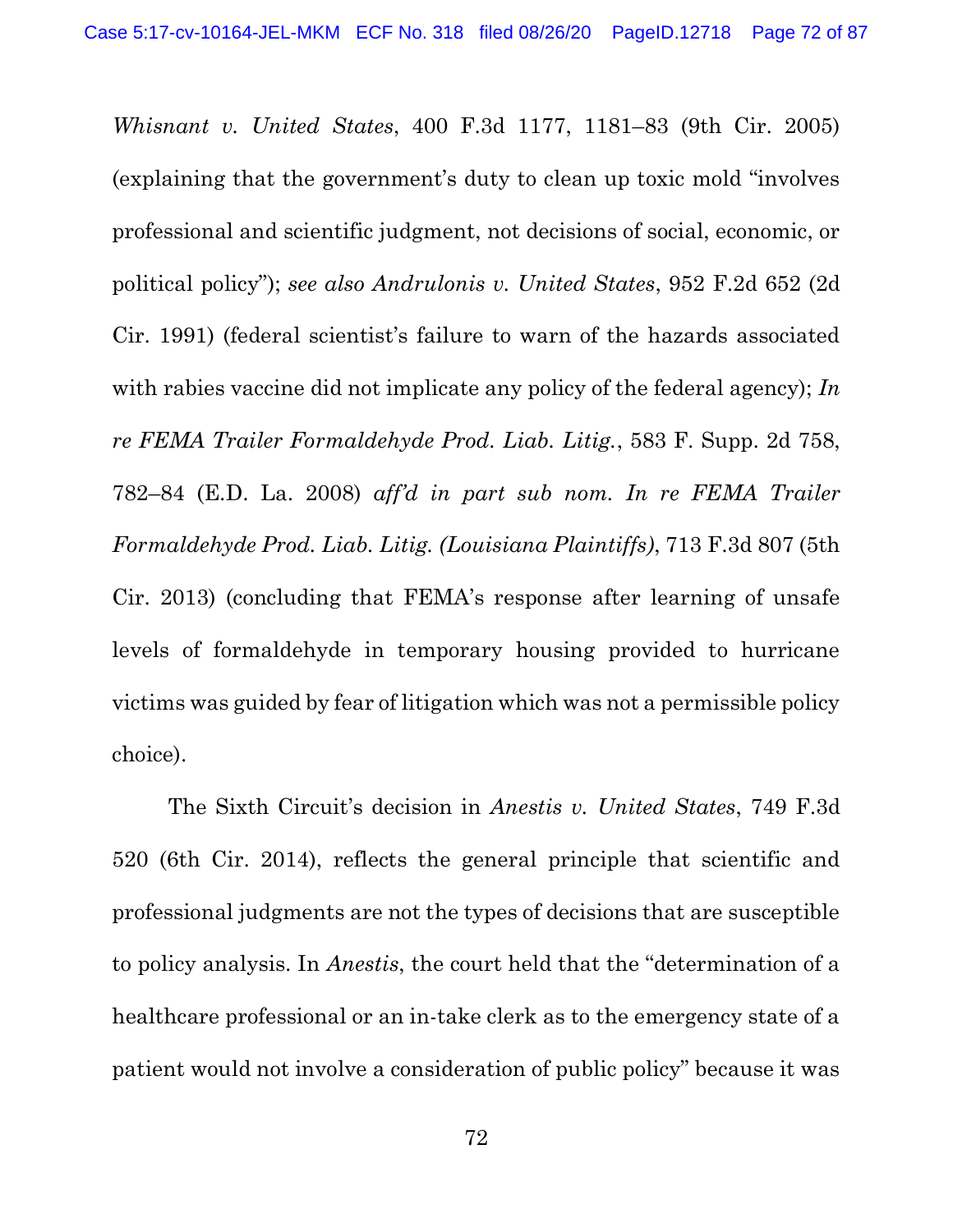a medical decision. Id. at 529. Similarly, the EPA's conduct and inaction under SDWA 1414 and 1431 involved matters of scientific and professional judgment that were not susceptible to policy analysis.

The United States also argues that none of the cases related to matters of scientific and professional judgement concern an agency's decisions on how to deal with a third party's actions. (ECF No. 300, PageID.8560.) It is true that these cases involve one government agency tasked with making a professional determination. But that fact is not dispositive here because as explained more fully in Part IV.A.iv, the EPA was not just a third party. As the OIG report explains, "[t]he EPA retains the authority and responsibility to oversee states with primacy over their drinking water programs. The EPA is empowered and required to intervene when states do not fulfill their responsibilities." (Burgess, No. 17-cv-11218, ECF No. 60-1, PageID.2325.) One of the SDWA's features is that it allows the federal government to intervene when a local government fails to protect its citizens from unsafe drinking water. See 42 U.S.C. § 300g–3; 40 C.F.R. §§ 141.82(i), 141.83(b)(7), 142.17(a)(2), 142.19, 142.30, 142.34 (detailing mandatory EPA intervention in the form of notifications, advice, technical assistance, enforceable orders and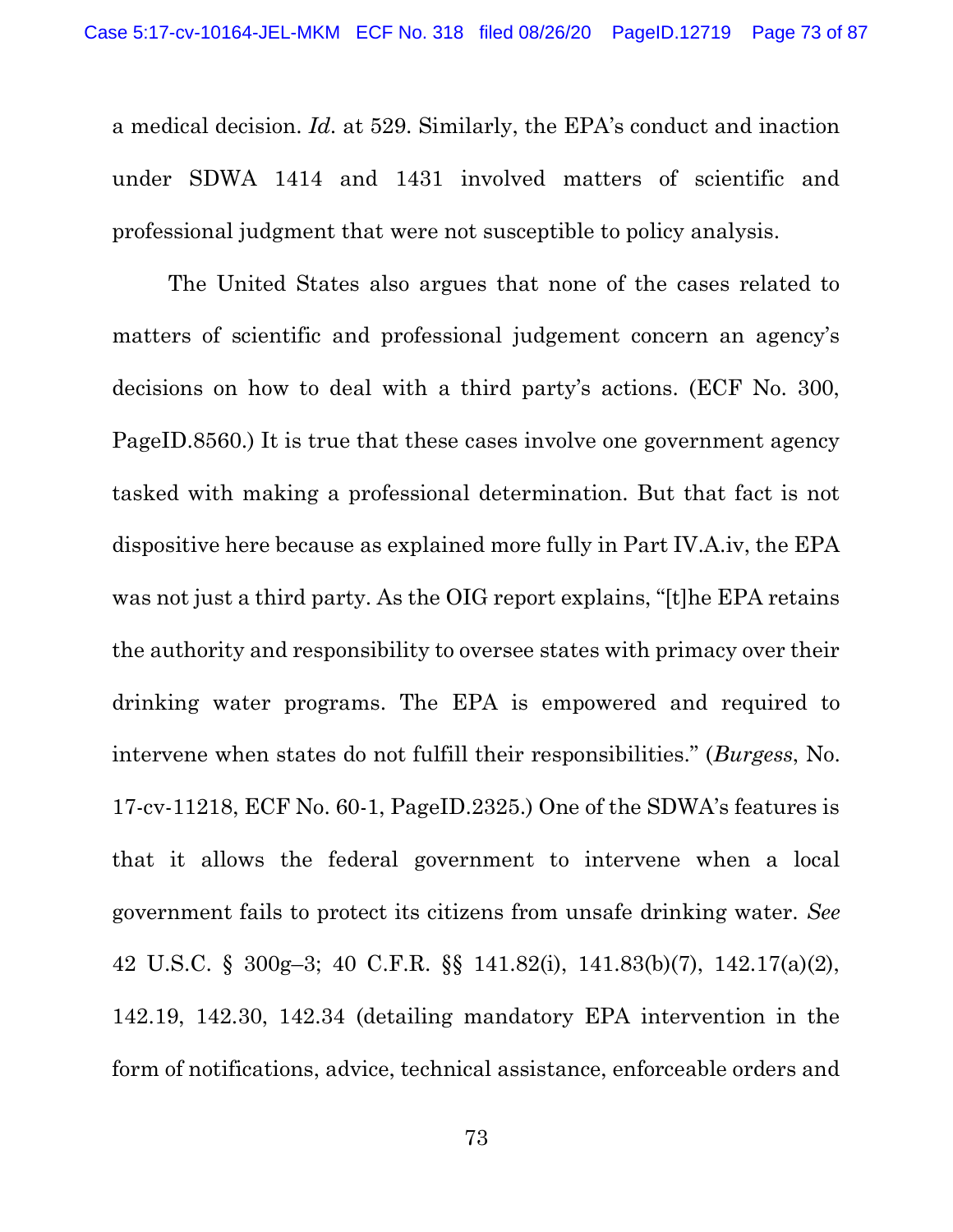inspections to bring water systems into compliance with federal standards, and removal of primacy).

The United States contends that the Sixth Circuit's decision in Lockett v. United States, 938 F.2d 630 (6th Cir. 1991) is on point and shows that the EPA's decisions in Flint were discretionary. In Lockett, the plaintiffs alleged that the EPA acted negligently in failing to initiate a clean-up action upon discovery that a hazardous waste site was contaminated with a dangerous substance, polychlorinated biphenyl ("PCB"), which are chemicals subject to federal regulation under the Toxic Substance Control Act ("TSCA"). Twenty plaintiffs lived near a scrap yard which had electronic transformers that could produce high levels of PCBs. The EPA learned that the site had detectable levels of PCBs in 1981, but a later inspection did not reveal sufficient evidence to show that PCBs were an issue. In 1986, after another field test revealed high levels of PCB, the EPA took action to clean up and notify the public. Plaintiffs filed suit for failure to warn or act earlier in 1981 when detectable levels of PCB were first discovered. The EPA's reasons for not intervening were that it "lacked sufficient evidence" to find a safety violation, it determined that further study was appropriate, and that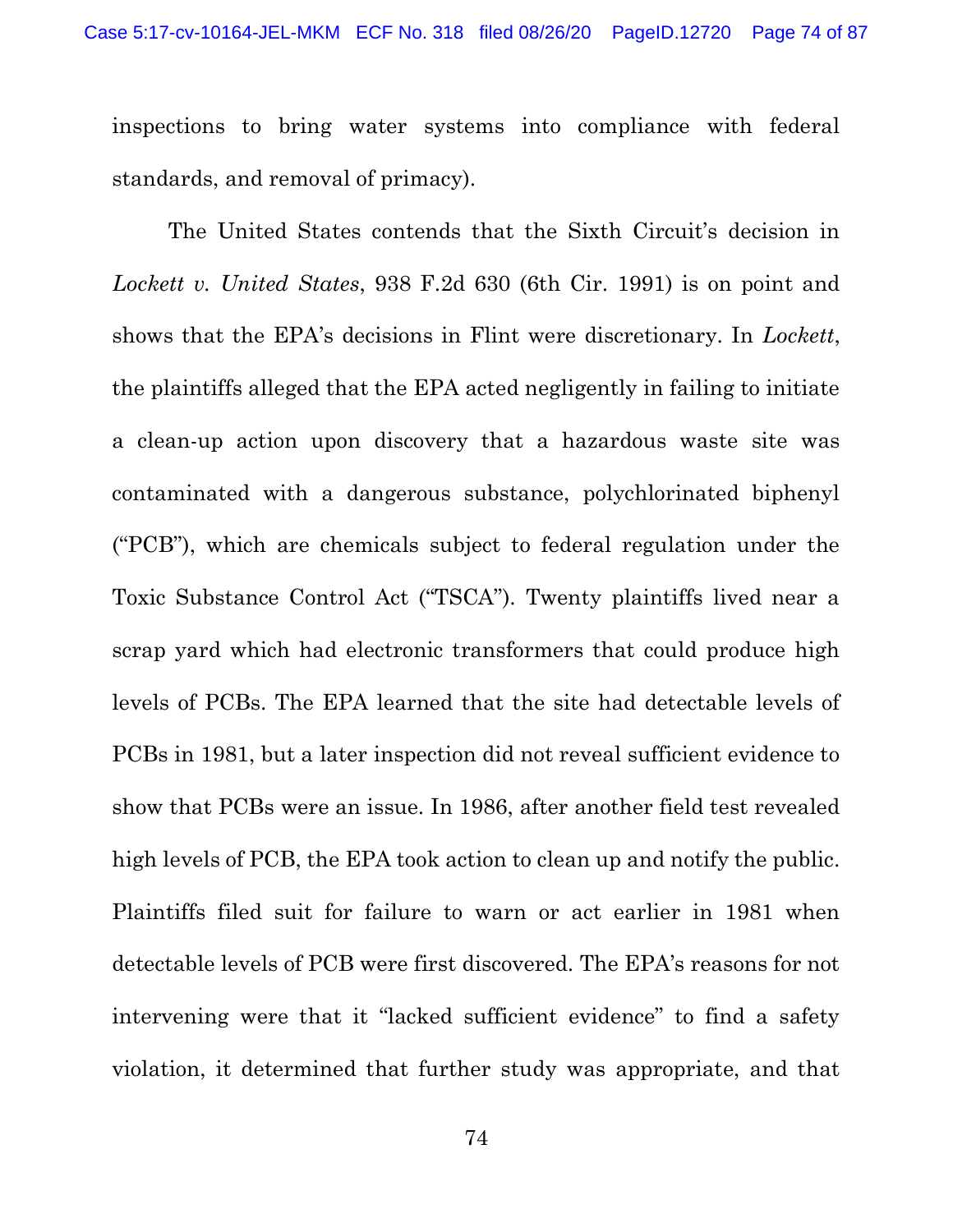there was another environmental risk at the time that required more attention. Id. at 638. In reviewing the EPA's policy considerations, the court found them to be protected "discretionary decisions, based upon 'judgment calls' concerning the sufficiency of evidence of violations of applicable regulations, the allocation of limited agency resources, and determinations about priorities of serious threat to public health." Lockett, 938 F.2d at 639.

The United States argues that similar to *Lockett*, EPA Region 5 faced questions about the sufficiency of evidence to conclude that a regulatory violation occurred in Flint, and also uncertainty about whether the Lead and Copper Rule provided an unambiguous basis for formal enforcement. The United States also argues that as in Lockett, "the allocation of limited agency resources and determinations about priorities were implicated for Flint, which is one of over 10,000 public water systems under MDEQ's jurisdiction in Michigan and additional tens of thousands of water systems in states and tribes throughout Region 5." (ECF No. 300, PageID.8559.)

But *Lockett* is distinguishable. The situation in Flint was not just a detected safety violation, but a public health crisis. In *Lockett*, the EPA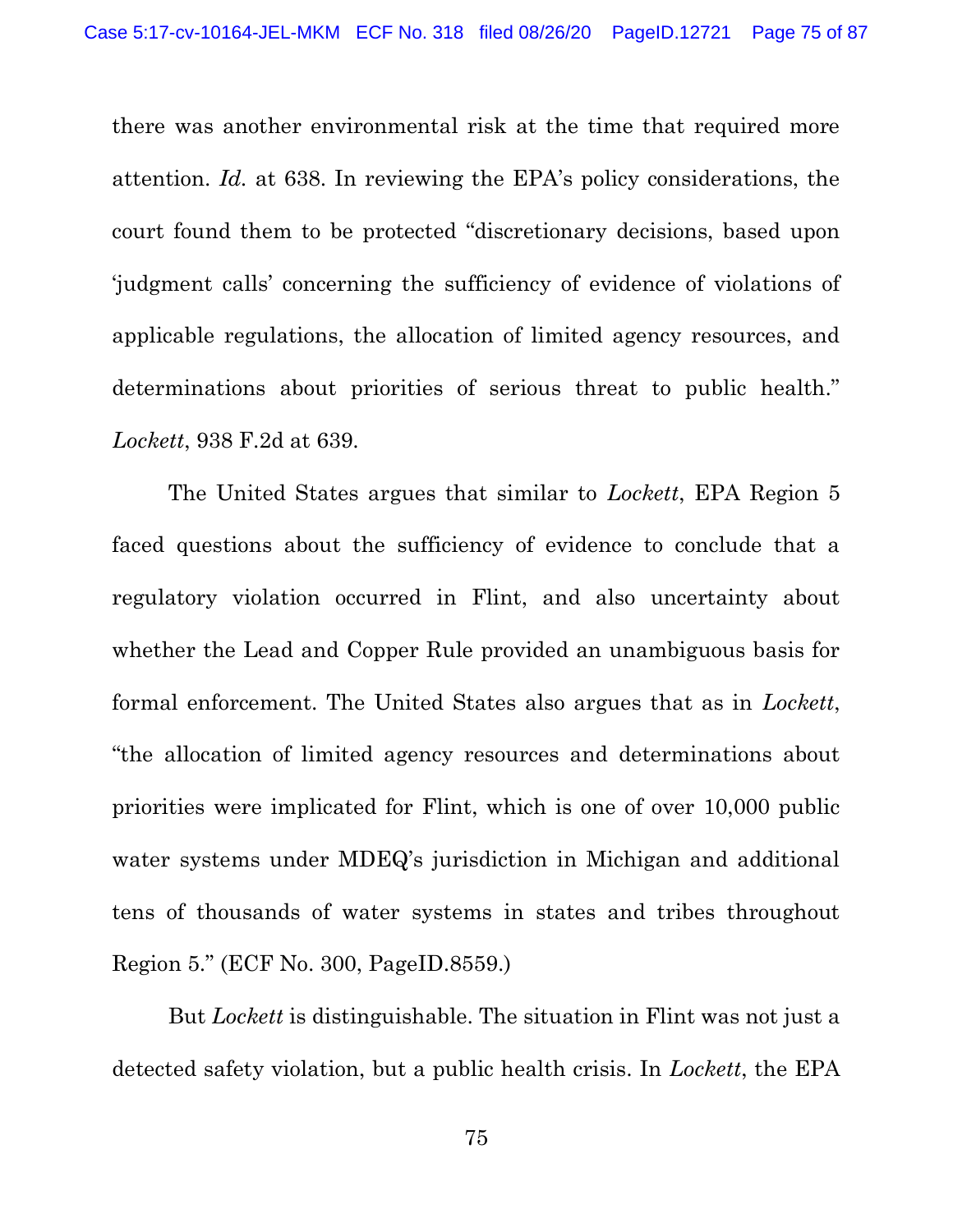did not intervene in 1981, in part, because although PCB levels were detected, a later inspection did not reveal sufficient evidence to show that the TSCA was violated. Lockett, 938 F.2d at 638. By contrast, in Flint the EPA grew increasingly concerned and confident that the people of Flint were at risk of lead poisoning throughout the spring and summer of 2015. For example, in a June 2015 email from Del Toral to Rita Bair, the Region 5 Branch Chief of the Ground Water and Drinking Section, Del Toral reported Flint's alarming lack of corrosion control and lead levels, telling Bair:

[T]he State is complicit in this and the public has a right to know what they are doing because it is their children that are being harmed. At a MINIMUM, the City should be warning residents about the high lead, not hiding it telling them that there is no lead in [the] water. To me that borders on criminal neglect.

(Burgess, No. 17-11218, ECF No.53-6, PageID.1942.)

Moreover, the Inspector General for the EPA found that "[w]hile Flint residents were being exposed to lead in drinking water, the federal response was delayed, in part, because the EPA did not establish clear roles and responsibilities, risk assessment procedures, effective communication and proactive oversight tools." (Burgess, No. 17-cv-11218,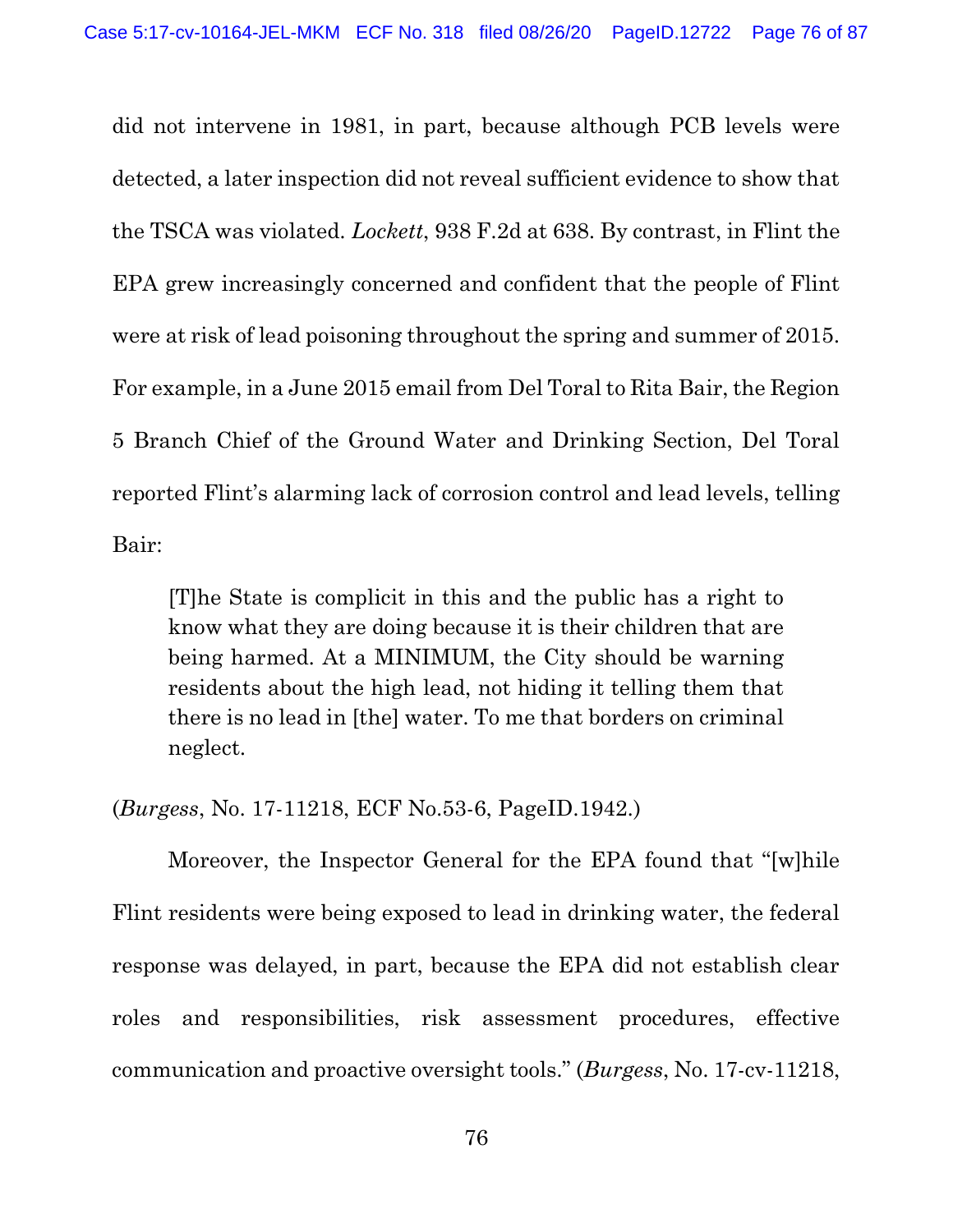ECF No. 60-1, PageID.2306.) Unlike Lockett, here there is a genuine issue of material fact that the EPA's inaction during crucial moments in the Flint Water Crisis was not due to policy considerations, but rather due to mismanagement and a breakdown in communication. Painting policy considerations over these actions with a broad brush does not turn them into the type of decision that Congress intended to shield under the discretionary function exception. Such "challenged actions are not the kind of conduct that can be said to be grounded in the policy of the regulatory regime," Gaubert, 499 U.S. at 325, where the regulatory regime is the Safe Drinking Water Act.

The EPA's responses to citizen complaints are not shielded by the discretionary function exception. As Judge Parker's decision in Burgess concluded, even though the EPA's decision about "whether and how to respond to citizen complaints was discretionary," "once the Government decided to act, it was required to do so without negligence." Burgess, 375 F. Supp. 3d at 816 (citing Wysinger v. United States, 784 F.2d 1252, 1253 (5th Cir. 1986); Whisnant, 400 F.3d at 1182–83)); cf. Indian Towing Co. v. United States, 350 U.S. 61, 69 (1955) (explaining that the "Coast Guard need not undertake the lighthouse service. But once it exercised its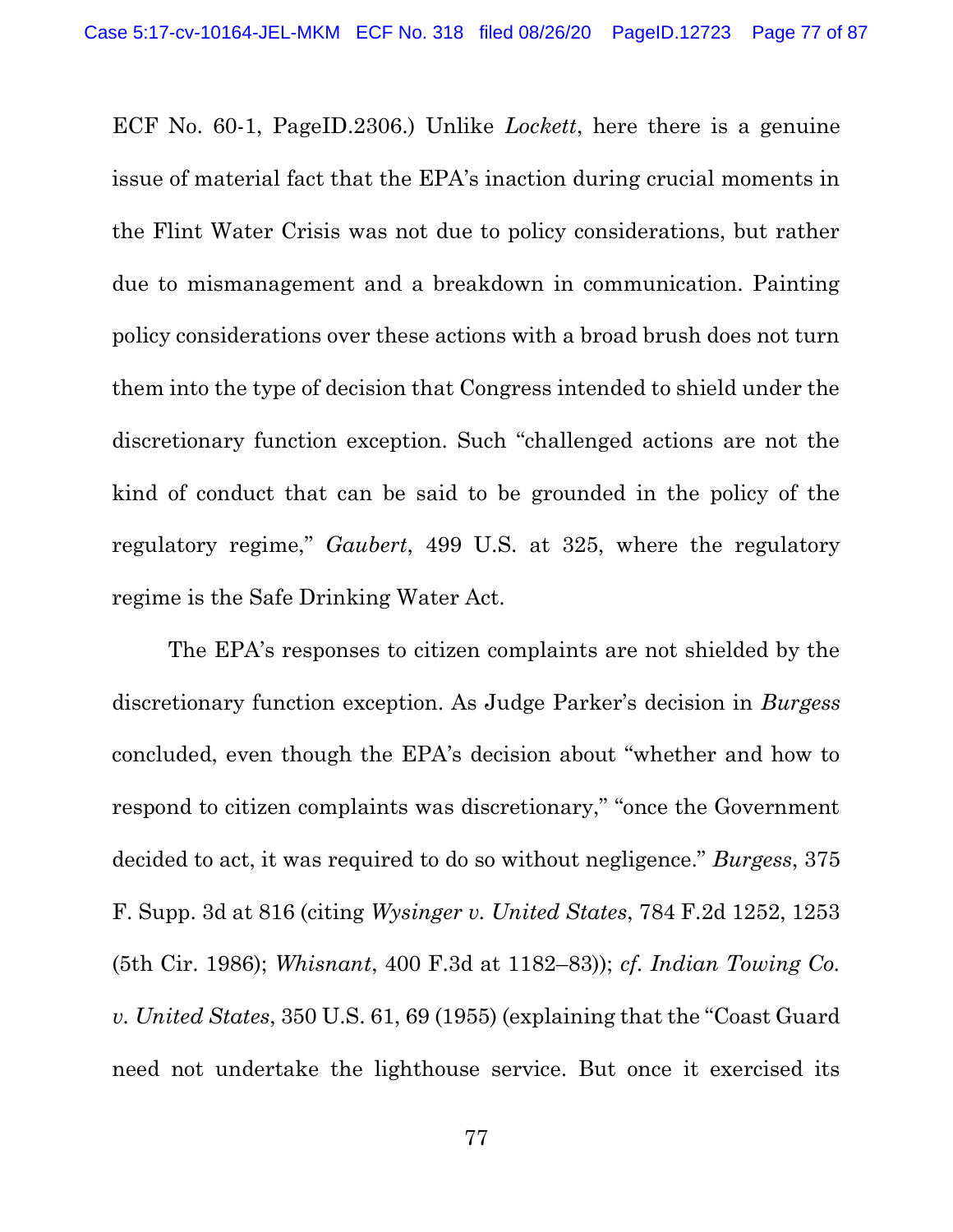discretion to operate a light on Chandeleur Island and engendered reliance on the guidance afforded by the light, it was obligated" to do so without negligence).

Within a month of the switch of the water source to the Flint River, the EPA started receiving citizen complaints from Flint residents about the water. (Burgess, No. 17-cv-11218, ECF No. 37-5, PageID.965–968.) Jennifer Crooks, the EPA Program Manager who was responsible for hearing complaints on behalf of EPA, attested that she had never received as many citizen complaints since she started working for EPA in 1987 as she did from Flint residents after the water switch. (Id.) She received around 100 complaints overall. (Id. at PageID.967.) The EPA began responding to some citizen complaints, but did so in an untimely manner, given the alarming content and number of complaints. When the EPA did respond, it did so in ways that downplayed the urgency of the situation in Flint and may have induced detrimental reliance on the EPA. For example, in responses to citizen complaints in February and March 2015, the EPA's Water Division Director reported that despite the City of Flint's earlier violations of the SDWA, that the City was now in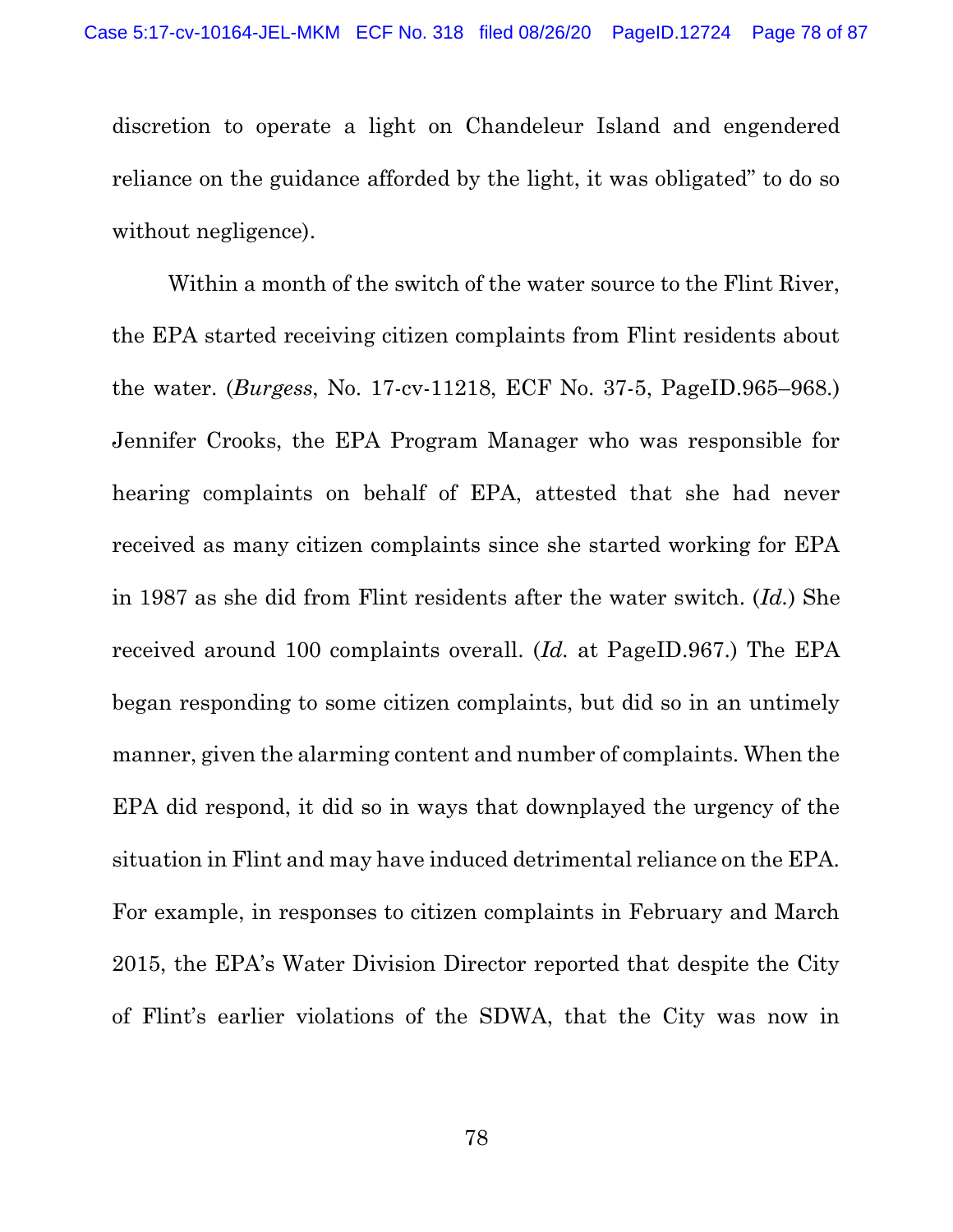compliance. (Burgess, No. 17-cv-11218, ECF No. 53-11, PageID.1958; ECF No. 53-13, PageID.1962.)

As the court found in In re FEMA Trailer Formaldehyde Products Liability Litigation, the discretionary function exception did not apply to Plaintiffs' claims regarding FEMA's alleged negligent conduct in responding to complaints and concerns of formaldehyde in the temporary housing provided after Hurricane Katrina. 583 F. Supp. 2d at 783 ("[L]ike in the Indian Towing case, the government undertook in its discretion to provide a service . . . [and its] decision to, at least for a time, ignore potential health concerns associated with this alternative housing [ ] did not involve any permissible exercise of policy judgment.") Although In re FEMA Trailer Formaldehyde Products Liability Litigation is out of circuit, the decision is instructive because both cases involve the government's alleged negligent response to citizen complaints involving large-scale public health concerns. Upon consideration of these cases and the facts as set forth above, the Court finds there are genuine issues of material fact as to whether the EPA's actions in responding to citizen complaints were grounded in policy.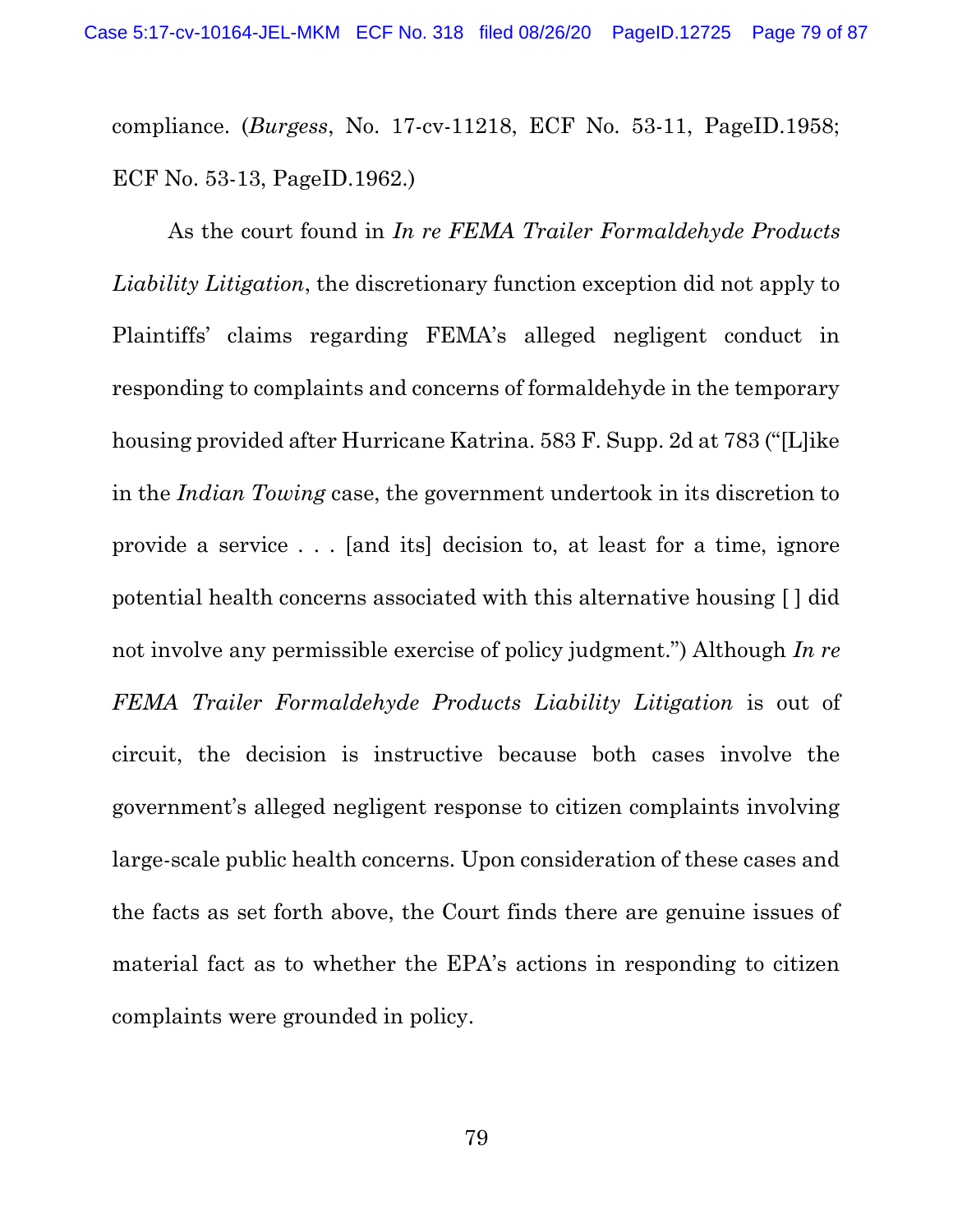As for the EPA's failure to warn citizens, the United States argues that under Sixth Circuit precedent, the EPA's decisions involved policy considerations and are therefore shielded. It is true that the following types of decisions "are generally shielded from tort liability by the discretionary function exception: (1) 'the proper response to hazards,' (2) 'whether and how to make federal lands safe for visitors,' and (3) 'whether to warn of potential danger.'" Edwards v. Tennessee Valley Auth., 255 F.3d 318, 324 (6th Cir. 2001) (quoting Rosebush, 119 F.3d at 443). Yet the Sixth Circuit has also cautioned that to the extent that their "opinions may be read to suggest that failure-to-warn claims categorically satisfy the discretionary function exception . . . we decline to endorse that position." A.O. Smith Corp., 774 F.3d at 369. The discretionary function exception analysis is "ad hoc" because it "depends on the facts of each case." Graves v. United States, 872 F.2d 133, 137 (6th Cir. 1989) (citation omitted).

Events like the Flint Water Crisis are rare in the United States, let alone within the Sixth Circuit. To find adequate analogies in legal precedent, the Court must look to out-of-circuit precedent for guidance. The First Circuit recognized that there are some decisions that "may pass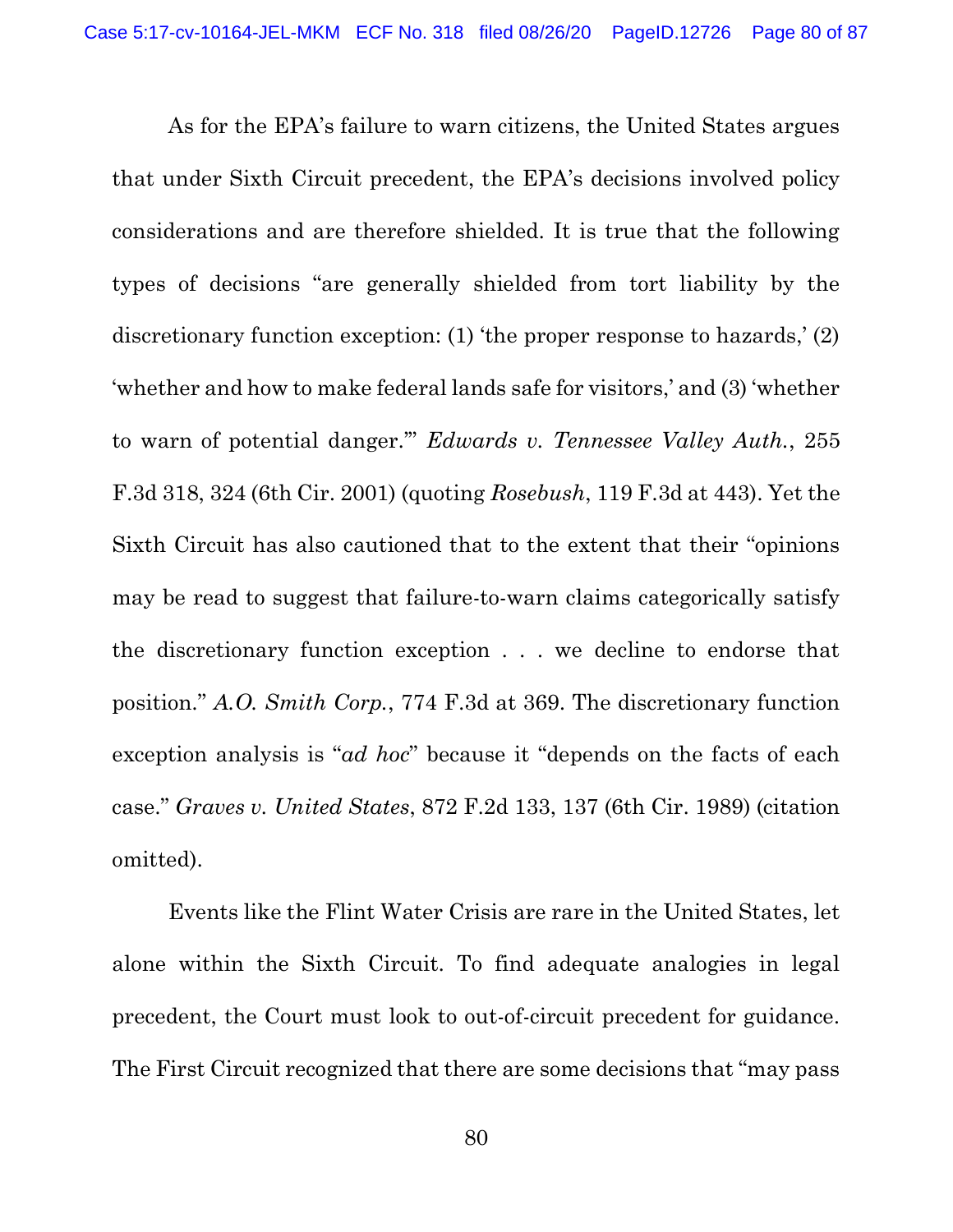a threshold of objective unreasonableness such that no reasonable observer would see them as susceptible to policy analysis." Hajdusek v. United States, 895 F.3d 146, 152 (1st Cir. 2018). Likewise, the Third Circuit noted that federal officials "could be aware of a safety hazard so blatant that its failure to warn the public could not reasonably be said to involve policy considerations." S.R.P. ex rel. Abunabba v. United States, 676 F.3d 329, 340 n.6 (3d Cir. 2012). Contrary to what the United States argues, these cases do not contradict Sixth Circuit precedent (ECF No. 300, PageID.8560), because the Sixth Circuit has not yet decided a case where a safety hazard was so blatant that any policy considerations mustered in support of inaction were unreasonable.

## iii. Conclusion

The Court finds that the United States has not carried its burden to show that the EPA's actions and inactions in Flint pursuant to the SDWA Sections 1414 and 1431 are shielded by the discretionary function exception. Further, the EPA's failure to warn Flint citizens about the lead and dangerous bacteria that was in their water for months, and its allegedly negligent responses to citizen complaints, are not the kinds of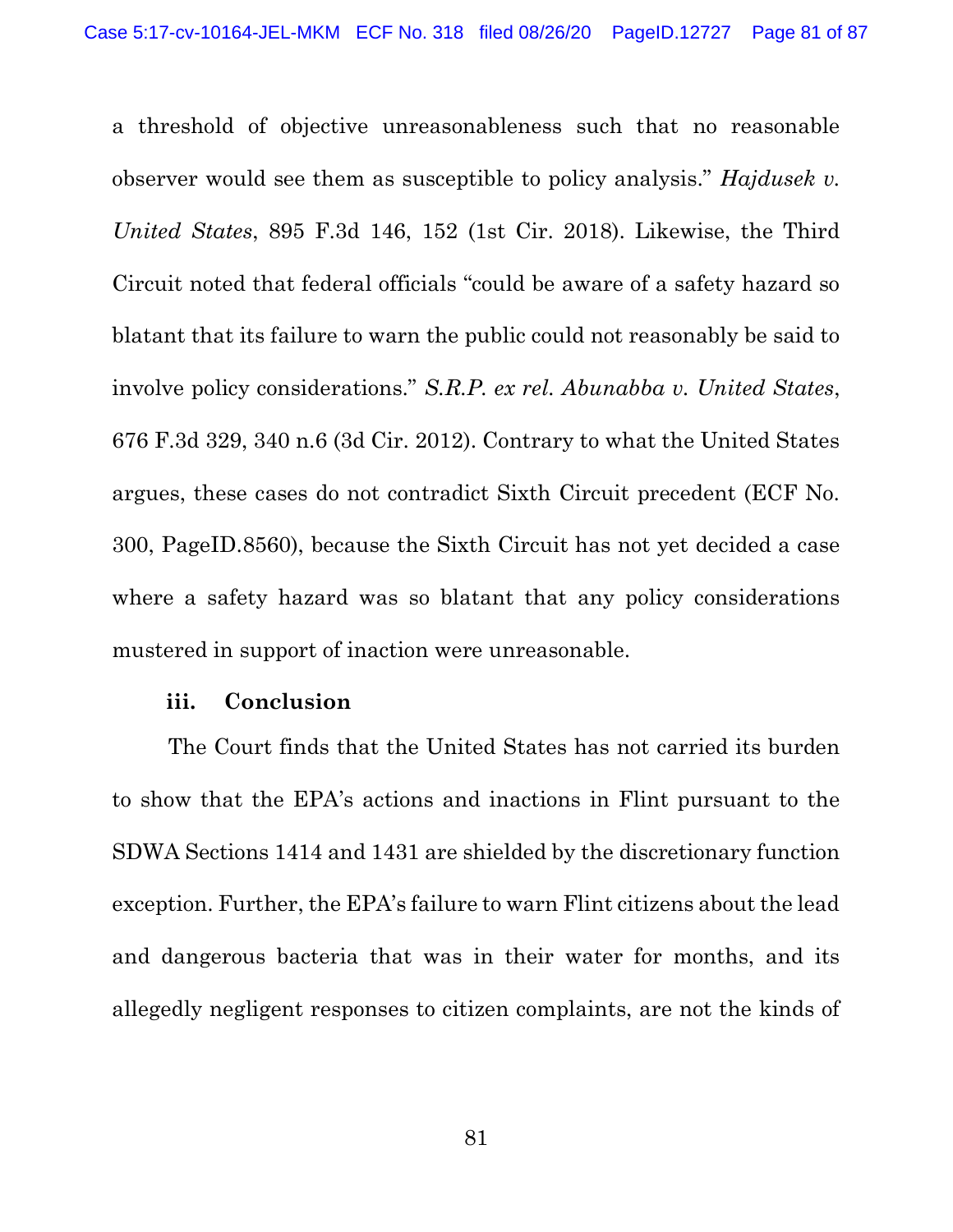decisions that the discretionary function exception was designed to shield.

## C. Misrepresentation Exception

The United States contends that to the extent Plaintiffs' claims involve reliance on the EPA's misrepresentations, these claims are barred under the FTCA's "misrepresentation" exception. 28 U.S.C. § 2680(h). Such immunity would bar claims arising out of negligent as well as willful misrepresentation. United States v. Neustadt, 366 U.S. 696, 702 (1961). As Judge Parker explained in Burgess, this exception is confined most often to misrepresentations that are of a financial or commercial character. Burgess, 375 F. Supp. 3d at 817. Here, as in Burgess, Plaintiffs do not allege that the EPA made any commercial or financial misrepresentations, and so the exception does not apply.

The United States argues that the misrepresentation exception is not limited to invasions of commercial or financial interest. (ECF No. 300, PageID.8574.) The Sixth Circuit has not yet spoken on whether the exception is so limited, but in this district, courts have held that the misrepresentation exception does not apply when the misrepresentation is not commercial or financial in character. See Burgess, 375 F. Supp. 3d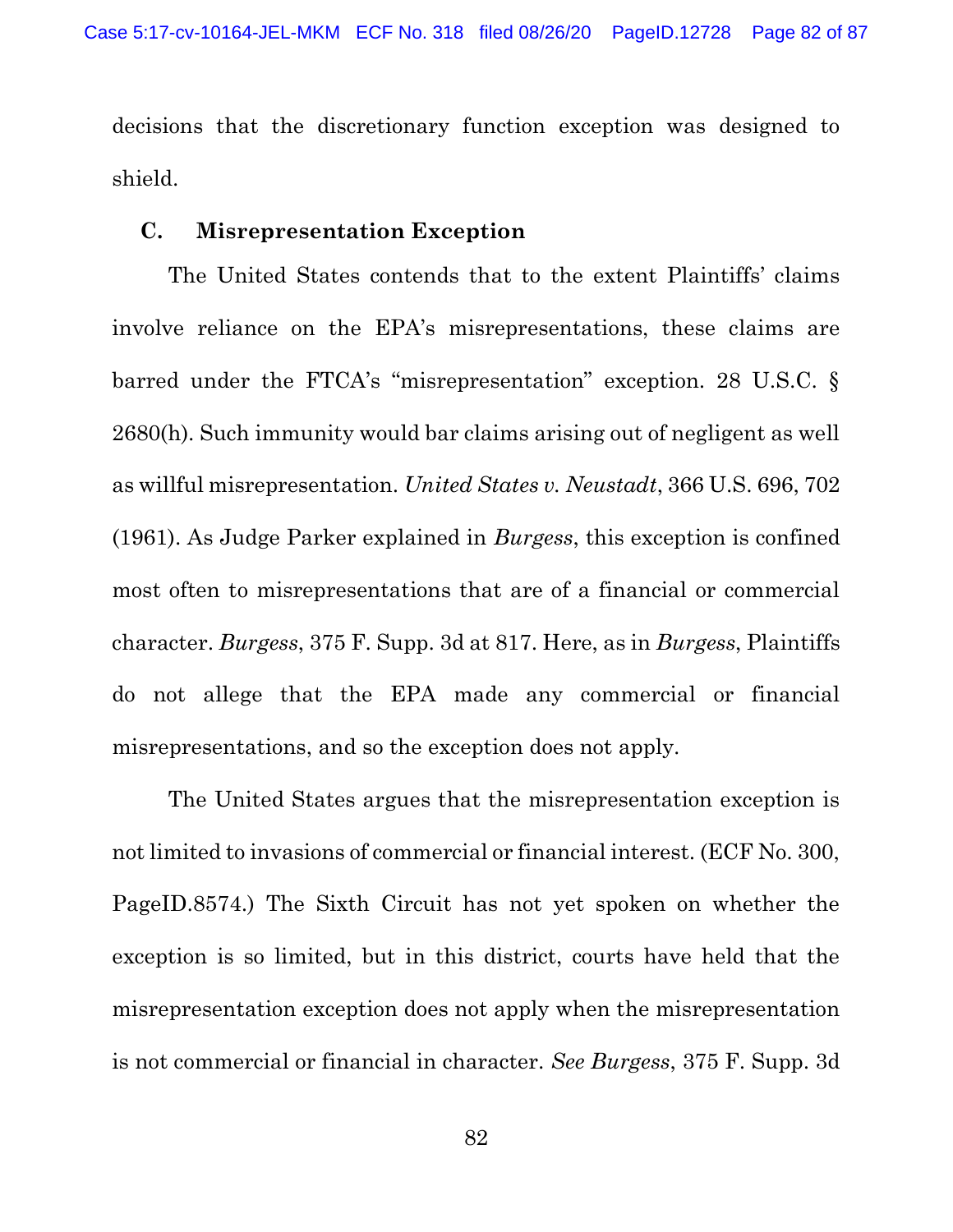at 817; Vogelaar v United States, 665 F. Supp. 1295, 1304 (E.D. Mich. 1987) (holding that the misrepresentation exception does not apply when a plaintiff does not claim a financial or commercial loss).

The Supreme Court in *Block* explained that a misrepresentation claim, as traditionally understood, has "been identified with the common law action for deceit, and has been confined very largely to the invasions of interests of a financial or commercial character, in the course of business dealings." Block v. Neal, 460 U.S. 289, 296 n.5 (1983) (citations and internal quotation marks omitted). This observation tracks a comparable footnote in Neustadt, 366 U.S. at 711 n. 26. Both of these Supreme Court cases deal with misrepresentations relied upon by plaintiffs to their financial detriment.

The Supreme Court has not clarified whether the scope of the exception is limited to financial or commercial misrepresentations, and circuit courts "have reached discordant answers." Carter v. United States, 725 F. Supp. 2d 346, 357 (E.D.N.Y. 2010). In Kim v. United States, for example, the Ninth Circuit explicitly rejected a plaintiffs' argument that the misrepresentation exception was limited to those "seeking to recover for economic loss suffered as a result of a commercial decision the plaintiff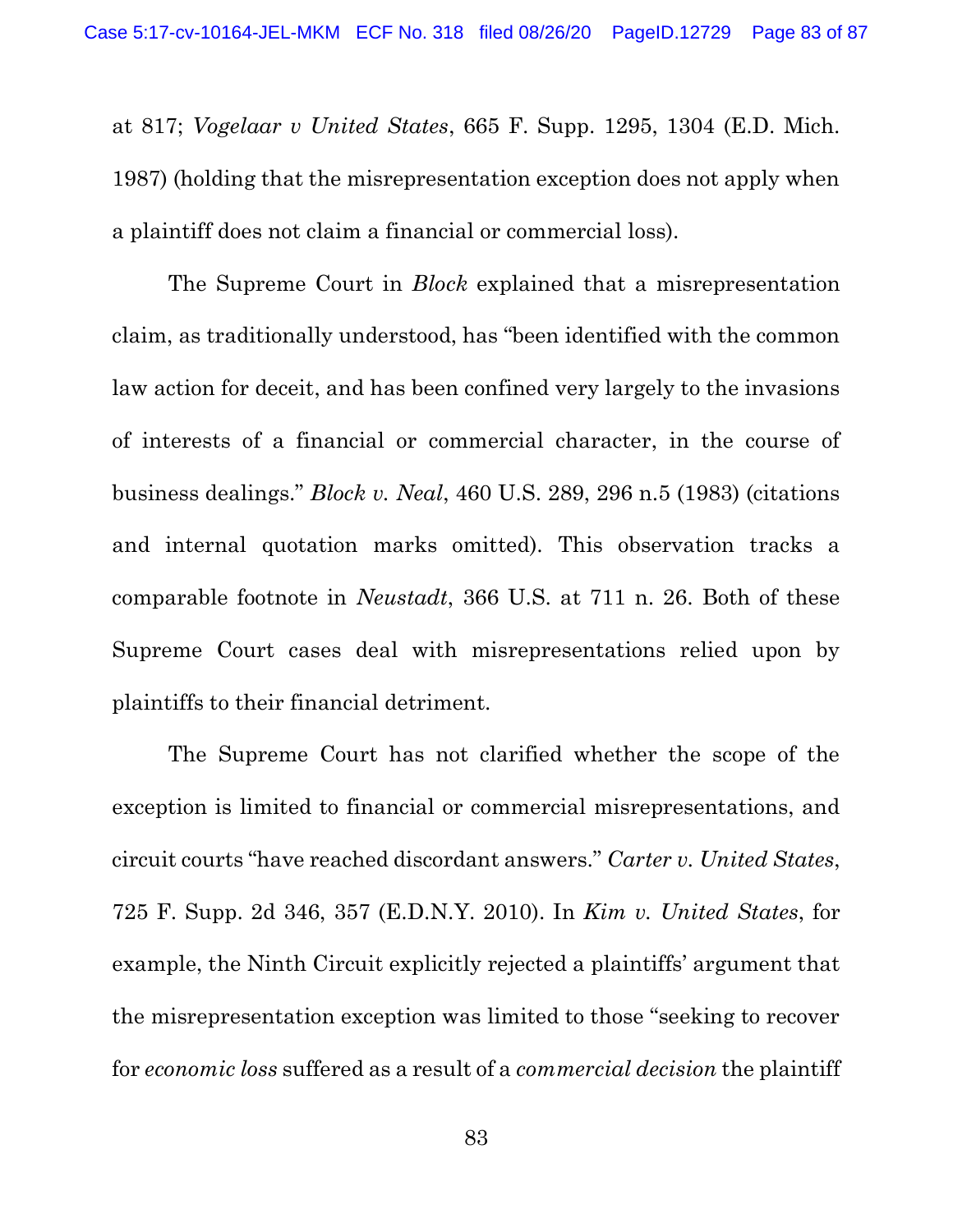made in reliance on a government misrepresentation." 940 F.3d 484, 492–93 (9th Cir. 2019) (explaining that "[o]ur cases impose no such limitation."); see also Reynolds v. United States, 643 F.2d 707, 712 (10th Cir. 1981) ("[t]he 'misrepresentation' exception of 28 U.S.C. s 2680(h) has been broadly construed to include false representations of any type.").

Even if the misrepresentation exception is limited to commercial and financial injuries, however, Plaintiffs' claims are not vulnerable to this exception. As Judge Parker found, "the gravamen of Plaintiffs' complaint is that the EPA was negligent in its performance of operational tasks, that being to respond to residents' complaints and provide them with guidance." Burgess, 375 F. Supp. 3d at 817. Here too, Plaintiffs argue the EPA's misrepresentations are not essential to their negligence claims. (ECF No. 305, PageID.9928.) As set forth above, even though the EPA was not required to respond to citizen complaints, once it undertook the duty to respond, it was required to do so without negligence. *Indian* Towing Co. v. United States, 350 U.S. 61, 64–65 (1955) ("[I]t is hornbook tort law that one who undertakes [a duty] and thereby induces reliance must perform his 'good Samaritan' task in a careful manner.").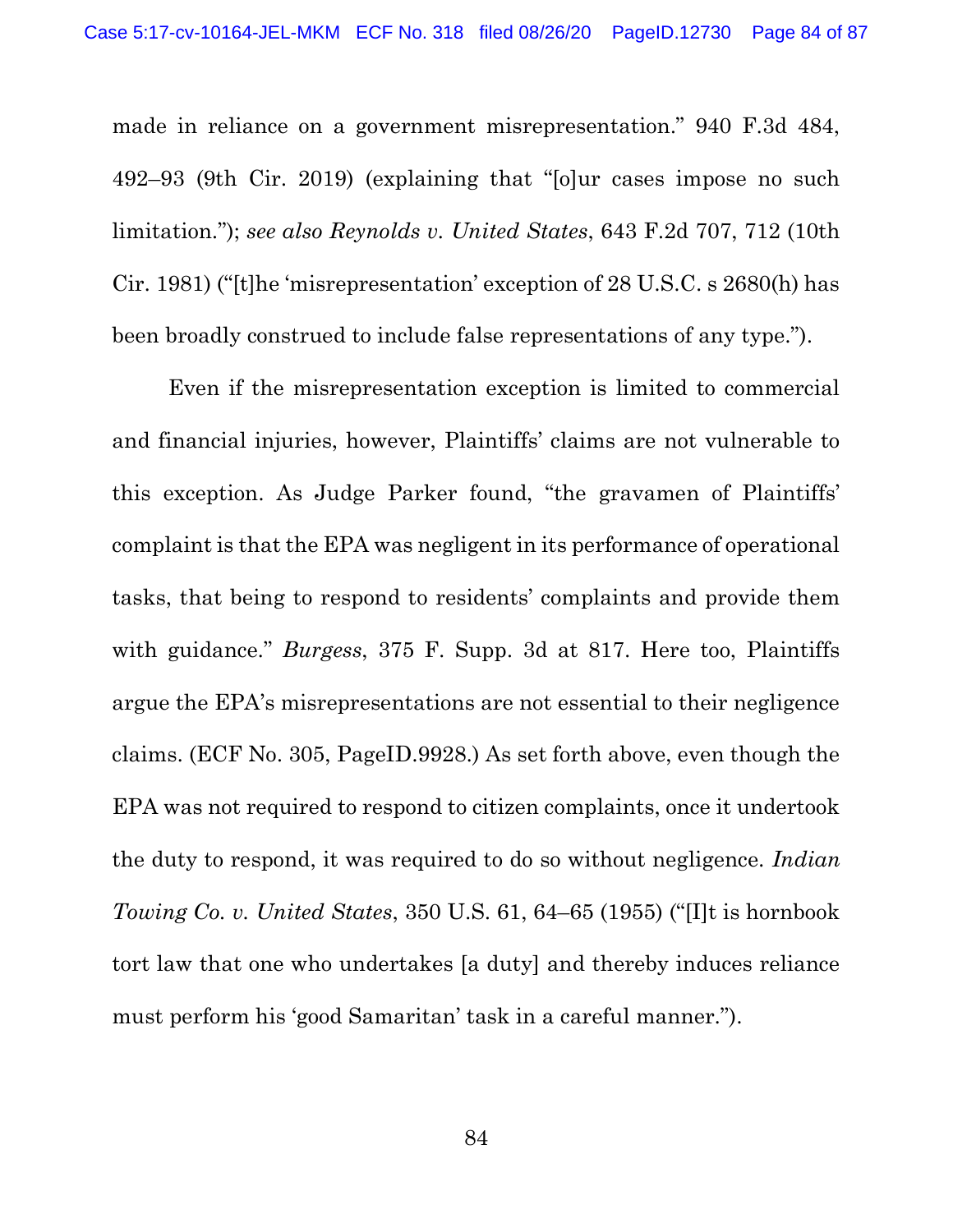The Supreme Court has held that where the misrepresentations alleged are "not essential" to an otherwise actionable claim, the exception will not bar that claim. *Block*, 460 U.S. at 296–98. For example, the plaintiff in Block contracted with a builder to construct her house according to Farmers Home Administration ("FmHA") specifications. A FmHA representative inspected the work and reported that it complied with the FmHA, even though the home was defective. Plaintiff later sued FmHA for the cost of repairs, and the Supreme Court held that the claim was not barred by the misrepresentation exception. Id. at 297. The Court found that the claim arose out of negligent supervision rather than being misled by an inspection report, and that "the Government's misstatements [were] not essential to plaintiff's negligence claim." Id. at 297–98.

Similarly, Plaintiffs' claims are about negligence in inspection and oversight. Plaintiffs allege that the EPA acted negligently when it responded to citizen's complaints about Flint's water—in particular, when the EPA reassured citizens that the EPA was providing oversight and that Flint and the MDEQ were providing safe drinking water. But the EPA's misstatements to Flint citizens are not essential to Plaintiffs'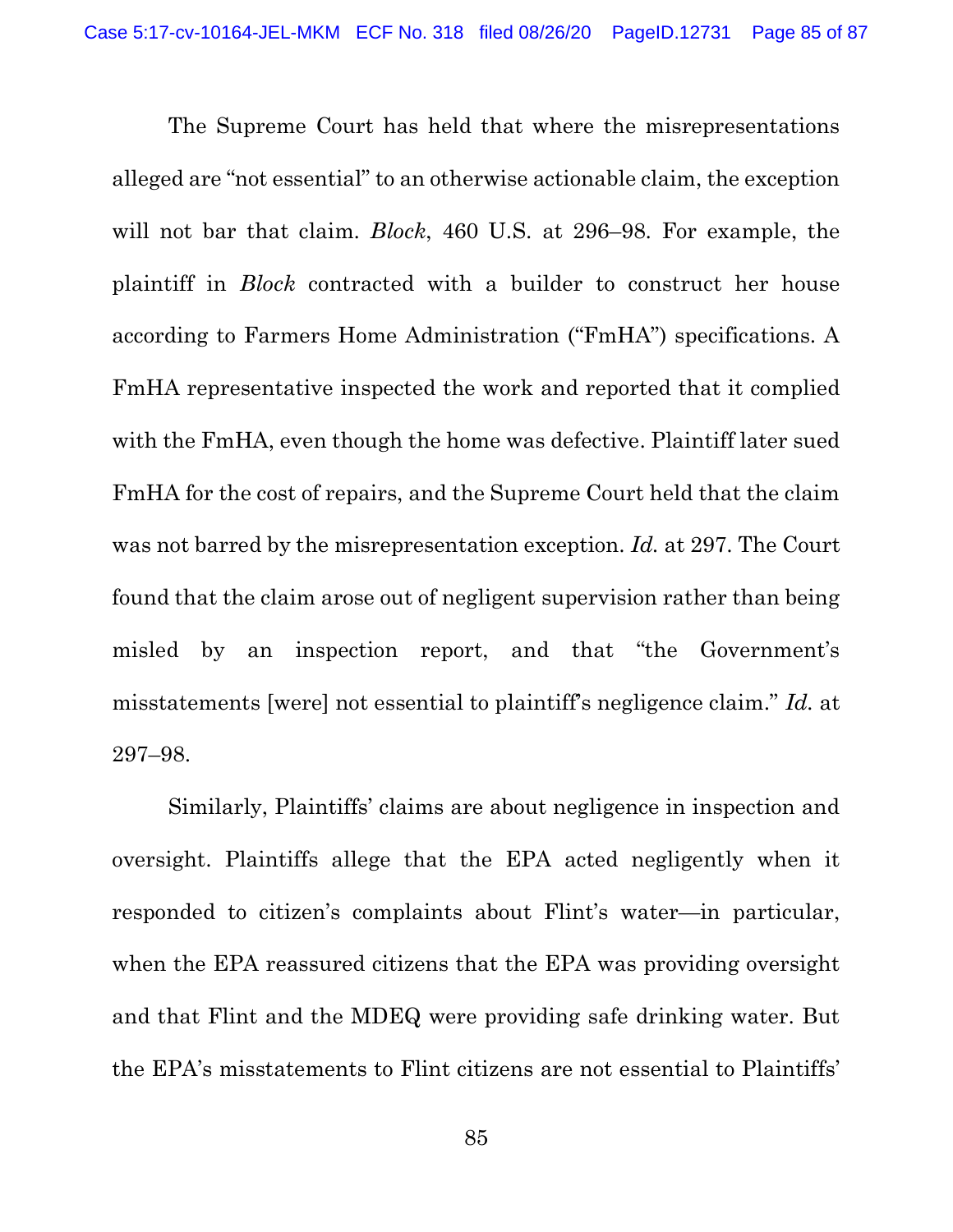claims, which are about negligence. In Neustadt, the Court took care to distinguish the case before it from Indian Towing Co. v. United States, 350 U.S. 61 (1955), "which held cognizable a Torts Act claim for property damages suffered when a vessel ran aground as a result of the Coast Guard's allegedly negligent failure to maintain the beacon lamp in a lighthouse." Neustadt, 366 U.S. at 711 n.26. The Court explained that the claim in Indian Towing did not arise out of misrepresentation "any more than does one based upon a motor vehicle operator's negligence in giving a misleading turn signal." Id. To the extent that the EPA's misrepresentations contributed to Flint citizens' false sense of security in, and reliance on their government, this fact is tragic, but not essential to Plaintiffs' claims here.

## V. Conclusion

The United States' motion to dismiss Plaintiffs' complaint is DENIED.

IT IS SO ORDERED.

Dated: August 26, 2020 s/Judith E. Levy Ann Arbor, Michigan JUDITH E. LEVY

United States District Judge